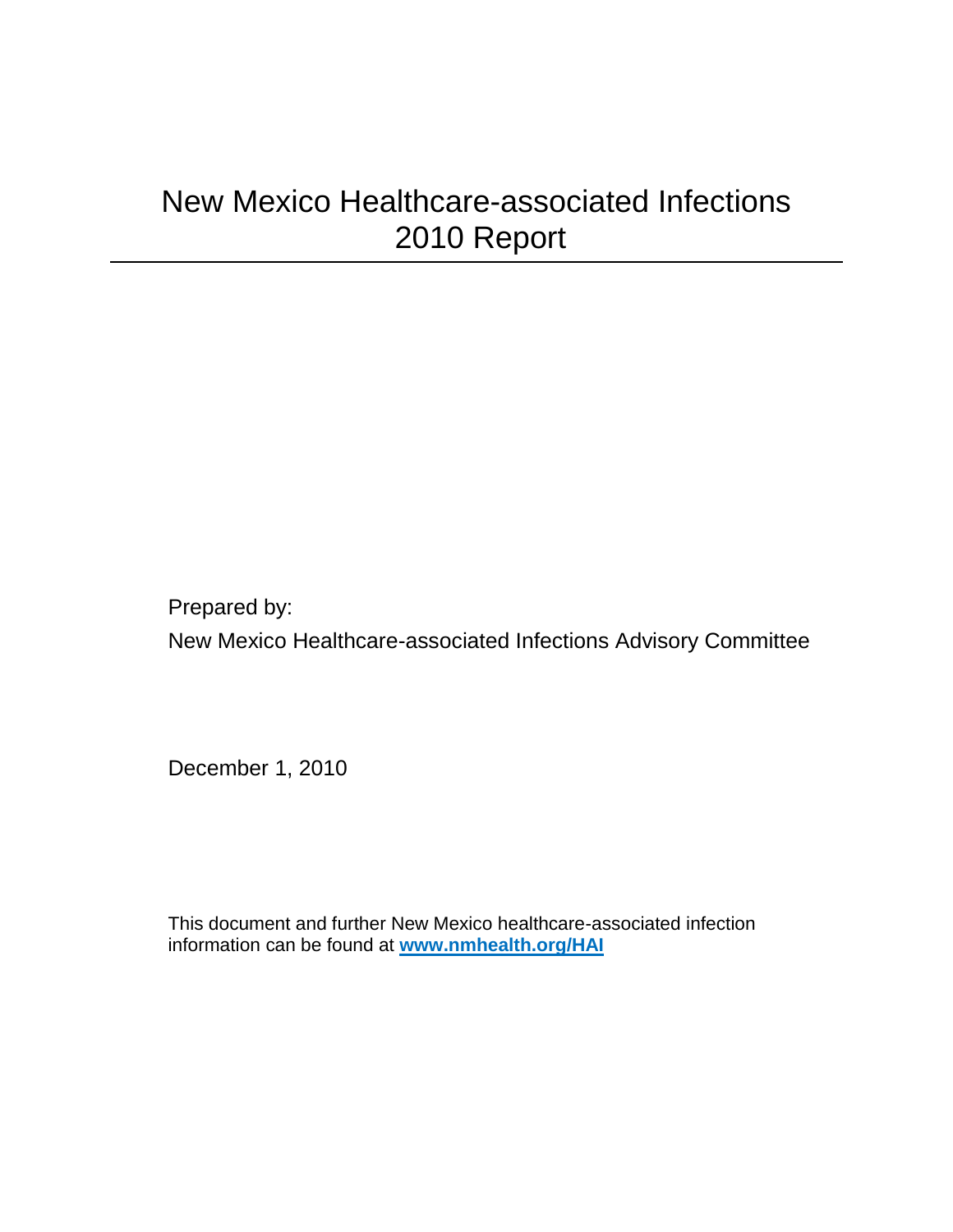## **Table of Contents**

| NEW MEXICO OUTCOMES FOR 2009-2010 HEALTHCARE-ASSOCIATED INFECTION SURVEILLANCE AND            |  |
|-----------------------------------------------------------------------------------------------|--|
|                                                                                               |  |
| NEXT STEPS FOR HEALTHCARE-ASSOCIATED INFECTION SURVEILLANCE AND PREVENTION IN NEW MEXICO 17   |  |
| HEALTHCARE PERSONNEL INFLUENZA VACCINATION DATA SUBMISSION AND CDC NATIONAL REPORTING PILOT20 |  |
|                                                                                               |  |
|                                                                                               |  |
|                                                                                               |  |
|                                                                                               |  |
|                                                                                               |  |
|                                                                                               |  |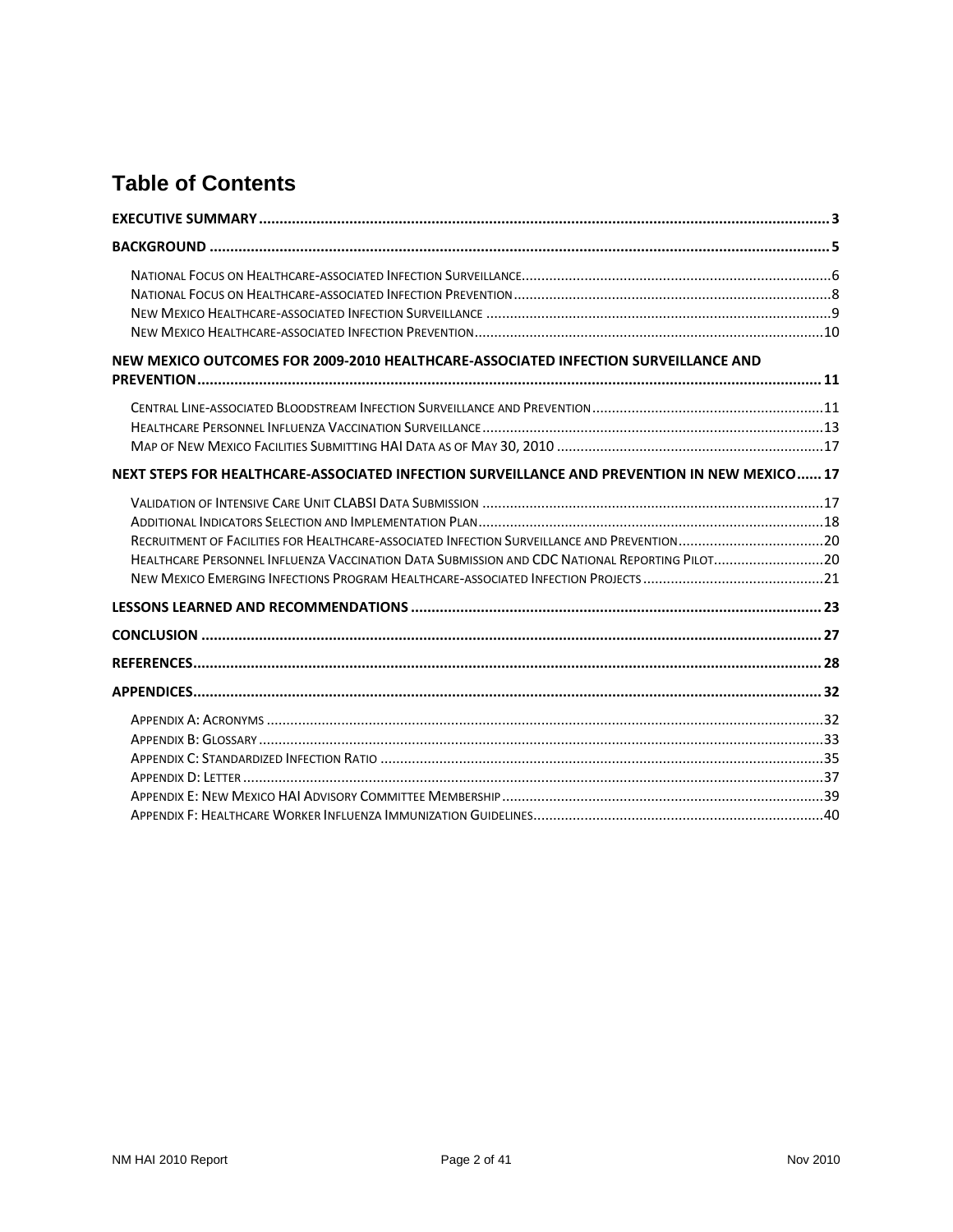### <span id="page-2-0"></span>**EXECUTIVE SUMMARY**

Healthcare-associated infections (HAI) are localized or systemic conditions resulting from the presence of an infectious agent(s) or its toxin(s) for which there is no evidence that the infection was present or incubating at the time of admission to the healthcare setting. Healthcare-associated infections may be caused by infectious agents from endogenous sources (i.e., body sites such as the skin, nose, mouth, gastrointestinal tract or vagina that are normal habitats of microorganisms) or exogenous sources (i.e., non-patient sources such as healthcare personnel, visitors, patient care equipment, medical devices or the healthcare environment). Healthcare-associated infections are one of the top ten leading causes of death in the U.S., causing an estimated 99,000 associated deaths each year.<sup>1</sup> Evidence-based interventions have been successful in preventing HAI. In order to monitor successes in HAI prevention and control, surveillance for HAI is necessary. Public health surveillance—including that for HAI—is the ongoing, systematic collection, analysis and interpretation of health data essential to the planning, implementation and evaluation of public health practice. Publicly reported HAI data encourages facilities to implement evidence-based best practices by integrating infection prevention with quality and performance improvement projects.

The New Mexico (NM) HAI Advisory Committee is a multi-disciplinary group of stakeholders led by the New Mexico Department of Health (NMDOH) that formed in 2008. The Advisory Committee has overseen statewide efforts to conduct HAI surveillance and use the information to guide HAI prevention. The first two HAI indicators for which hospitals voluntarily submitted data were central line-associated bloodstream infections (CLABSIs) in adult intensive care unit (ICU) settings and influenza vaccination rates in healthcare personnel (HCP). These two indicators were chosen because of significant impact on patients' health and also because hospitals can improve on those outcomes. Many states monitor CLABSIs which can cause patients to become very sick, have prolonged hospital stays, and even die. These infections can lead to high costs for patients and the healthcare system. Evidence-based best practices exist for CLABSI prevention. Influenza vaccination of HCP is crucial because it protects them and, therefore, their vulnerable patients from influenza which can also cause severe illness and even death.

Healthcare-associated infection surveillance in NM began with a pilot among nine adult ICUs in six volunteer hospitals from July 2008 through May 2009. During that time, hospitals submitted data showing 0.81 CLABSI per 1,000 central line days and 54.6% of the HCP at those six participating hospitals were reported to have received seasonal influenza vaccine.

During the next data collection period, May 2009 through April 2010, 16 pediatric and adult ICUs in 11 hospitals identified 0.78 CLABSI per 1,000 central line days, significantly lower than a national comparison rate. During the 2009-2010 influenza season, 25 healthcare facilities submitted data showing that 60.2% of HCP received seasonal influenza vaccine and 50.2% received 2009 H1N1 influenza vaccine, better than rates reported through the National Health Interview Survey conducted by Centers for Disease Control and Prevention (CDC).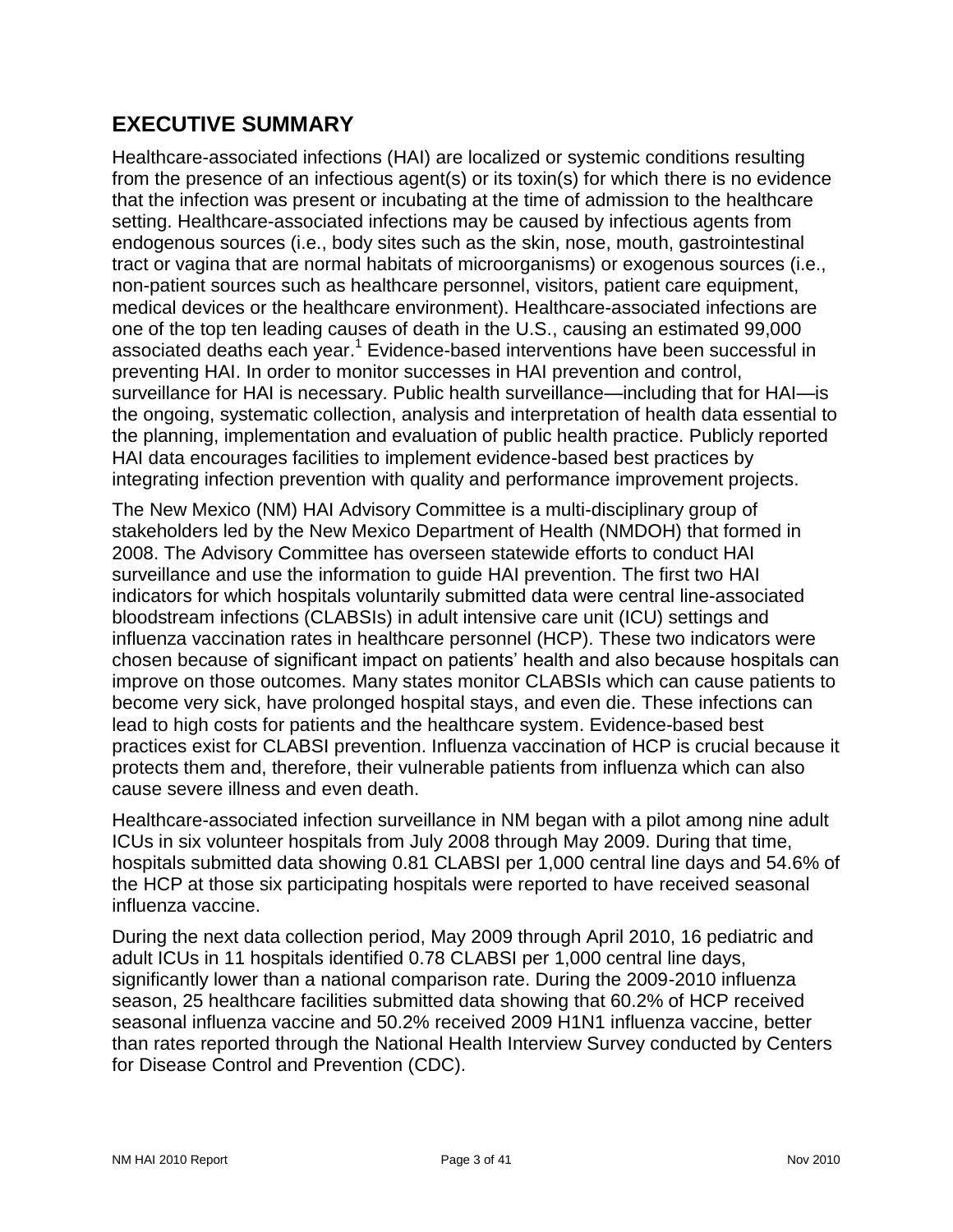The past three years have provided valuable lessons including:

- Utilizing the CDC National Healthcare Safety Network (NHSN) for CLABSI event tracking has prepared healthcare facilities for the national data submission standard set by Centers for Medicare and Medicaid Services (CMS).
- Developing state-based tools for submitting HCP influenza vaccination data has been valuable in monitoring this important indicator.
- Healthcare-associated infection prevention at healthcare facilities requires adequate infection prevention resources (particularly Infection Preventionists), commitment, time, significant effort, and multidisciplinary collaboration.
- Building and maintaining relationships and networks is critical for HAI surveillance and prevention.
- Expectations are high from the public and their elected officials as they relate to HAI prevention.
- Public information needs to be clear, useful and ongoing.

The next two HAI indicators for which data will be submitted in NM starting in November of 2010 are CLABSI in non-ICU settings and *Clostridium difficile* infection (CDI). A recent CDC article suggests that while ICU CLABSI may be an appropriate HAI reduction target and interventions may be effective, there are also a large number of central lines in units outside of the  $ICU<sup>2</sup>$ . As the focus on ICU CLABSI is able to reduce those infections, surveillance should be expanded to include non-ICU areas. *Clostridium difficile* infections are caused by bacteria and symptoms range from diarrhea to lifethreatening inflammation of the colon. These infections occur in both community and healthcare settings but most commonly occur in older adults in hospitals or long-term care facilities. *Clostridium difficile* infection typically occurs after the use of antibiotic medications.

The NM HAI Advisory Committee is committed to ongoing building of HAI capacity in surveillance, validation and prevention. Early public reports, such as this, have provided aggregate data with limited validation. Validation activities in NM are being strengthened with the addition of onsite medical record audits in the hospitals that participated in the first pilot year of data submission. Lessons learned from this first comprehensive validation will be used to continue validation among all participating healthcare facilities over time and will provide specific feedback and suggestions to facilities.

At this time, the NM HAI Advisory Committee recommendations are:

- Continue to expand NM HAI surveillance and data submission based on: a) ability to conduct standardized and high quality surveillance; b) capacity of partners to expand; and c) goals and objectives of the NM HAI Prevention Plan.
- Maintain and strengthen the NM HAI Advisory Committee as the body to make recommendations for ongoing HAI surveillance and prevention in New Mexico.
- Remain aware of expectations of the public and their elected officials about HAI prevention: set realistic goals and communicate clearly.
- Focus on the following four of the top ten outreach messages from the U.S. Department of Health and Human Services Action (HHS) Plan regarding HAI.<sup>3</sup>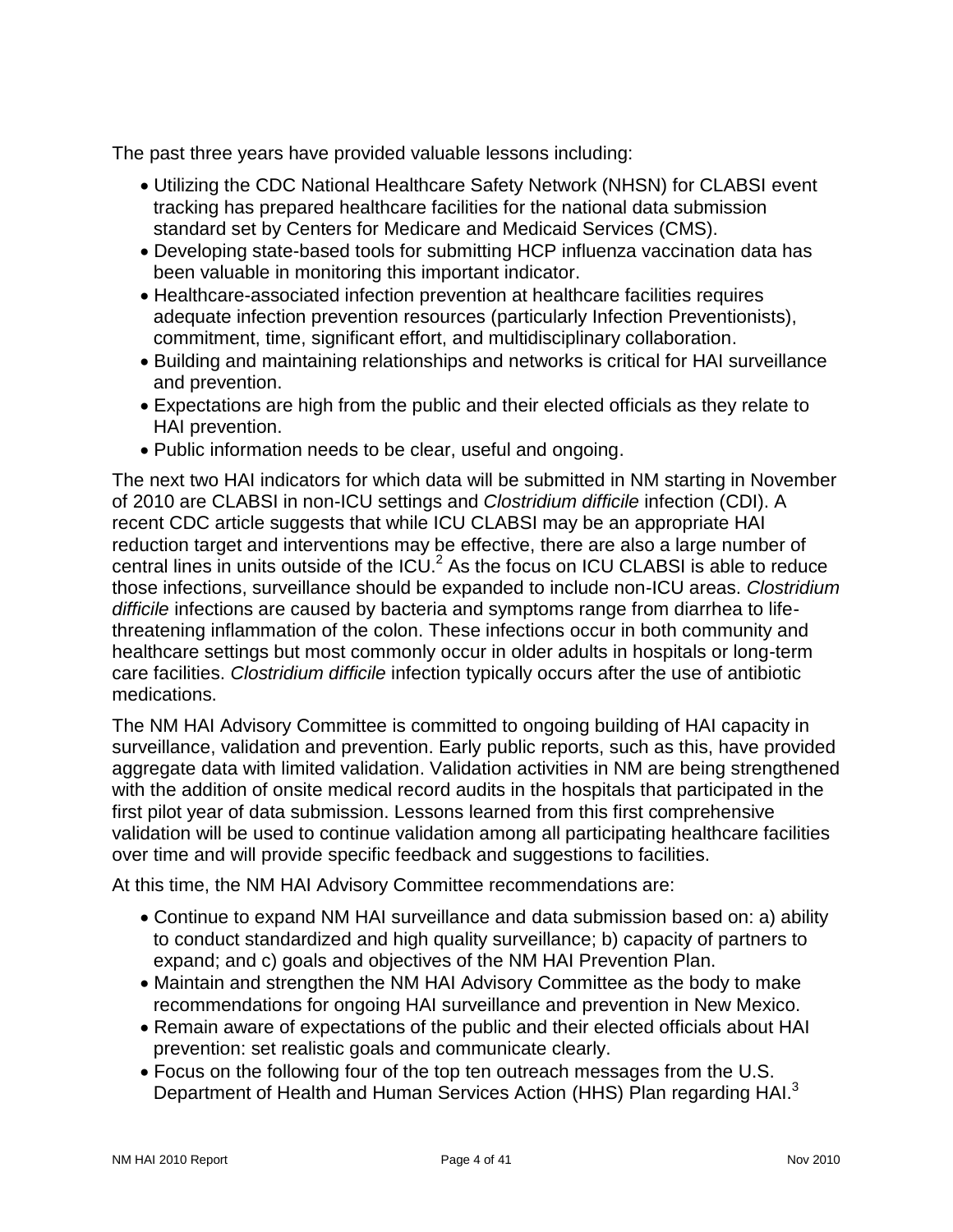- "Many healthcare-associated infections are preventable."
- $\circ$  "Preventive steps to control and prevent HAI are cost-effective, and will save many lives, and reduce disability for Americans."
- $\circ$  "Educating patients on HAI and how to prevent them will be a critical part of the national effort."
- $\circ$  "An informed media can help promote the education of the American public about the need to prevent HAI and what HHS and its partners are doing."
- Mandate NM HAI data submission and public reporting.

The NM HAI Advisory Committee and NMDOH are committed to continued efforts to improve quality of healthcare delivery and patient outcomes through HAI surveillance and prevention.

### <span id="page-4-0"></span>**BACKGROUND**

A healthcare-associated infection (HAI) is defined as a localized or systemic condition occurring in a patient in a healthcare setting resulting from an adverse reaction to the presence of an infectious agent(s) or its toxin(s) for which there is no evidence that the infection was present or incubating at the time of admission to the healthcare setting. Healthcare-associated infections may be caused by infectious agents from endogenous sources (i.e., body sites such as the skin, nose, mouth, gastrointestinal tract or vagina that are normally inhabited by microorganisms) or exogenous sources (i.e., sources external to the patient such as healthcare personnel, visitors, patient care equipment, medical devices or the healthcare environment). Healthcare-associated infections can be associated with advances in medical care, such as implanted devices and bone marrow transplantation. Healthcare-associated infections are one of the top ten leading causes of death in the United States (U.S.) and account for an estimated 1.7 million infections and 99,000 associated deaths each year. $4\,$  The direct medical cost associated with HAI was estimated, in 2007 dollars, to be \$25,903 per patient.<sup>5</sup>

Recognizing that both developed and resource-poor countries are faced with the burden of HAI, the World Health Organization (WHO) has been involved in multiple studies and prevention efforts including a cooperative hospital study involving HAI, a multi-year intensive care unit (ICU) surveillance study, and prevention challenge programs. With increasing recognition of the burden of HAI, national surveillance systems have been developed in various countries; these have shown that nationwide HAI surveillance systems are effective in reducing HAI.<sup>6</sup>

Healthcare-associated infections remain a burden to patients and to the healthcare system causing significant patient harm, including deaths, high costs, and decreased efficiency of healthcare delivery. In order to monitor successes in HAI prevention and control, surveillance for HAI is necessary. Public health surveillance is the ongoing, systematic collection, analysis, and interpretation of health data essential to the planning, implementation, and evaluation of public health practice and is closely integrated with the timely dissemination of these data to those responsible for prevention and control. Significant progress is being made in the U.S. toward nationwide HAI surveillance and reduction through the cooperation of federal regulatory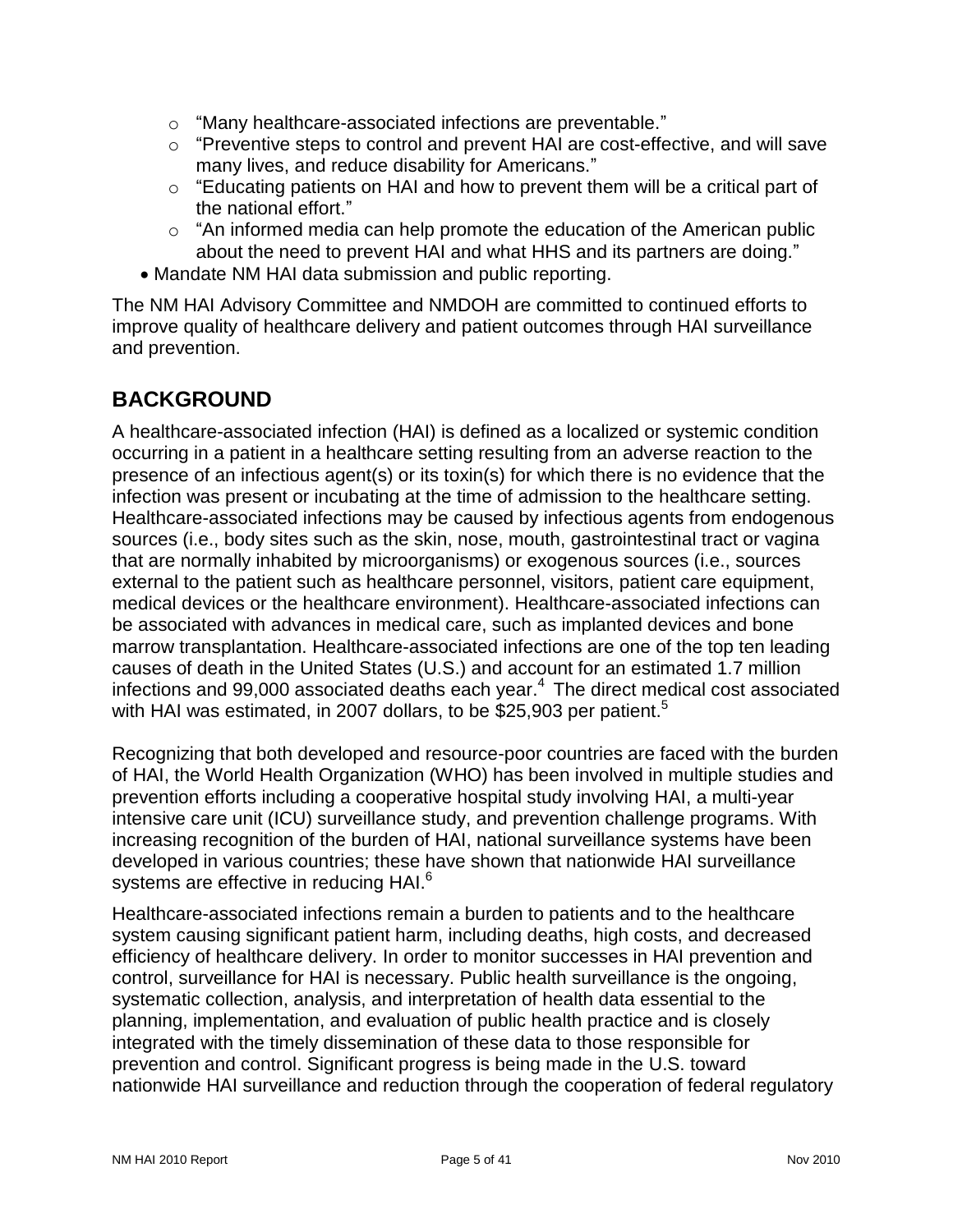agencies, state health departments, healthcare stakeholders, and an informed and active public.

### <span id="page-5-0"></span>**National Focus on Healthcare-associated Infection Surveillance**

As national attention is focused on HAI, surveillance is key to further defining the magnitude of the problem, understanding trends, and monitoring progress in reducing and eliminating these infections. At the March 2010 Fifth Decennial International Conference on Healthcare-Associated Infections, Dr. Tom Frieden, CDC Director, stated in his keynote address that "the role of public health is to define the unacceptable‖. He went on to say that what is unacceptable about HAI is how many there are, how little we know about them, and how poorly we have implemented preventive measures. Dr. Don Wright spoke in his capacity as Deputy Assistant Secretary for Healthcare Quality and chair of the U.S. Department of Health and Human Services (HHS) Senior Level Steering Committee to Prevent Healthcare-associated Infections, which produced the "HHS Action Plan to Prevent Healthcare-Associated Infections" in 2008 (currently in revision).<sup>7</sup> The concurrent appearance of these two leaders emphasized the policy and action focus on HAI at the highest levels of government.

The Centers for Medicare and Medicaid Services (CMS) has also recognized the importance of surveillance and prevention of HAI for reduction of healthcare costs. They released a final rule (CMS 1498) July 30, 2010 under their pay-for-performance plan to provide financial incentives for CMS HAI data submission. In order to earn full reimbursement for patient care, hospitals that accept Medicare patients must submit data on CLABSIs that occur in ICUs beginning January 1, 2011.<sup>8</sup> A central line is a vascular infusion device that terminates at or close to the heart in one of the great vessels and is used for infusion (e.g. medications), withdrawal of blood, or hemodynamic monitoring. A CLABSI is a primary bloodstream infection in a patient who had a central line placed within the 48 hours before the bloodstream infection developed. The Centers for Medicare and Medicaid Services will release this CLABSI information to consumers on the Hospital Compare website and also use these data to determine part of the hospital reimbursement beginning fiscal year 2013. Surgical site infection (SSI) data submission is proposed for inclusion in the pay-for-performance plan beginning January 1, 2012.

In addition to HAI surveillance data being used for payment incentives, the data are critical to monitor HAI epidemiology and trends. National studies have examined prevalence of HAI and tracked rates over time. One such study by the CDC Emerging Infections Program (EIP) tracked invasive infections due to methicillin-resistant *Staphylococcus aureus* (MRSA) in nine population areas and found significant yearly declines in hospital-onset and community-onset invasive MRSA infections from 2005 to 2008.<sup>9</sup> The collection of these data involved trained public health personnel and was resource-intensive. This large-scale public health evaluation was not designed to explore the reasons for these changes in rates; however, intensified infection control measures have been associated with declines in MRSA infections in many hospital systems. In 2007, the Healthcare Cost and Utilization Project of Agency for Healthcare Research and Quality (AHRQ) found a modest decline in the adjusted rate of hospital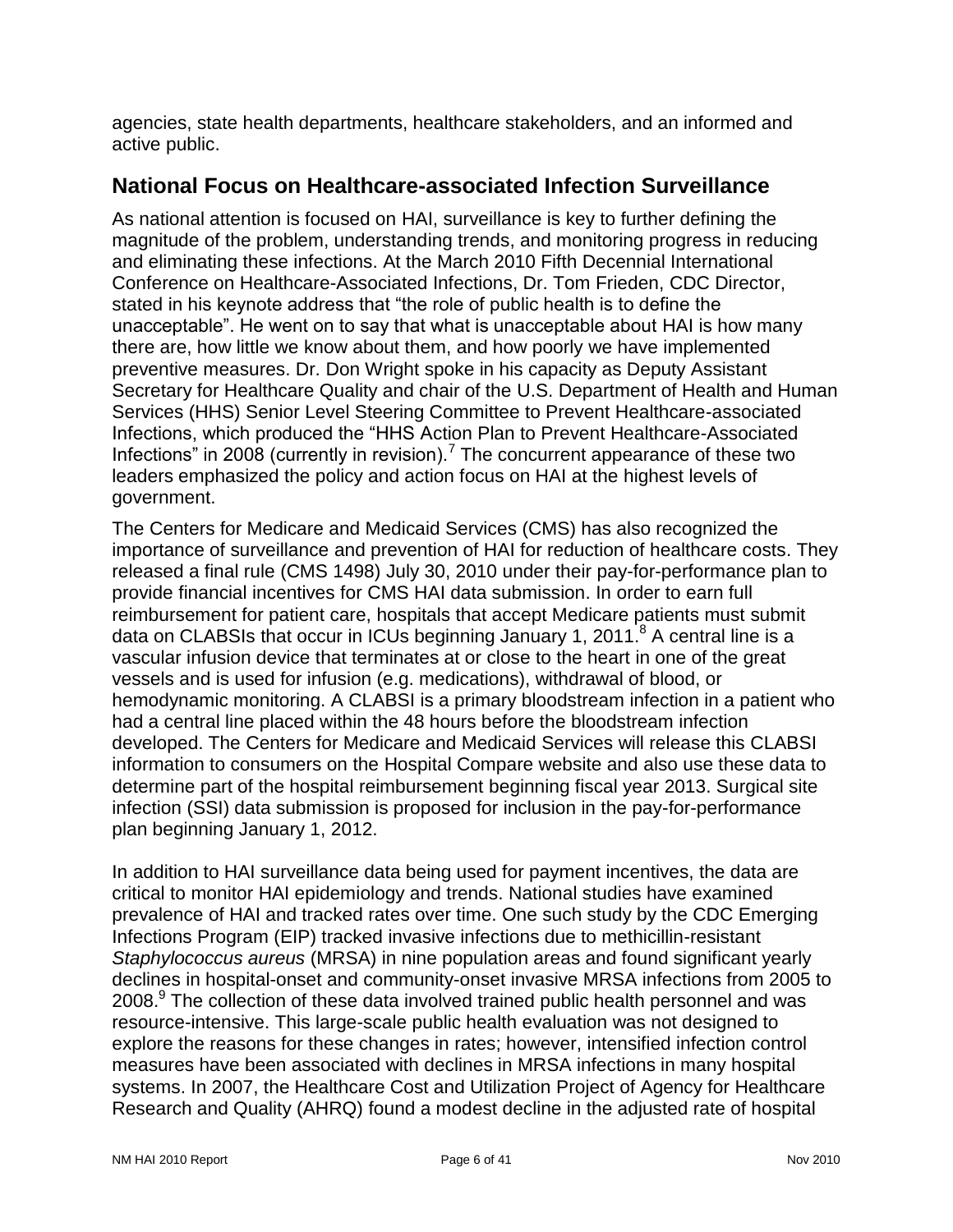stays with infections due to medical care, from 2.30 per 1,000 hospitalizations in 2004 to 2.03 in 2007. 10

The National Healthcare Safety Network (NHSN), a web-based secure data repository, was developed by CDC and provides a key mechanism that enables healthcare facilities to collect and use HAI surveillance data. This system includes the following advantages: 1) use of standardized definitions for all HAI; 2) built-in analytic tools; 3) user training and support; 4) ability to benchmark HAI rates specific to facility type; and 5) built-in data quality checks. The National Healthcare Safety Network is technically maintained and regularly upgraded by CDC. Availability of this electronic system eliminates the need for individual states to design and support their own systems. As of October 2010, CDC has enrolled over 3000 healthcare facilities in NHSN and that number continues to rise.

The National Healthcare Safety Network is currently being used by states with mandatory and those with voluntary HAI data submission policies, and also as the mechanism to submit HAI data to CMS. The broad participation throughout the country allows for analysis and reporting of national and state trends in HAI. In May of 2010, CDC Department of Healthcare Quality and Promotion (DHQP) published the "First State-specific Healthcare-associated Infections Summary Data Report".<sup>11</sup> This report includes CLABSI data submitted by healthcare facilities to NHSN in states with mandatory CLABSI reporting. New Mexico state-specific data was not included because CLABSI data submission is currently voluntary in NM.

This initial CDC DHQP report presented state-specific data from the 17 states with mandatory CLABSI data submission and compared them to overall national data. The standardized infection ratio (SIR) (Appendix C) was used to compare data submitted to NHSN from January through June 2009 with national NHSN data during 2006-2008. The standardized infection ratio is a summary measure used to compare rates (in this case CLABSI) among a group of locations to that of a standard population. The standard population comes from NHSN data submitted from all U.S. hospitals using that system. The SIR represents the observed number of infections divided by the expected number of infections. The expected data for the DHQP report was based on historical data for CLABSI at the national level.

This national SIR calculation showed an 18% national decrease in CLABSI during the first six months of 2009 compared to the previous three years. Benefits of using NHSN data to determine state-specific CLABSI rates include use of both standard definitions and standard data collection methods. Standardization is essential to providing comparable information. Federal agencies did not conduct validation of the published data, but rather relied on states to perform their own validation. Formal validation was done by five states: Connecticut, Maryland, New York, South Carolina and Tennessee. Because public reports such as this rely on surveillance data to provide critical information on HAI rates and trends, American Recovery and Reinvestment Act of 2009 (ARRA) funds are currently supporting efforts throughout the country for surveillance and prevention of HAI. New Mexico is one of those recipient states that will be conducting HAI surveillance and prevention activities, as well as validation of its HAI data, with the support of ARRA funds.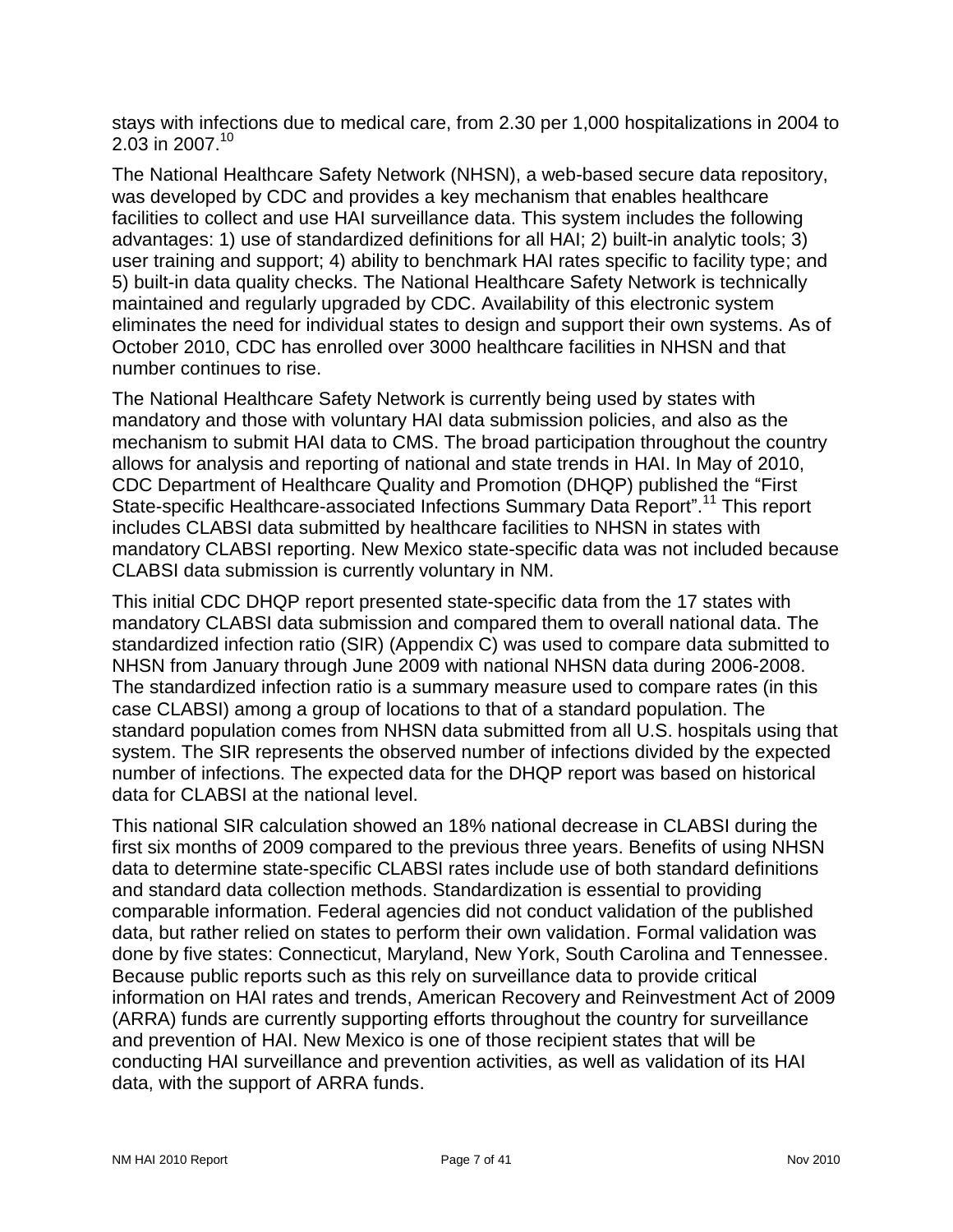This CDC DHQP report has been promoted by DHQP and HHS as a national baseline measurement to guide state prevention activities to fulfill the HHS "Action Plan to Prevent Healthcare-associated Infections." The Action Plan includes a five-year goal to reduce CLABSI by 50%, as well as reduction goals for four additional HAI.<sup>12</sup> The HHS Action Plan was a key resource used in the development of the NM HAI Prevention Plan of January 2010. Future CDC DHQP reports will include aggregate state SIRs and are anticipated to be published in six-month intervals. Monitoring trends included in the published CDC reports will be used to evaluate the impact of prevention efforts including the Comprehensive Unit-based Safety Program (CUSP), formerly Stop BSI (bloodstream infections)/Michigan Keystone Project, and local CLABSI prevention collaboratives and/or facility-specific efforts over time. Data from NHSN can help identify institutional problems and is used to monitor infection rates over time to help evaluate implementation of best infection prevention practices and innovative approaches.

### <span id="page-7-0"></span>**National Focus on Healthcare-associated Infection Prevention**

Healthcare-associated infection prevention efforts have been shown to reduce HAI when properly applied. A prime example is CUSP, a collaborative effort among Johns Hopkins University Quality and Safety Research Group, the Health Research and Educational Trust and the Michigan Health and Hospital Association's Keystone Center for Patient Safety and Quality. The Comprehensive Unit-based Safety Program was implemented throughout Michigan for 18 months and reduced CLABSI rates by 66%.<sup>13</sup>

The primary CUSP goals are to: 1) eliminate or reduce CLABSI rates to no more than one infection per 1,000 catheter days at the end of two years; and 2) to improve and strengthen the overall safety culture on hospital units. These goals are furthered by several key components. This includes following a short protocol--essentially a central line insertion checklist--each time a central line is placed. An equally important component is the formation and empowerment of teams within the hospital to identify defects, implement interventions and monitor outcomes. In February 2010, 30 additional states signed up to participate in CUSP and more states are implementing components of the program. New Mexico signed on to participate in CUSP in fall 2010.

A complementary approach to CUSP being used by many states, including New Mexico, is the formation of learning collaboratives. Collaboratives bring together professionals in settings where members interact by sharing experiences and knowledge to search for comprehension, significance and solutions. Healthcareassociated infection prevention collaboratives focus on identification and implementation of best practices, including sharing of technical knowledge and processes, related to a specific HAI indicator. A systematic review of outcomes of collaborative effectiveness showed that the evidence underlying this strategy is positive but limited and the effects cannot yet be predicted with certainty. Further research is needed to quantify and attribute the outcomes from prevention collaboratives.<sup>14</sup> While specific HAI prevention outcomes can be difficult to quantify, anecdotal evidence from NM learning collaborative shows this strategy provides professional development and networking opportunities and further builds momentum toward overcoming barriers to HAI prevention efforts.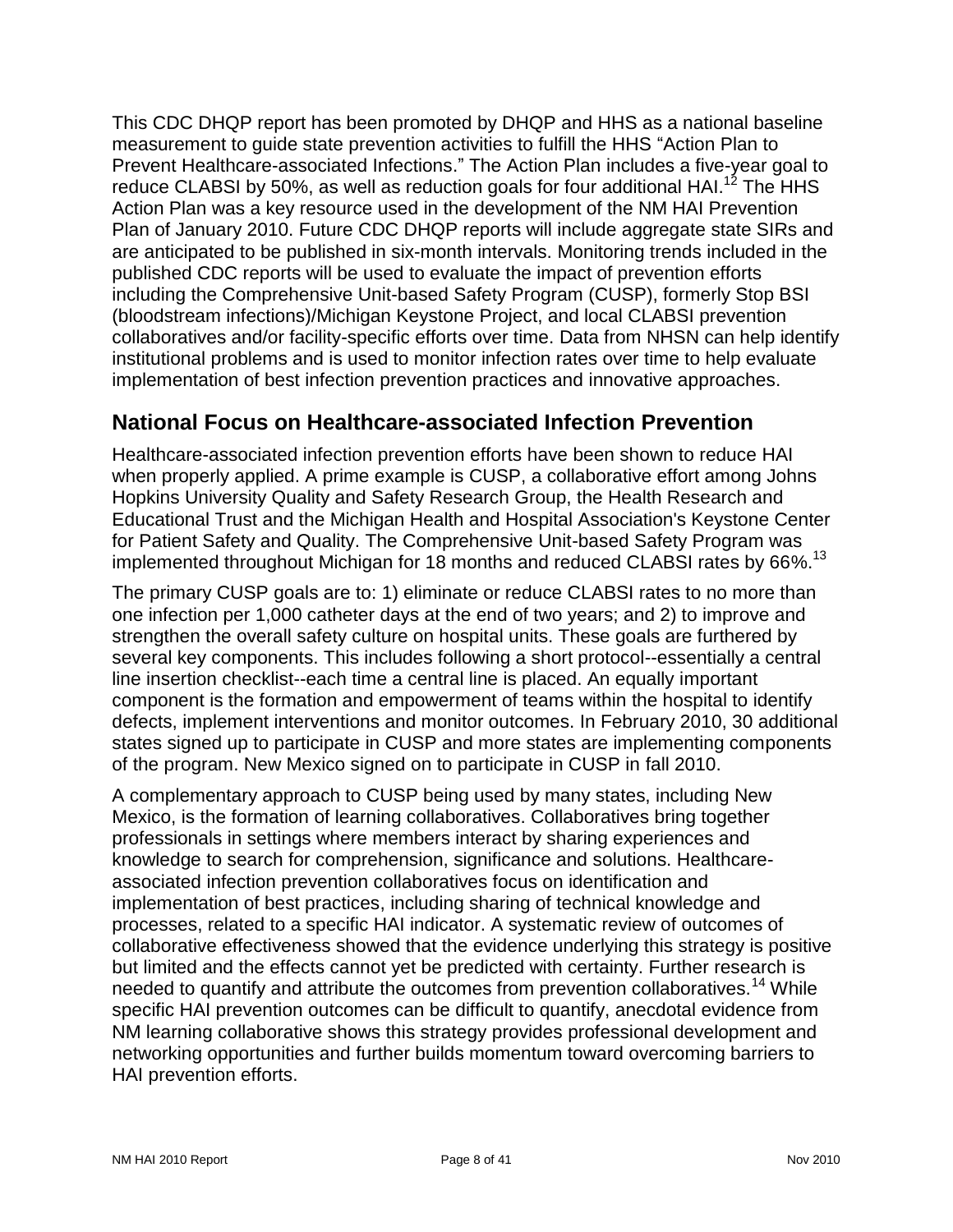Evidence-based interventions, such as the Keystone Project, have been successful in preventing and reducing HAI.<sup>15</sup> While some efforts may initially result in modest decreases in overall rates, all gains are large in terms of their impact on individual patients. On September 29, 2010, CDC announced its "Winnable Battles" which are public health priorities with large-scale impact on health that have proven strategies for intervention. The success of evidence-based interventions for HAI prevention is what puts HAI at the top of the list of "Winnable Battles".<sup>16</sup>

New Mexico has made great strides in HAI surveillance and prevention similar to national efforts in those areas. Since 2007 there has been consistent and growing interest and activity to determine HAI prevalence in New Mexico and to implement prevention interventions.

### <span id="page-8-0"></span>**New Mexico Healthcare-associated Infection Surveillance**

A Task Force charged with studying the feasibility of conducting surveillance for HAI in New Mexico (NM) was formed under House Joint Memorial 67 in 2007. The NM HAI Advisory Committee formed in 2008 at the direction of the New Mexico Department of Health (NMDOH) Secretary Vigil (Appendix D) to implement a voluntary HAI surveillance pilot. The pilot year included six hospitals conducting surveillance for two HAI indicators from July 1, 2008 through May 31, 2009. The pilot HAI indicators for New Mexico were chosen because they can have significant impact on patients' health and also because hospitals can improve on those outcomes. The two indicators were CLABSIs in adult ICUs and influenza vaccination rates of healthcare personnel (HCP). Central line-associated bloodstream infections are monitored by many states because patients can become very sick, have prolonged hospital stays and even die from their infections. In addition, these infections can lead to additional and unnecessary expenses for patients and for the healthcare system. Influenza vaccination of HCP is crucial because it protects them and, therefore, their vulnerable patients from influenza which can also cause severe illness and even death. Despite this knowledge, many HCP do not protect themselves and their patients through influenza vaccination.

Pilot hospitals worked to collect the information for the two indicators and analyze the data. They also put practices into place to eliminate CLABSIs and increase HCP influenza vaccination rates. These practices can also help to improve other aspects of patient safety. Details on the process and findings of the NM HAI pilot can be found in the full report at

[http://nmhealth.org/HAI/documents/HAIPilotReport\\_Final\\_August2009.pdf.](http://nmhealth.org/HAI/documents/HAIPilotReport_Final_August2009.pdf)

Beyond implementing the voluntary HAI surveillance pilot, the NM HAI Advisory Committee (Appendix E) provides guidance to NMDOH for an action plan to create an ongoing, sustainable statewide program of HAI data submission, surveillance, prevention and public reporting. Guidance falls within the following areas:

- Establishing objectives, definitions, criteria and standards for HAI data submission
- Selecting HAI indicator(s) for surveillance and public reporting
- Recruiting healthcare facilities
- Supporting data collection through NHSN or other state-specific data collection systems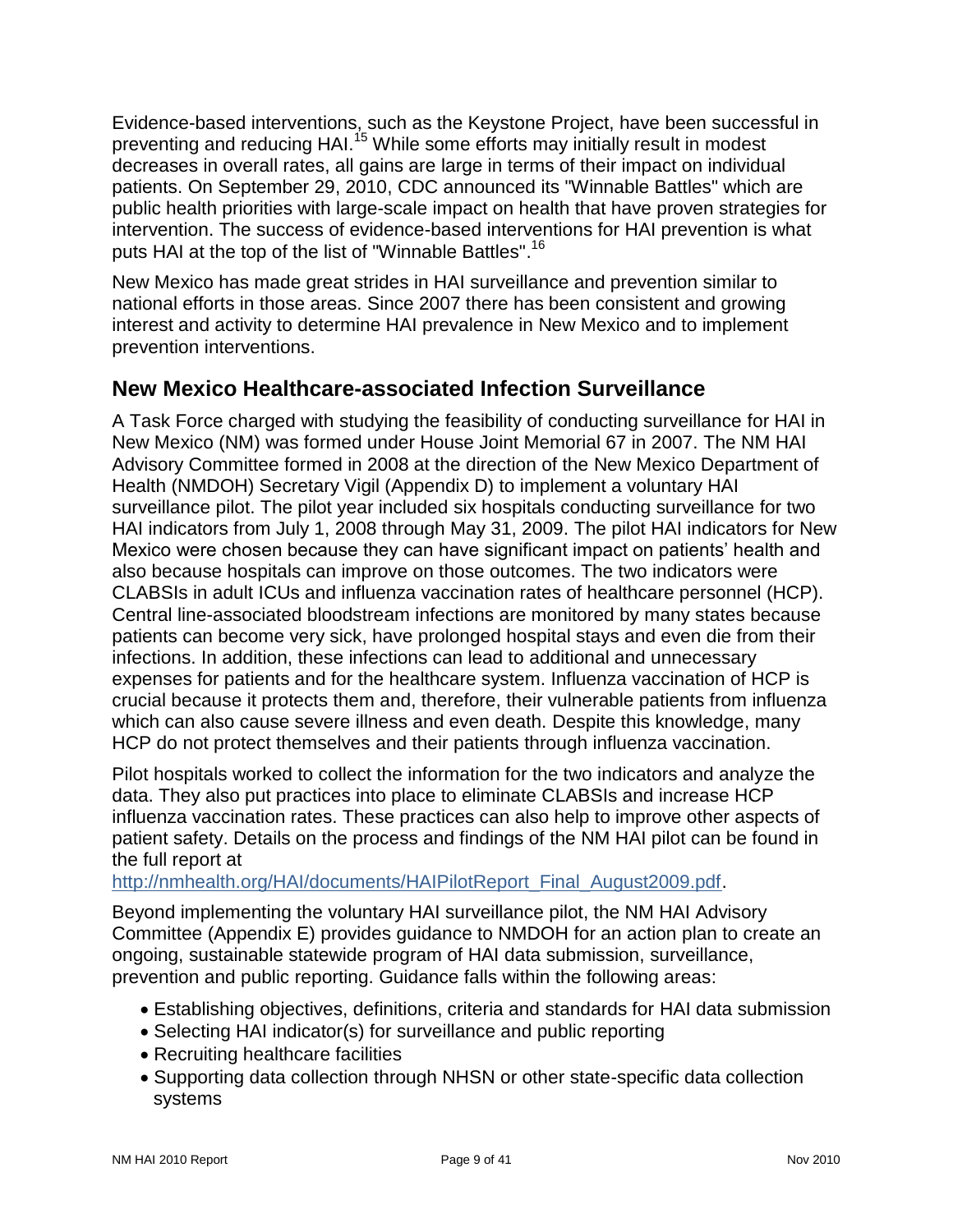- Evaluating HAI surveillance and quality of data collected
- Providing and/or identifying training resources for the prevention and control of HAI
- Public reporting

The HAI Advisory Committee is facilitated by NMDOH and has been meeting monthly since February 2008. The Committee includes representatives from:

- Consumers
- Association for Professionals in Infection Control and Epidemiology (APIC) New Mexico
- New Mexico Hospital Association (NMHA)
- New Mexico hospitals (including large urban and smaller rural settings)
- New Mexico Medical Review Association (NMMRA)
- Local representative of Society for Hospital Epidemiology of America (SHEA)
- New Mexico Department of Health (NMDOH)

The NM HAI Advisory Committee has, from its inception, planned surveillance and prevention activities in the context of national trends in the public reporting of HAI. The NM HAI Advisory Committee plans reflect national recommendations, including the HHS "Action Plan to Prevent Healthcare-associated Infections", which were adapted to the needs and capacity of NM's healthcare system. Experience from other states, scientific literature, and discussions with experts further informed the Advisory Committee's plans.

The NM HAI Advisory Committee recognizes that the public wants to know--and should know--about the quality of care that hospitals provide. Furthermore, hospitals can use the information gained from monitoring and analyzing patient care indicators to improve patient safety. Starting July 2011, the NM HAI initiative will begin to publicly report facility-specific HAI data in a manner designed to be understandable and useful for the public. Since NM healthcare facilities vary in size and services, it is important that data is gathered and analyzed accurately for comparison purposes. Facility-specific data from the pilot were not made publicly available in order to allow hospitals to learn the new system and to allow the NM HAI Advisory Committee to determine the most appropriate way to interpret and present the data.

The NM HAI Advisory Committee recommended the use of NHSN as a mechanism to collect HAI surveillance data beginning in 2008. A feature known as conferring rights permits data sharing with NMDOH, thereby supplying a mechanism to provide for public reporting without duplication of work by facilities. Utilization of NHSN presented several significant benefits for NM including cost savings for facilities and for NMDOH. New Mexico healthcare facilities that have been voluntarily submitting data through NHSN are now prepared for the CMS data submission which begins January 2011 that requires knowledge and use of NHSN.

### <span id="page-9-0"></span>**New Mexico Healthcare-associated Infection Prevention**

Healthcare-associated infection reduction efforts in NM are guided by the NM HAI Prevention Plan which, in addition to standardized data submission, provides for implementation of best practices to prevent HAI in NM healthcare facilities. New Mexico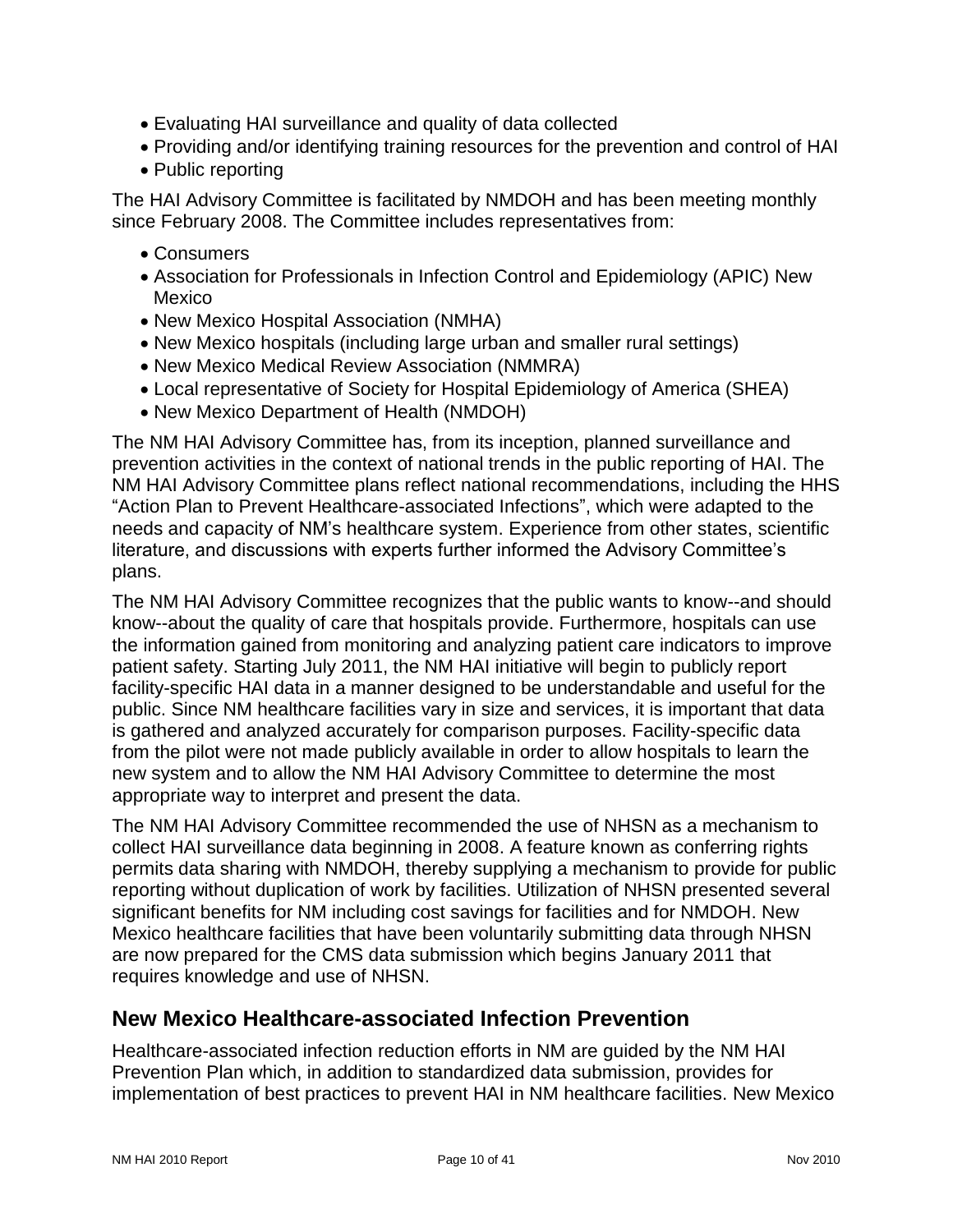Medical Review Association (NMMRA) coordinates the activity of HAI learning collaboratives and prevention initiatives related to the indicators selected by the NM HAI Advisory Committee. In accordance with the NM HAI Prevention Plan, NMMRA has formed a year-long CLABSI Collaborative focused on CLABSI detection and prevention as well as a workgroup on HCP influenza vaccination.

Collaborative learning opportunities have included statewide face-to-face meetings, monthly group conference calls or webinars, and site-specific technical assistance provided by phone or during site visits. Educational topics have included surveillance definitions, data collection processes, process measure implementation, risk assessment, team building and HAI root cause analysis. For example, case studies have been shared for group review to provide learning and interactive discussion about NHSN. Presentations by leaders of successful national and state initiatives have provided encouragement and best practice models.

All hospitals participating in the CLABSI Collaborative are required to complete monthly progress reports which document process measures, improvement targets, and barriers to success and how to overcome them. This information is discussed in order to help hospital staffs learn from peers and advisors. At this stage, for most hospitals, the focus for CLABSI reduction is the implementation and assurance of consistent use of the central line insertion checklist (a previously mentioned component of CUSP).

A total of 24 healthcare facilities are participating in the CLABSI Collaborative. Twelve of the facilities are currently submitting CLABSI data to NMDOH through NHSN and several others will begin data submission in late 2010. New Mexico Hospital Association signed on to take part in the national CUSP in early fall of 2010 and is actively recruiting hospital participants.

### <span id="page-10-0"></span>**NEW MEXICO OUTCOMES FOR 2009-2010 HEALTHCARE-ASSOCIATED INFECTION SURVEILLANCE AND PREVENTION**

### <span id="page-10-1"></span>**Central Line-associated Bloodstream Infection Surveillance and Prevention**

The House Joint Memorial (HJM) 67 Task Force studied the feasibility of conducting surveillance for HAI in NM and recommended CLABSI surveillance in adult ICUs because it has objective, accurate and consistent definitions that allow for standardized data submission and analysis. Since July 2008, six hospitals in NM have submitted CLABSI data to NHSN from nine ICUs of the following types: medical; surgical; neurosurgical; and medical-surgical. Assurances were given to pilot hospitals that data submitted to NHSN to which NMDOH had been granted viewing privileges would be treated confidentially with respect to hospital identifiers during the pilot (Appendix D).

Starting January 2010, five additional hospitals began to monitor CLABSI in NHSN resulting in seven additional ICUs submitting data. The additional units include the following ICU types: pediatric; medical; surgical; and medical-surgical. For each ICU, hospitals collect the number of CLABSI events, the number of patient days, and the number of central line days. The central line days are counted at the same time each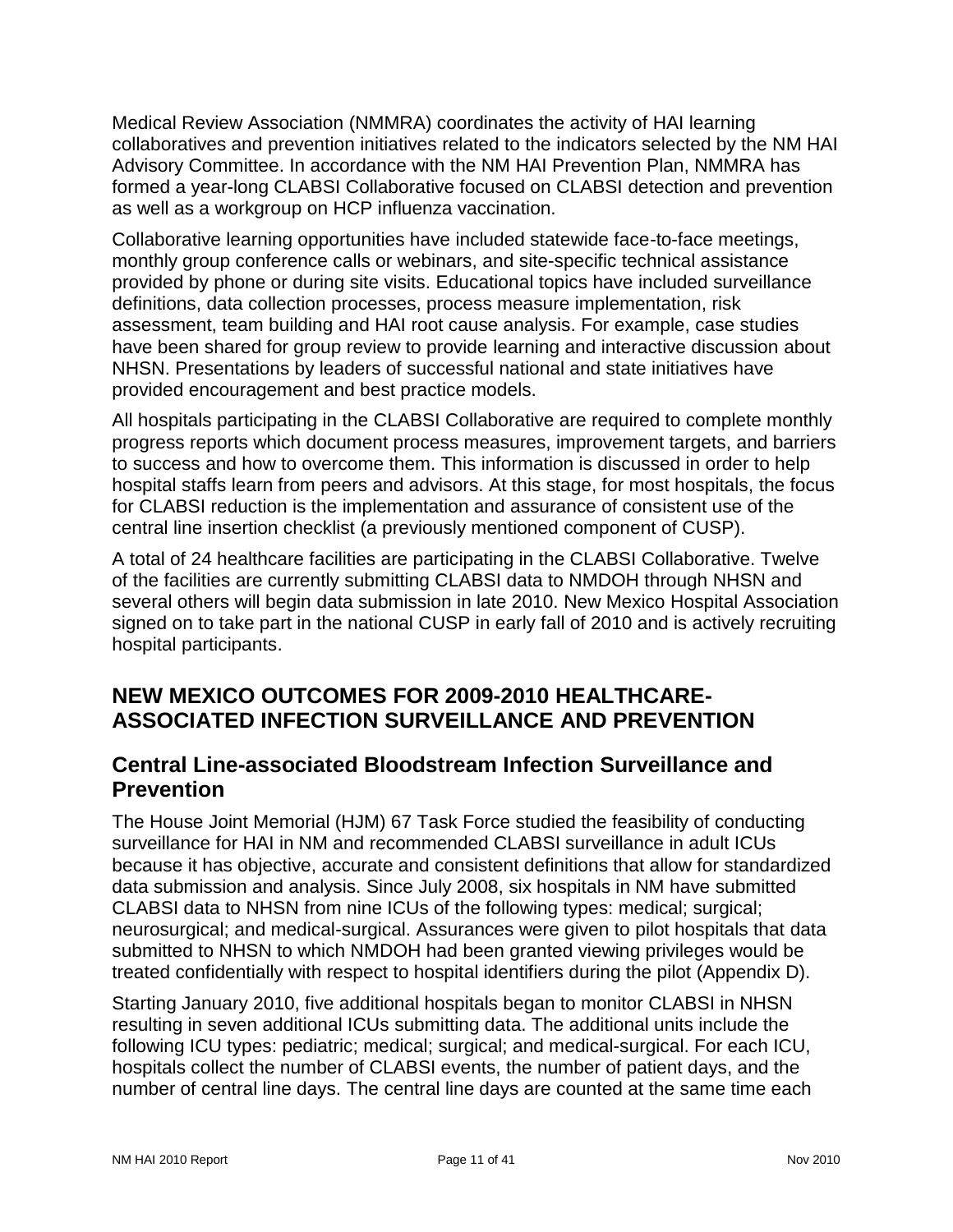day. Each patient with one or more central lines at the time the count is performed is considered one central line day.

The number of hospitals and ICUs submitting data on CLABSI nearly doubled from nine ICUs in six hospitals in the pilot year to sixteen ICUs in 11 hospitals during the May 1, 2009 - April 30, 2010 data collection period. From May 1, 2009 through December 31, 2009, the nine adult ICUs from the six pilot hospitals continued to enter CLABSI events into NHSN.

Because data from all patients for all times at a given hospital cannot be obtained (i.e., a hospital's true "population" data), it is conventional to use statistical procedures to estimate various measurements. Ninety-five percent confidence limits (or intervals) are used to describe the variability around an estimate. The confidence intervals (CIs) that are used in this public report provide the range within which the "true" value will fall 95% of the time (see Glossary). An additional statistical test reported here is that of the pvalue which tells the statistical significance of a result. This report considers a p-value of p < .05 statistically significant (see Glossary).

In NM, the ICU CLABSI rate remained low as more hospitals volunteered to publicly report these events. All ICUs submitting data were at or below the NHSN pooled mean, or national average, for the corresponding type of ICU. The total number of CLABSI events during the data collection period of May 2009 – April 2010 in the 16 participating ICUs was 22 (Table 1). The total number of central line days was 28,077. This resulted in a CLABSI rate of 0.78 per 1,000 central line days (95% CI 0.5-1.1).

| Table 1. Aggregate Intensive Care Unit (ICU) Central Line Associated          |  |  |  |
|-------------------------------------------------------------------------------|--|--|--|
| Bloodstream Infection (CLABSI) Rates, New Mexico, May 1, 2009- April 30, 2010 |  |  |  |

|                                                                | Total number<br><b>CLABSI</b><br>events | Total<br>number<br>central line<br>days | Aggregate<br><b>CLABSI</b> rate<br>per 1,000<br>central line<br>days (95% CI) | Pooled mean<br>(national average)<br><b>CLABSI</b> rate per<br>1,000 central line<br>days for all NHSN<br>hospitals* (95% CI) |
|----------------------------------------------------------------|-----------------------------------------|-----------------------------------------|-------------------------------------------------------------------------------|-------------------------------------------------------------------------------------------------------------------------------|
| Aggregate<br>data for 16<br>participating<br><b>ICUs in NM</b> | 22                                      | 28,077                                  | $0.78(0.46-1.11)$                                                             | $2.06(2.02 - 2.10)$                                                                                                           |

\*Summary data from NHSN as of November 2008.

The range of CLABSI rates for the 16 ICUs submitting data was 0.0-2.2 CLABSI events per 1,000 central line days. The range of NHSN pooled mean CLABSI rates reflecting the national rate of corresponding ICU types is 1.5-3.0 CLABSI events per 1,000 central line days. All NM ICUs submitting data were at or below the NHSN pooled mean for the corresponding type of ICU. There was a statistically significant difference ( $p < .001$ ) between the statewide aggregate rate (0.78 per 1,000 central line days) and the calculated aggregate national rate for corresponding type of ICUs (2.06 per 1,000 central line days). The CLABSI rate during the pilot year July 1, 2008 through May 31,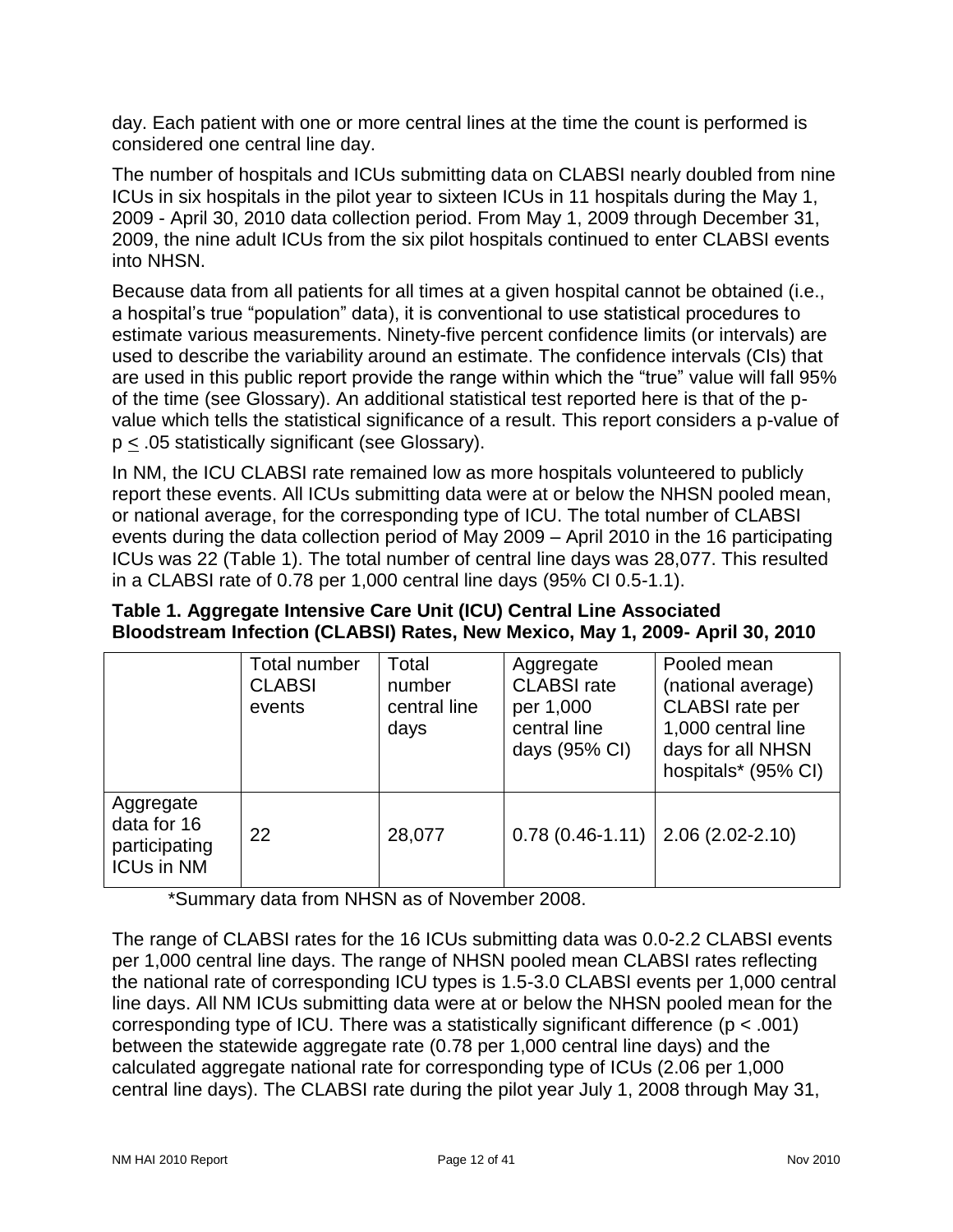2009 was 0.81 (95% CI 0.44-1.17) CLABSI per 1,000 central line days. There was no statistically significant difference between the aggregate rate for May 1, 2009 through April 30, 2010 and the pilot year aggregate rate  $(p=1.0)$ .

Limitations of this surveillance data include that the NHSN pooled mean rates for ICU types are based on data from the November 2008 NHSN data summary, which includes data for 2006-2008. Data calculated for the 16 ICUs should be interpreted with caution as the data submission time period for all units was not equal. Seven units contributed four months of data. These units are included in aggregate data presented above. Also, CLABSI data validation by NMDOH to check for accuracy and completeness of submitted data has been limited thus far.

In addition to collecting data on CLABSI events, data has been collected on CLABSI prevention efforts in the above-mentioned NM ICUs. This was accomplished by asking Infection Preventionists (IPs) to complete a survey regarding their CLABSI prevention efforts as of April 30, 2010. Infection Preventionists are health professionals specially trained in monitoring and prevention of infections and they are key to HAI surveillance, data collection and prevention efforts in healthcare facilities. A majority of ICUs (93.8%) reported routine use of a checklist for central line insertion. The ICU not routinely using the checklist does have other central line bundle elements (i.e., group of interventions related to disease process that when implemented together result in better outcomes than when implemented individually) in place and is working to increase provider usage of the checklist during all routine central line insertions. A majority (93.8%) of ICU's reported using a standardized cart or kit for routine central line placement. A majority (81.3%) had presented specific CLABSI prevention education to staff. This education varied by facility and included in-services to cardiovascular surgical providers, addition of the new APIC education CLABSI prevention module to nursing staff annual competencies, education of staff nurses on the care and maintenance of central lines by a peripherally inserted central catheter (PICC) nurse and certified vascular access instructor, and posting reminders for line care in patient rooms. Thirty seven and a half percent of hospitals introduced new products in an effort to prevent CLABSIs. Facilities not reporting introduction of new products for CLABSI prevention were not asked if they already have such products in place. New products introduced included a chlorhexidine (CHG) impregnated dressing, BioPatch™ which is a CHG impregnated disc that sits at the insertion site, and hub scrubbers for all intravenous (IV) access. Several hospitals also noted that their quality improvement initiative included joining the NM CLABSI Learning Collaborative.

Overall, CLABSI surveillance and prevention has improved in NM. Reporting ICUs have low rates of CLABSI and have adopted practices to prevent CLABSIs. While the state aggregate ICU CLABSI rate for the May 1, 2009 through April 30, 2010 was not different from the pilot year CLABSI rate, the CLABSI rate among ICUs submitting data in NM was lower than the calculated national aggregate CLABSI rate for corresponding ICU types.

### <span id="page-12-0"></span>**Healthcare Personnel Influenza Vaccination Surveillance**

Influenza vaccination of HCP was selected as an indicator because it is a critical patient safety measure endorsed by CDC, The Joint Commission (TJC) and many professional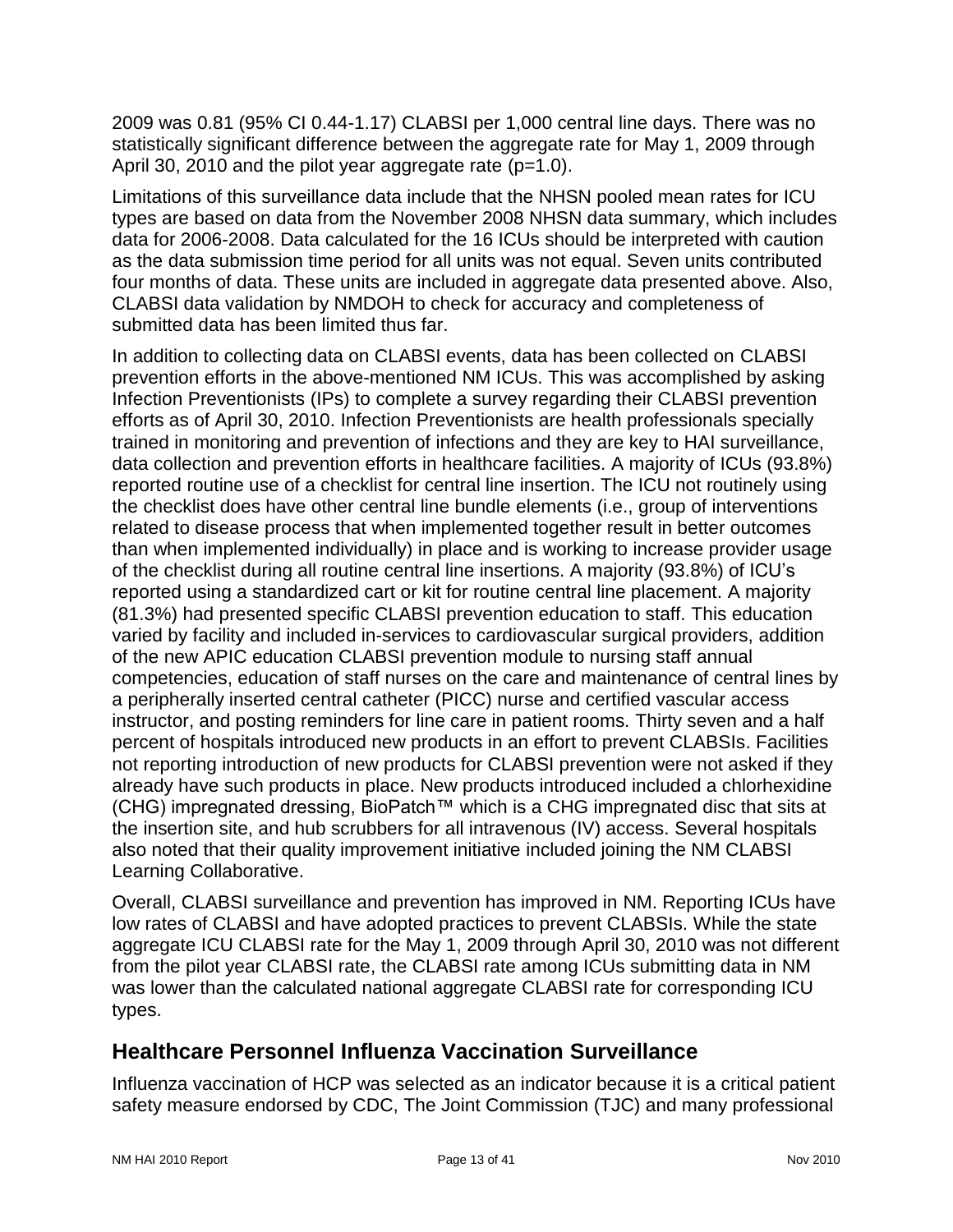organizations. Increased influenza vaccination rates are associated with decreased mortality in elderly patients (e.g., patients in long-term care settings) and decreased HCP lost work time.<sup>17,18,19,20</sup> Asymptomatic HCP can shed influenza. Healthcare facilityassociated influenza outbreaks have been well described in studies.<sup>21,22</sup> In past years, healthcare-associated influenza infections have been documented in healthcare settings and HCP have been implicated as the potential source of these infections. Measuring HCP influenza vaccination rates is a requirement of TJC which also requires year-to-year improvements and expansion of facility programs. Monitoring HCP influenza vaccination rates is a suggested process measure for HAI tracking by the HAI Working Group of the Joint Public Policy Committee (a multi-organizational group represented by the APIC, CDC, Council of State and Territorial Epidemiologists [CSTE], and Society for Healthcare Epidemiology of America [SHEA]); however, at the time that recommendation was issued, no standardized measure was in place.<sup>23</sup> Despite this knowledge, even best performing organizations rarely exceed 70% influenza vaccination (data from the University HealthSystem Consortium, a collection of academic medical centers and their affiliated hospitals).<sup>24</sup> According to CDC, in the 2005-2006 influenza season, only 42% of surveyed HCP received influenza vaccination.

The NHSN module to collect data on HCP influenza vaccinations was not available for the 2008-2009 influenza season; therefore, the NM pilot developed its own methodology for hospitals to collect and submit data. Written instructions were provided that included data requirements and definitions (Appendix F). For the second data collection period, the NHSN module was available but was determined to be too cumbersome for most facilities. It required employee-specific tracking as well as a four-page form for each vaccination during an influenza season when two influenza vaccines were being encouraged (i.e., pandemic H1N1 and seasonal influenza). All NM facilities accredited by TJC were encouraged to participate in TJC influenza vaccination challenge. The Joint Commission planned to recognize all facilities achieving 2008-2009 vaccination rates of HCP higher than the historical norm of 43%.

Both seasonal and pandemic H1N1 (pH1N1) influenza vaccination data were submitted for HCP during the 2009-2010 influenza season as a process measure for NM. Four times as many facilities submitted data on HCP influenza vaccinations during the 2009- 2010 influenza season as compared to the 2008-2009 influenza season: 25 versus six, respectively. Facilities submitting data for 2009-2010 included acute care hospitals, an ambulatory surgery center, and state-run long-term care facilities.

Healthcare personnel were defined as the total number of hospital employees identified via payroll plus the number of physician and other licensed independent providers identified via credentialing or Medical Staff Affairs as of September 30, 2009. Volunteers and students were excluded from the count. Healthcare personnel influenza vaccination data was collected from September 1, 2009 through March 31, 2010. In April 2010, facilities submitted their data electronically to NMDOH.

A total of 14,832 HCP were noted to have received the seasonal influenza vaccination at the 25 facilities submitting data during the 2009-2010 influenza season (Table 2). The total number of HCP documented by these facilities was 24,624. The aggregate HCP influenza vaccination rate for 2009-2010 influenza season was 60.2%. This was similar to the HHS Healthy People 2010 goal of 60.0% for HCP influenza vaccination coverage.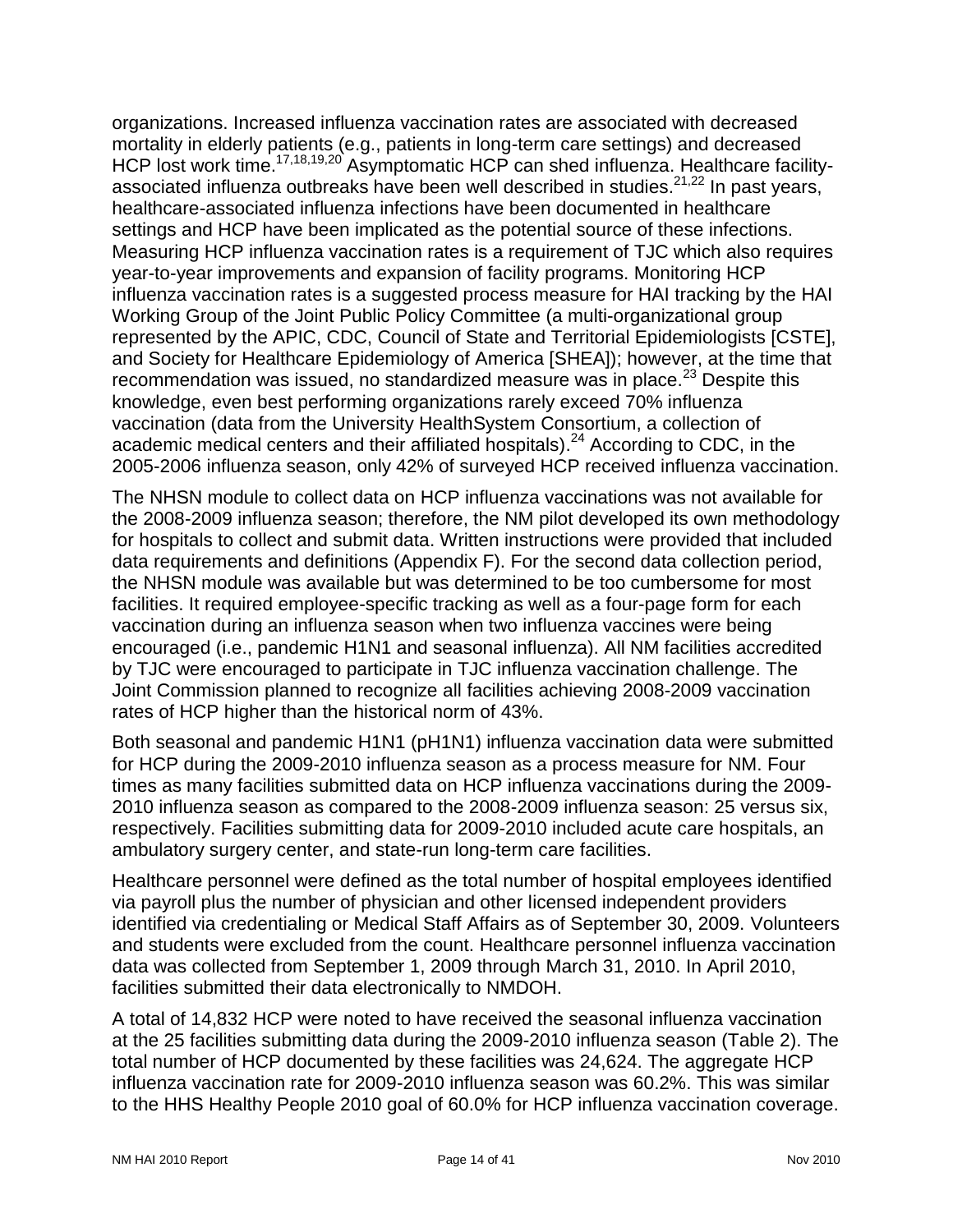There was an increase in the number of HCP vaccinated during 2009-2010 influenza vaccination season as compared to the pilot year. The odds of HCP being vaccinated for seasonal influenza during 2009-2010 was 30% higher than in 2008-2009 (odds ratio  $(OR) = 1.3$ ; 95% confidence interval  $(Cl) = 1.2-1.3$ ).

| Influenza<br>season | Total<br>number<br>facilities<br>submitting<br><b>HCP</b><br>vaccination<br>uptake<br>data | Total<br>number<br><b>HCP</b><br>receiving<br>seasonal<br>influenza<br>vaccine | Total<br>number<br>HCP at<br>facilities<br>(hospital<br>employees<br>plus<br>physicians) | Seasonal influenza<br>vaccination rate<br>(range) | U.S.<br>Department<br>of Health<br>and Human<br><b>Services</b><br>Healthy<br>People 2010<br>Goal |
|---------------------|--------------------------------------------------------------------------------------------|--------------------------------------------------------------------------------|------------------------------------------------------------------------------------------|---------------------------------------------------|---------------------------------------------------------------------------------------------------|
| 2008-<br>2009       | 6                                                                                          | 9,717                                                                          | 17,783                                                                                   | 54.6% (45.3%-60.8%)                               | 60.0%                                                                                             |
| 2009-<br>2010       | 25                                                                                         | 14,832                                                                         | 24,624                                                                                   | 60.2% (28.0%-88.0%)                               | 60.0%                                                                                             |

**Table 2. Aggregate Data for Healthcare Personnel (HCP) Seasonal Influenza Vaccination in New Mexico, 2008-2009 and 2009-2010**

A total of 12,368 HCP were noted to have received pH1N1 influenza vaccination at the 25 facilities submitting data during the 2009-2010 influenza season (Table 3). The total number of HCP documented by these facilities was 24,624. The aggregate HCP pH1N1 influenza vaccination rate for 2009-2010 influenza season was 50.2%. Nationwide, the number of HCP who self-reported vaccination status for pH1N1 influenza to a CDC electronic survey was 37.1%.<sup>25</sup>

#### **Table 3. Aggregate Data for Pandemic Influenza A (pH1N1) Vaccination, All Reporting Facilities in New Mexico, 2009-2010**

| <b>Total number</b><br>of facilities<br>submitting<br>data for<br>2009-2010<br>influenza<br>season | Number of all<br>HCP (including<br>hospital<br>employees and<br>physicians)<br>vaccinated with<br>pH1N1 vaccine | Total<br>number of<br><b>HCP</b><br>(hospital<br>employees<br>plus<br>physicians) | Aggregate percentage<br>of HCP receiving<br>pH1N1 vaccine in NM<br>(range) | Percentage of<br><b>HCP</b> receiving<br>pH1N1<br>vaccine per<br>National<br>Health<br>Interview<br>Survey <sup>26</sup> |
|----------------------------------------------------------------------------------------------------|-----------------------------------------------------------------------------------------------------------------|-----------------------------------------------------------------------------------|----------------------------------------------------------------------------|--------------------------------------------------------------------------------------------------------------------------|
| 25                                                                                                 | 12,368                                                                                                          | 24,624                                                                            | 50.2% (27.0%-81.0%)                                                        | 37.1%                                                                                                                    |

Multiple strategies can be used to improve influenza vaccine uptake among HCP, including vaccination campaigns, vaccine education, use of declination statements, and increased access to vaccine. In NM, all participating facilities conducted seasonal and pH1N1 influenza vaccination campaigns. Fifty two percent of facilities included influenza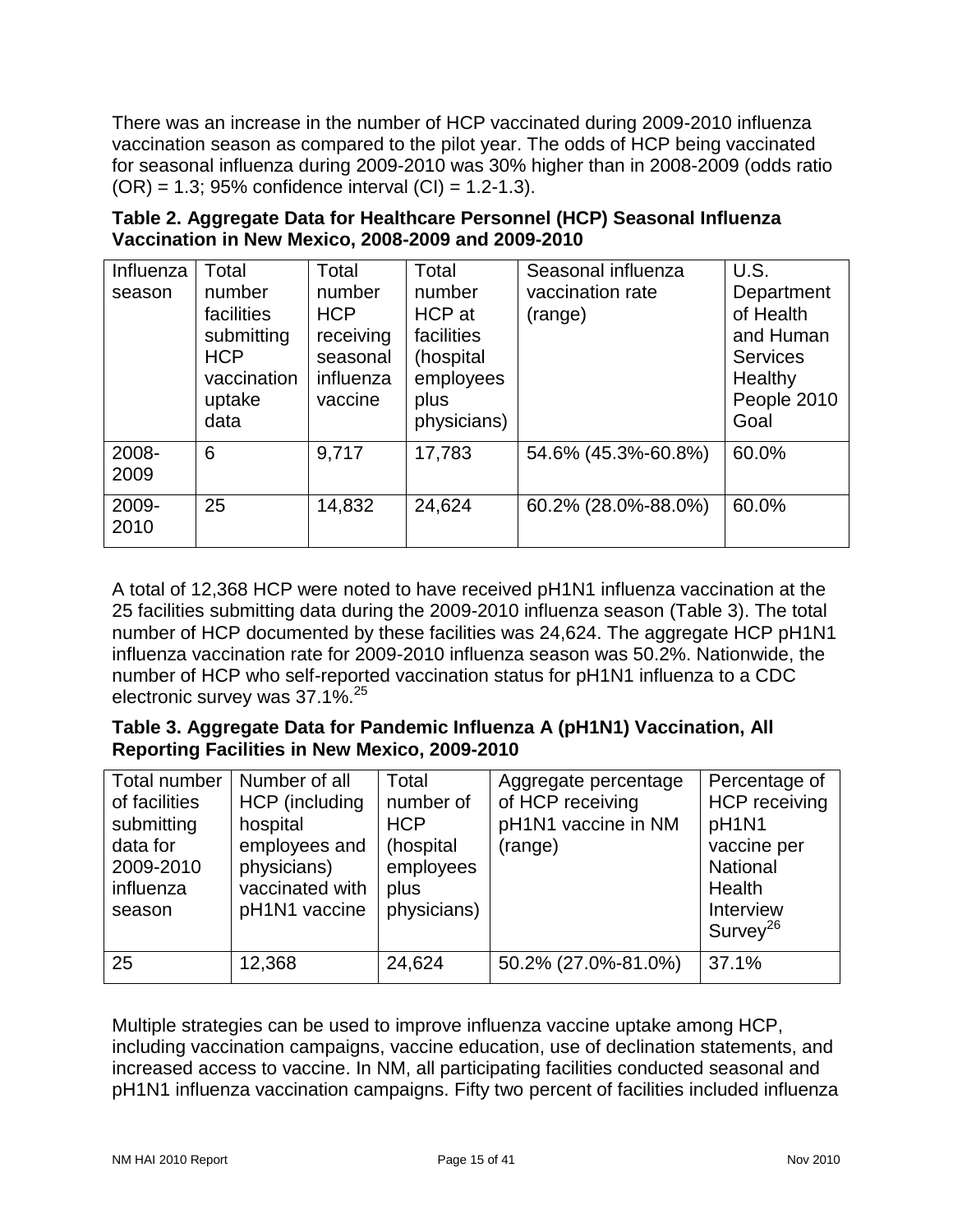vaccine education as part of their vaccination campaigns. Attendance at an educational session was mandatory in 28.5% of facilities conducting educational campaigns. Increased access to influenza vaccine by use of peer-vaccinators and multiple delivery methods is recommended to increase uptake of influenza vaccine by HCP. All participating facilities provided seasonal and pH1N1 influenza vaccination to employees via one or more of the following delivery methods: peer vaccinators; vaccine at congregate settings (e.g., conferences, meetings, and/or cafeteria); mobile carts and centralized mass vaccination campaigns; at the occupational health clinic; at the nurses' station; in the Emergency Department; and one-on-one calls and pages.

The use of declination statements (i.e., requiring HCP to sign a form if they refuse vaccination) when combined with a multifaceted education program is recommended by the national ACIP and can provide incremental increases in the number of HCP receiving influenza vaccination. Sixty eight percent of participating NM facilities required declination statements from individuals who did not receive influenza vaccination either due to personal or medical reasons. All facilities offered seasonal influenza vaccine to all HCP. Facilities followed the tiered-priority group distribution strategy as outlined by CDC and NMDOH for distribution of pH1N1 influenza vaccine to HCP. Free or reduced cost influenza vaccine is also recommended as a strategy to promote influenza vaccination among HCP. Ninety six percent of participating facilities provided both seasonal and pH1N1 influenza vaccine to HCP at no cost.

The NM HCP influenza vaccination data has limitations. There is not currently a standardized method for collection of HCP influenza vaccination data and therefore no national benchmark for comparison purposes. In NM, several facilities experienced difficulty obtaining data on physicians and other licensed independent providers who were not hospital employees. Physicians comprised 16.1% of the total number of HCP in the data above. Due to the difficulties associated with tracking influenza vaccination in this population, data submitted might underestimate actual vaccination rates. This is not an issue unique to NM. In a national survey of 55 University HealthSystem Consortium members, only 32% of responders tracked visiting physicians.<sup>27</sup> In addition, 20% of NM participating facilities during the 2009-2010 influenza season did not gather information on individuals who were vaccinated off site. Of the participating facilities collecting information on individuals vaccinated off site, 28.5% required written documentation of vaccination elsewhere. These practices might have led to an underestimate of vaccination rates.

Overall there have been improvements in NM on the HCP influenza vaccination indicator. The number of facilities in NM submitting HCP influenza vaccination data increased from six in 2008-2009 to 25 in 2009-2010. The aggregate HCP seasonal influenza vaccination rate increased from 2008-2009 to 2009-2010 from 54.6% to 60.2%, respectively. The aggregate rate of HCP receiving the pH1N1 influenza vaccine in NM was higher than the nationally reported rate.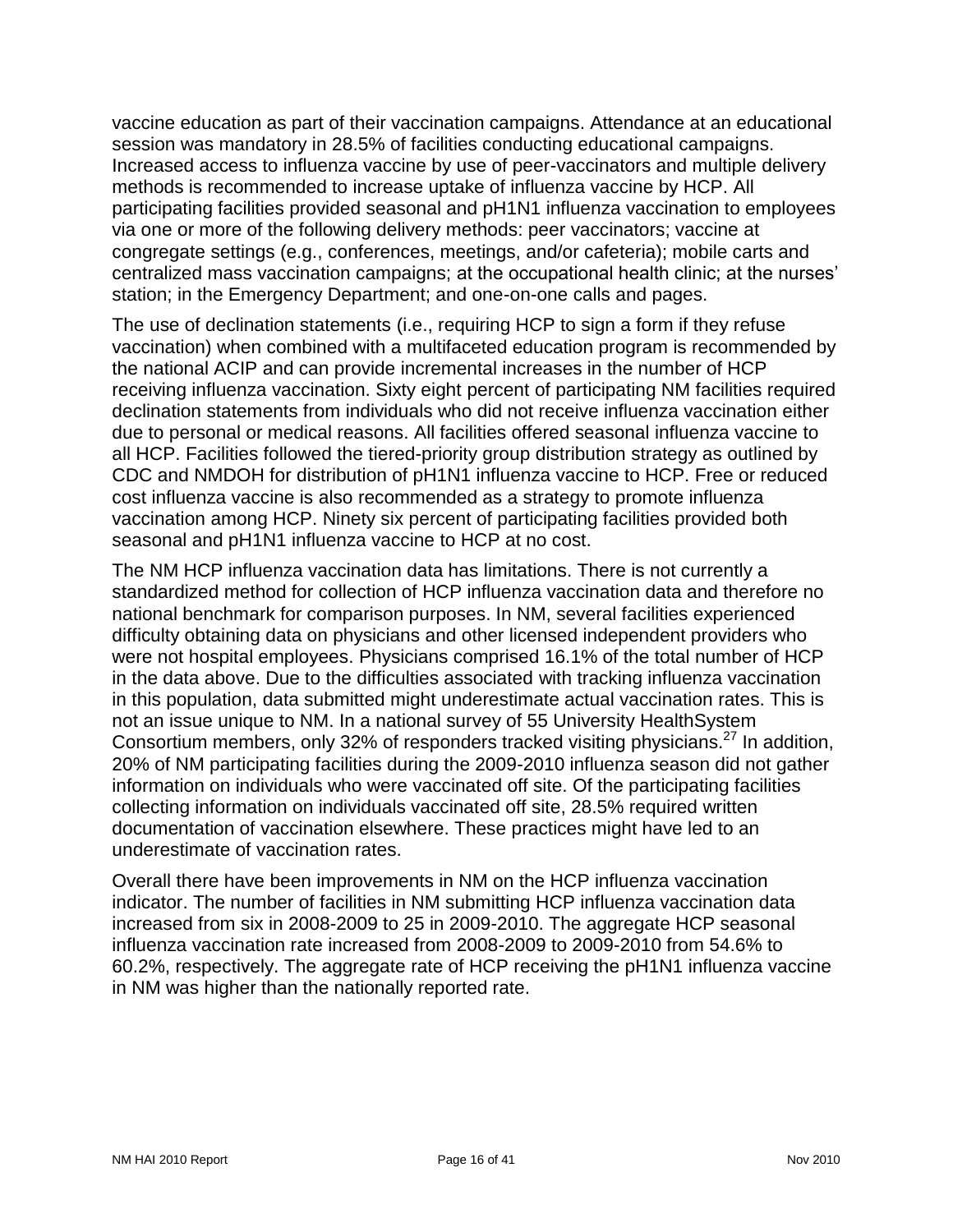### <span id="page-16-0"></span>**Map of New Mexico Facilities Submitting HAI Data as of May 30, 2010**

This map represents the healthcare facilities contributing data on the two NM HAI indicators of CLABSI and HCP influenza vaccination.



|                 | Facility                                       | 포 <sub>G</sub> | Reportin<br><b>SBALC</b> |
|-----------------|------------------------------------------------|----------------|--------------------------|
| ť               | Dr Dan C Trigg Mem Hosp                        | γ              |                          |
| 2               | Espanola Hosp                                  | Ÿ              |                          |
| $\overline{3}$  | Fort Bavard Med Center                         | Y              |                          |
| 4               | Gerald Champion Regional<br>Med Center         | Y              | Υ                        |
| 5               | Guadalupe County Hosp                          | Υ              |                          |
| 5               | Heart Hosp of NM                               | Ÿ              | Ÿ                        |
| 7               | Holy Cross Hosp                                | Υ              | Ÿ                        |
| 3               | Lovelace Med Center                            | Υ              | Ÿ                        |
| 3               | Lovelace Westside Hosp                         | Ÿ              | Ÿ                        |
| $\overline{0}$  | Lovelace Women's Hosp                          | Υ              | Ÿ                        |
| $\overline{11}$ | Memorial Medical Center                        | Ý              | Ý                        |
| 12              | Miners' Colfax Med Center                      | Υ              |                          |
| 13              | NM Behavioral Health<br>Institute              | Y              |                          |
| 14              | NM Rehabilitation Center                       | Υ              |                          |
| 15              | NM State Veterans' Home                        | Υ              |                          |
| 16              | Nor-Lea General Hosp                           | Ϋ              |                          |
| 17              | Physician's Med Center                         | Υ              |                          |
| 18              | Plains Regional Med Center                     | Υ              | Υ                        |
| 19              | Presbyterian Hosp                              | Υ              | Ý                        |
| 20              | Rehoboth McKinley<br>Christian Health Care     |                | Υ                        |
| 21              | San Juan Regional Med<br>Center                | Υ              | Ÿ                        |
| 22              | Sequoyah Adolescent<br><b>Treatment Center</b> | Y              |                          |
| 23              | Sierra Vista Hosp                              | Υ              |                          |
| $^{24}$         | Socorro General Hosp                           | Ÿ              |                          |
| 25              | Turquoise Lodge Hosp                           | Υ              |                          |
| 26              | <b>UNMH</b>                                    | Ý              | Ÿ                        |
|                 |                                                |                |                          |

### <span id="page-16-1"></span>**NEXT STEPS FOR HEALTHCARE-ASSOCIATED INFECTION SURVEILLANCE AND PREVENTION IN NEW MEXICO**

The New Mexico HAI initiative is midway through the third data collection cycle for ICU CLABSI and for HCP influenza vaccination. Program developments during the next twelve months will center on validation of prior ICU CLABSI data submitted, completion of a survey on surveillance methods and capacity, implementation of surveillance and data submission for additional NM indicators, adjustment of HCP influenza vaccination data collection to coordinate with a CDC pilot of a National Quality Forum (NQF) data collection measure (NQF is a nonprofit organization dedicated to healthcare quality improvement), and execution of Emerging Infection Program (EIP) HAI projects.

### <span id="page-16-2"></span>**Validation of Intensive Care Unit CLABSI Data Submission**

Throughout the two years of HAI data collection in NM, concurrent quality checks of CLABSI event data entered in NHSN have been occurring along with consistency and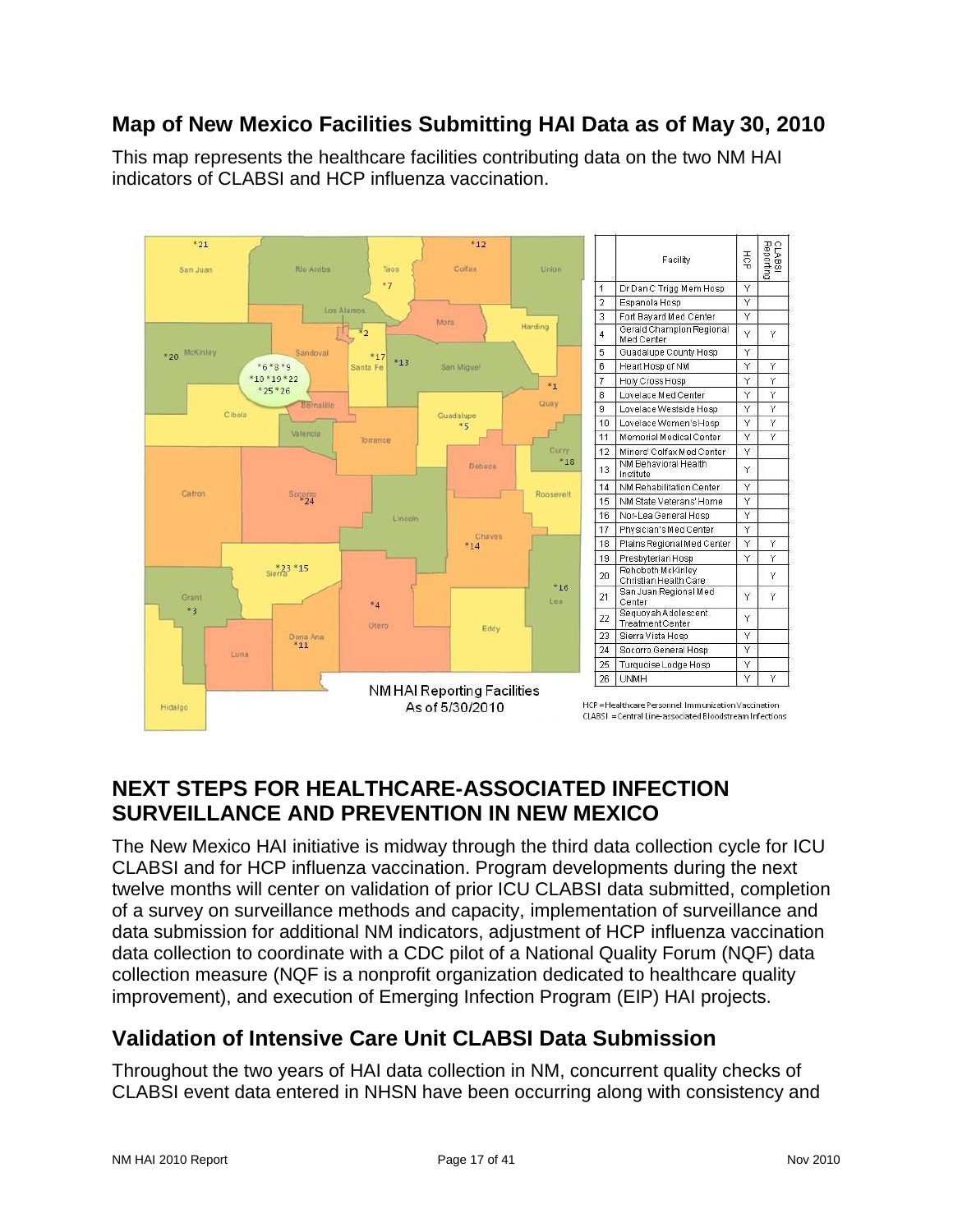logic reviews of denominator data. A checklist worksheet created by NMDOH HAI staff was provided to IPs to help assure that positive blood cultures met NHSN surveillance definitions. For each CLABSI event entered in NHSN, the facility IP completed the checklist and faxed it to the NMDOH IP for review. Timely reviews avoided a number of errors that may not have been detected at all or may not have been noticed until a time when an error would be harder to correct. To further assess the ability to apply NHSN definitions and collect denominator data, facility staffs are being presented with monthly standardized case studies and a questionnaire designed to gauge adherence to NHSN definitions. Results from the CLABSI case studies will be used to develop continuing education.

New validation activities will be implemented in November 2010 and will include an assessment of the surveillance capacity at individual healthcare facilities as well as a review of positive blood cultures to identify possible under-counting or over-counting of CLABSIs. A standardized electronic survey will be administered to the facility IP or Infection Control Director to determine staffing resources, electronic capacity to collect surveillance data, level of NHSN usage, and additional duties assigned to the IP; results will be compared to data from pre-pilot surveys of facilities. This information will provide a better understanding of surveillance methods and capacity within NM facilities.

Central line-associated bloodstream infection data validation will be performed on a sample of ICUs for the time period November 1, 2009 through January 21, 2010. A list of individuals with positive blood cultures for each facility will be matched to ICU admissions for that facility. Each matched record will be independently reviewed by two blinded (i.e., unaware of the source of the records or previous CLABSI determination) NMDOH auditors. There will be an expert reviewer consulted for difficult cases. This validation will review the facility's application of NHSN HAI definitions and will determine the accuracy of data submitted to NHSN by the hospitals. Data submission errors will be corrected during the course of the validation.

### <span id="page-17-0"></span>**Additional Indicators Selection and Implementation Plan**

The NM HAI Advisory Committee uses a systematic evaluation process for selection of new indicators for public reporting. Factors taken into account include the broad endorsement of the indicator as a measure of safe practice by national advisory bodies such as the National Quality Forum, and technical issues such as availability of a data collection module in NHSN and of national data for comparison.<sup>28,29</sup>

Recommended interventions to prevent the selected HAI should be based on strong evidence, and the indicator should be applicable across the spectrum of care from large to small hospitals and long-term or skilled nursing facilities. Other considerations when evaluating potential new indicators are more subjective and based on the experience of NM HAI Advisory Committee members:

- 1. How feasible is the surveillance given local IP capacity?
- 2. Can the results be communicated to the public in a meaningful way?
- 3. Is there reported experience in using local quality improvement collaboratives or similar modalities in reducing the incidence of the HAI?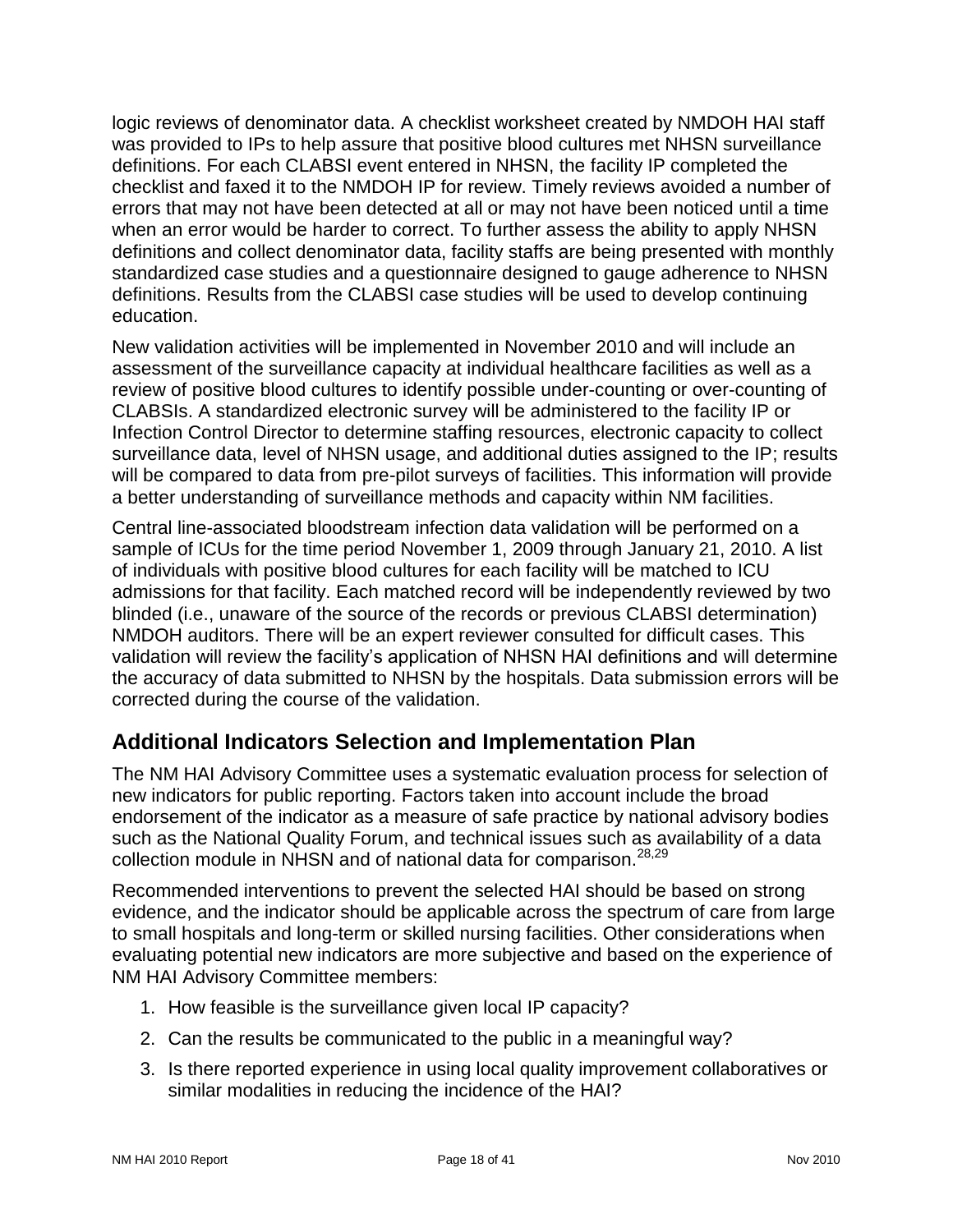4. Is the measure a criterion for accrediting agencies such as The Joint Commission?

The NM HAI Advisory Committee plans to expand current collection of CLABSI and HCP influenza vaccination data and move in accordance with national priorities and requirements in adding new indicators. The current NM CLABSI Learning Collaborative is educating 24 participating facilities in surveillance and elimination of CLABSI. Beginning November 2010, non-ICU CLABSI will be added as a new NM HAI indicator. This expanded indicator was chosen to build on the experience of the hospitals submitting ICU CLABSI data and to address the interest of the CLABSI Learning Collaborative participants who do not have ICUs. This will allow smaller hospitals without ICUs to receive the support and expertise that has been available to larger hospitals. This includes support in joining NHSN for data submission purposes and improving their surveillance and prevention activities. A recent CDC article suggests that while ICU CLABSI may be an appropriate HAI reduction target and interventions may be effective, there are also a large number of central lines in units outside of the ICU.<sup>30</sup> As the focus on ICU CLABSI is able to reduce those infections, surveillance should be expanded to include non-ICU areas. In a survey of hospitals participating in the CDC EpiCenter Program, 70% of central lines were in patients outside of the ICU.<sup>31</sup> Much will be learned as hospitals begin to collect central line days, review central line maintenance and continuation decisions, and monitor CLABSIs outside of ICUs.

Similarly, data collection on HCP influenza vaccinations will be expanded with guidance from CDC. New Mexico is currently working with CDC and other selected states to implement a pilot project to examine barriers to measurement of HCP vaccination and test data collection methods. The Joint Commission Challenge has raised expectations significantly this year, with recognition granted only to those facilities with 75% or greater employee participation in influenza vaccination.<sup>32</sup>

A second new indicator will be *Clostridium difficile* infection (CDI). *Clostridium difficile* is the etiologic agent of severe and sometimes fatal diarrhea usually related to antibiotic use. *Clostridium difficile* infections are caused by bacteria and symptoms range from diarrhea to life-threatening inflammation of the colon. These infections occur in both community and healthcare settings but most commonly occur in older adults in hospitals or long-term care facilities. *Clostridium difficile* infection has increased substantially over the past decade, with significant increases in morbidity and mortality, which are even greater in long-term care facilities than in acute-care hospitals.<sup>33</sup> Published experience from individual facilities and the National Health Service of the United Kingdom indicate that CDI can be controlled by a "bundle" of interventions that includes improved testing and isolation of infected patients, environmental cleaning, and antimicrobial stewardship programs.<sup>34</sup> The NM HAI Advisory Committee is exploring community capacity in these areas with a goal of instituting a statewide prevention Collaborative in 2011. Data collection will be facilitated by use of a laboratory test-based definition and data submission in the NHSN Multidrug-Resistant Organism (MDRO) module. Data collection for this indicator is voluntary and will begin in November 2010. Consistent with the Advisory Committee's approach of implementing HAI surveillance in a measured and manageable fashion, facilities are encouraged to select one unit for initial non-ICU CLABSI data collection. A medical or surgical unit provides the best opportunity for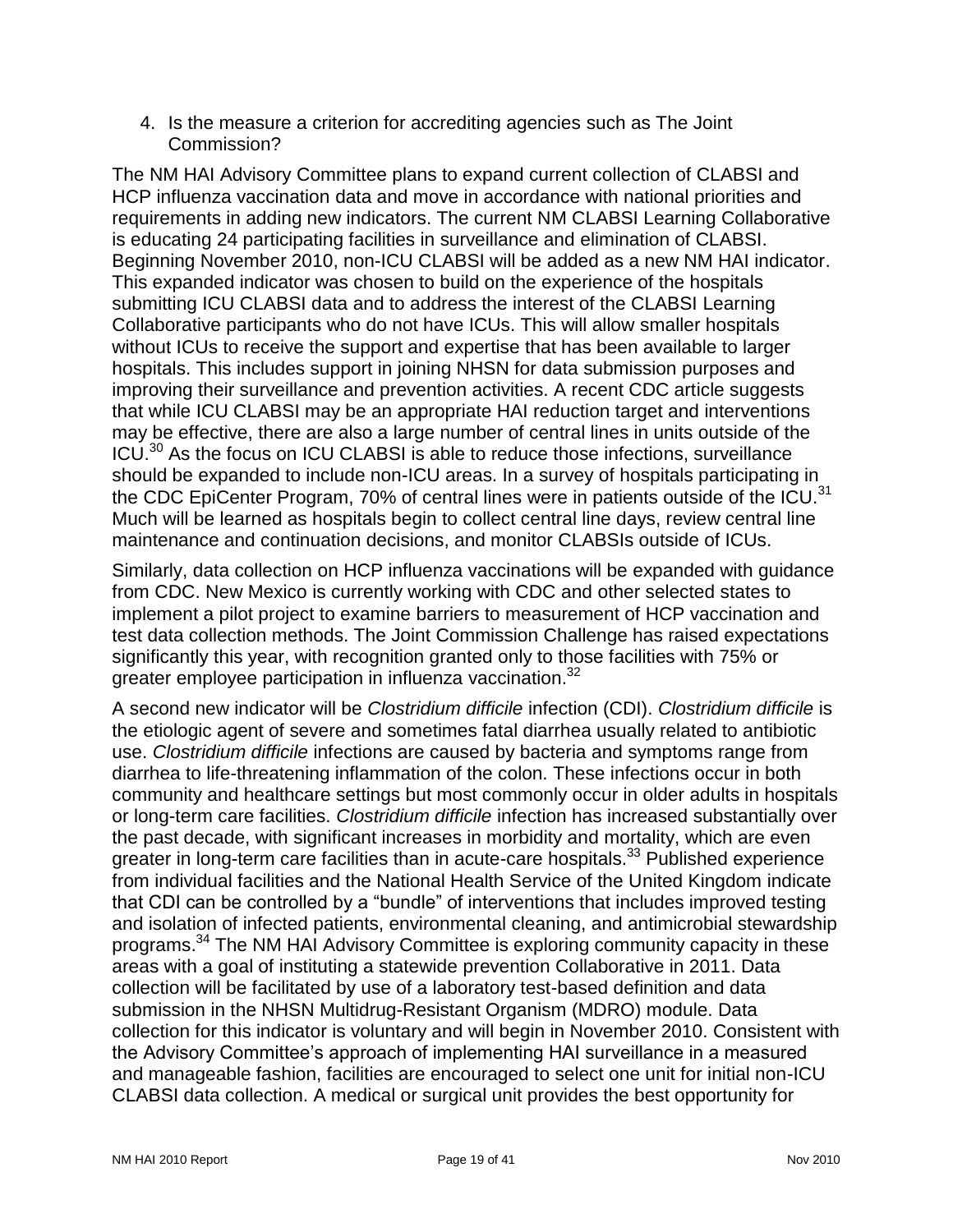comparison with national risk-adjusted NHSN data. Similarly, facilities are encouraged to track CDI in one unit, preferably Medical/Surgical or General Medicine.

At this time the current NM HAI indicators are in keeping with HHS and CMS priorities and data submission requirements. Starting in 2011, hospitals participating in the CMS Inpatient Prospective Payment System must enter all adult, pediatric and neo-natal ICU CLABSI events in NHSN. These data will be then be made publicly available on the Hospital Compare website.<sup>35</sup> Healthcare personnel influenza vaccination rates are also planned for inclusion in pay-for-performance plans.

### <span id="page-19-0"></span>**Recruitment of Facilities for Healthcare-associated Infection Surveillance and Prevention**

In recruiting new facilities to participate in the NM HAI Prevention Plan, healthcare facilities are informed of the benefits of participation which include:

- Local support from the NM HAI Program in enrolling in and learning NHSN
- Access to Learning Collaboratives and other educational programming
- Participation in current CLABSI Prevention Collaborative and upcoming *Clostridium difficile* Learning Collaborative scheduled for spring of 2011
- Access to monthly HAI Reporting Group calls and peer network
- Support from dedicated NM HAI Program staff
- Preparation for compliance with the 2010 CMS rule, requiring ICU CLABSI data submission beginning in January 2011, without duplication of effort

Those facilities newly enrolling in NHSN for the purpose of submitting data to NMDOH understand that data from their first data collection period (defined as November 1, 2010 through April 30, 2011 for the two new indicators) will be reported in aggregate in the 2011 public report. This assures them that they have one data collection cycle to become competent and consistent in applying surveillance definitions and using the system prior to facility-specific data being publicly reported.

### <span id="page-19-1"></span>**Healthcare Personnel Influenza Vaccination Data Submission and CDC National Reporting Pilot**

In mid-2010, CDC was issued a time-limited NQF endorsed quality measure for HCP influenza vaccination data submission (measure 0431). Centers for Disease Control and Prevention invited NMDOH to participate in a pilot to test this NQF quality measure due to New Mexico's past experience reporting aggregate HCP influenza vaccination and interest in using NHSN to collect this data. The web-based pilot data collection tool is expected to inform development of a HCP influenza vaccination module in NHSN.

New Mexico assisted in the development of the protocol and continues to provide input and feedback to CDC. The pilot uses simplified data collection methods similar to those used by New Mexico healthcare facilities in recent influenza seasons. The pilot objective is to determine if the personnel groups and proposed ways of categorizing vaccination status can be realistically collected by various types of healthcare facilities.

The technical workgroup of the NM HAI Advisory Committee recommended adopting the NQF pilot measure for those facilities currently submitting HCP influenza vaccination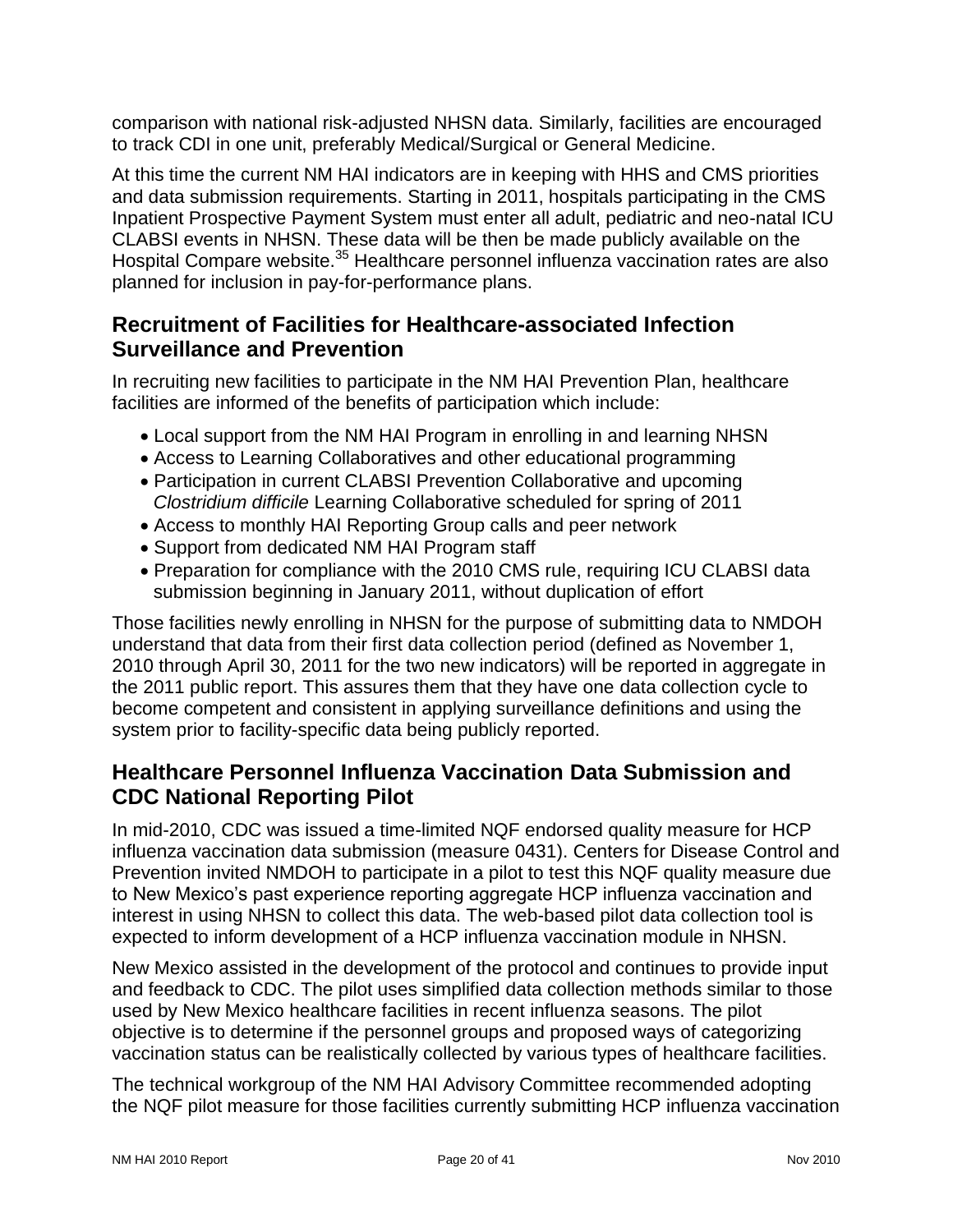data to NMDOH. Measures endorsed by NQF tend to be adopted by regulatory bodies such as CMS and TJC, as well as state HAI programs. By aligning with NQF measure 0431, NM facilities will be prepared for potential future regulatory and/or legislative requirements utilizing this measure. Another benefit of participation is the opportunity to impact national policy by providing information on data collection, particularly in small/rural healthcare facilities.

Changes from previous NM quidelines include the addition of a new "other nonemployee" personnel category as well as collection of numbers of personnel refusing vaccination or having a medical contraindication to the vaccine. To maintain continuity of previous data and acknowledge the barriers facilities may encounter while collecting HCP vaccination data in the new categories, the decision was made to publicly report facility-specific data in July 2011 only for categories most similar to the historically collected categories.

It was necessary to recruit additional NM facilities to meet the CDC pilot project's goal of examining the feasibility of implementing NQF measure 0431 in various healthcare settings. A total of 69 facilities from several categories--acute care, long-term care, ambulatory surgery centers, dialysis clinics and physician/provider offices--will be submitting data for NM. Facilities were strongly encouraged to join the pilot as participation will provide feedback regarding the design of the quality measure and the data collection tool, even if only to determine whether and why some information is not available. New Mexico was able to exceed the established recruitment goal due to an encouraging response from NM healthcare facilities.

New Mexico facilities will submit aggregate, facility-level HCP influenza vaccination information to CDC via a secure, web-enabled database. No individual employee level vaccination data will be collected and facilities will not be identified in any reporting of the data by CDC. Centers for Disease Control and Prevention will release these data to NMDOH for state-level reporting purposes.

The New Mexico Medical Review Association provided material to assist with vaccination campaigns to all hospitals in New Mexico, and facilitated a webinar to review the revised definitions, data collection tool, review barriers to HCP influenza vaccination acceptance, ways to overcome those barriers, and answer questions about the 2010-2011 influenza vaccination data collection.

### <span id="page-20-0"></span>**New Mexico Emerging Infections Program Healthcare-associated Infection Projects**

The Emerging Infections Program (EIP) is a population-based network of CDC and ten state health departments, including NM, and their partners (e.g., IPs, academic centers, and other federal agencies) that serves as a national resource for surveillance, prevention and control of emerging infectious diseases. There are a number of activities conducted by EIP, including Healthcare Associated Infections-Community Interface (HAIC) projects. There are two current HAIC projects in which NM is participating: 1) HAI and Antimicrobial Use Prevalence Survey and 2) NHSN Denominator Simplification Project.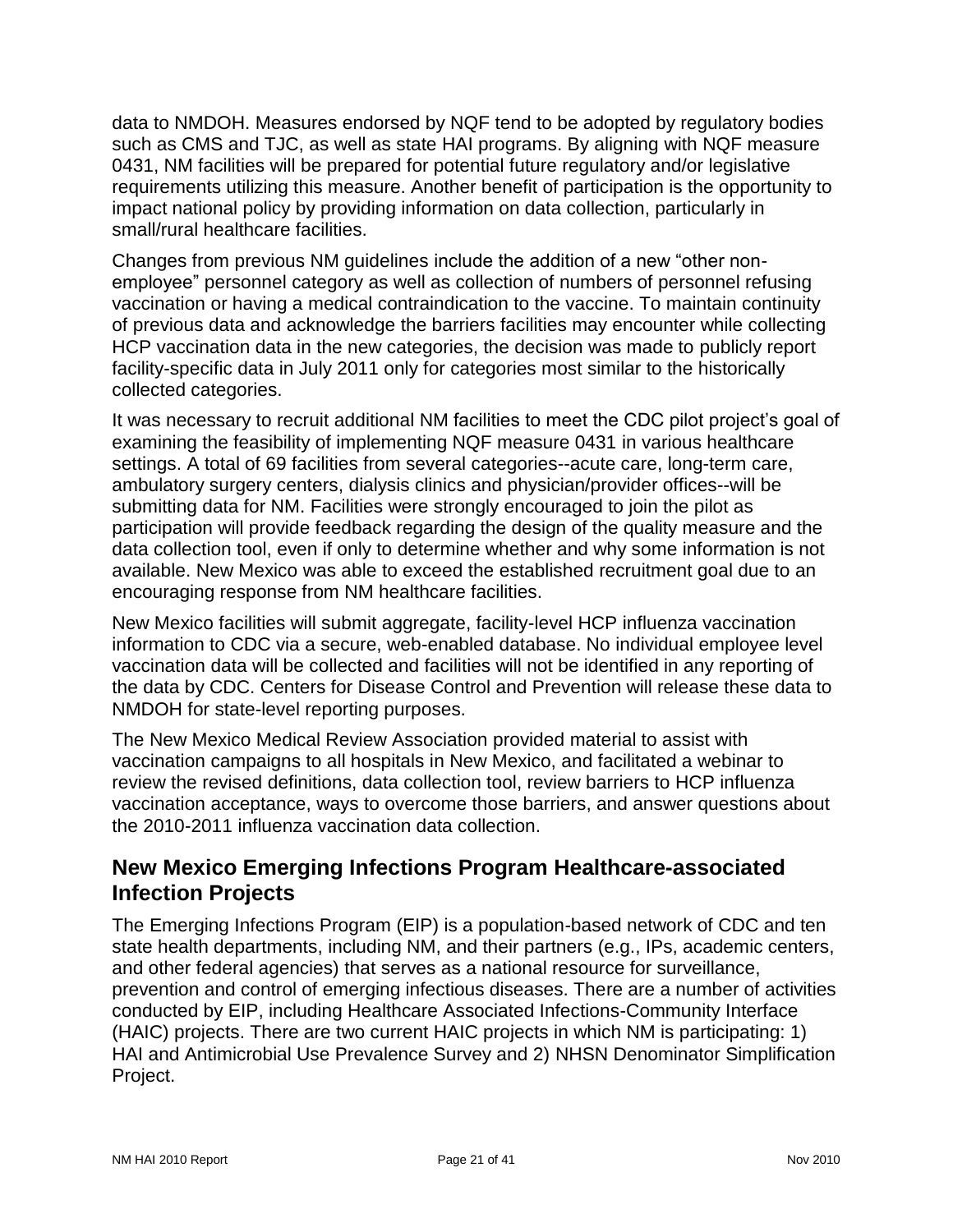The objectives of the HAI and Antimicrobial Use Prevalence Survey are to estimate HAI prevalence among inpatients in acute healthcare facilities (i.e., hospitals), determine distribution of HAI by pathogen and major infection site, and to estimate prevalence and describe rationale for antimicrobial use in acute healthcare facilities. There are three phases to this project: 1) single-city pilot, 2009; 2) limited roll-out, 2010; and 3) full-scale survey, 2011. This project is currently in phase 2 (limited roll-out). This phase will achieve the above-mentioned objectives in a limited number of healthcare facilities while also providing the ability to work out logistical issues with survey methodology and procedures. For this phase, each state engaged one to three facilities with a combined average daily patient census of 400 and conducted the survey on a single day in August 2010. Institutional Review Board (IRB) approval was obtained at the state level as well as from the participating facilities. Eligible patients for the survey were acute care inpatients of any age in randomly selected beds on the survey morning (33% random sample).

There are three teams of individuals participating in data collection for this survey: 1) primary team; 2) EIP team; and 3) evaluation team. The primary team, which consists of IPs at the healthcare facility, collected the following information on the survey day: basic demographic data, presence of urinary catheter or central line and use of mechanical ventilation or antimicrobials. The EIP team, which consists of NMDOH staff (two physicians and one epidemiologist) conducted retrospective medical record reviews on patients who were documented to be on antimicrobials. This record review involved documenting the reason for antimicrobial use (e.g., treatment of an active infection) and assessing if an HAI was present using standardized NHSN definitions. If an HAI was present, the type and location of that HAI was determined and documented. The evaluation team is composed of expert IPs hired by CDC to perform validation of data collected on a subset of patients. All data will be entered into a web-based, password protected data management system designed by CDC for this project. The data submitted to CDC will not contain any unique patient identifiers (e.g., patient name). Centers for Disease Control and Prevention will then perform aggregated data analysis to generate prevalence estimates of HAI and antimicrobial use. Logistic regression will be used to assess variables associated with HAI and antimicrobial use. The national EIP network plans to conduct phase 3 (full-scale survey) in 2011. This phase will involve conducting the survey at additional hospitals to obtain broader representation of acute care inpatient facilities.

The objectives of the NHSN Denominator Simplification Project are to: 1) evaluate use of a simple, less labor intensive method for estimating device-days denominator data; 2) determine if denominator sampling methods can be successfully implemented; and 3) determine if denominator sampling methods can generate valid estimates of devicedays. The expected benefits of this project are to validate sampling methodology which could then contribute to reduction in HAI surveillance data collection burden, increased HAI surveillance participation, and improved denominator data reliability and accuracy.

This project has two phases: 1) retrospective data collection; and 2) prospective data collection. The data collection for this project will not involve collection of any unique patient identifiers or confidential patient information and therefore is not considered to be human subjects research. For this national project, each EIP state will identify 10-15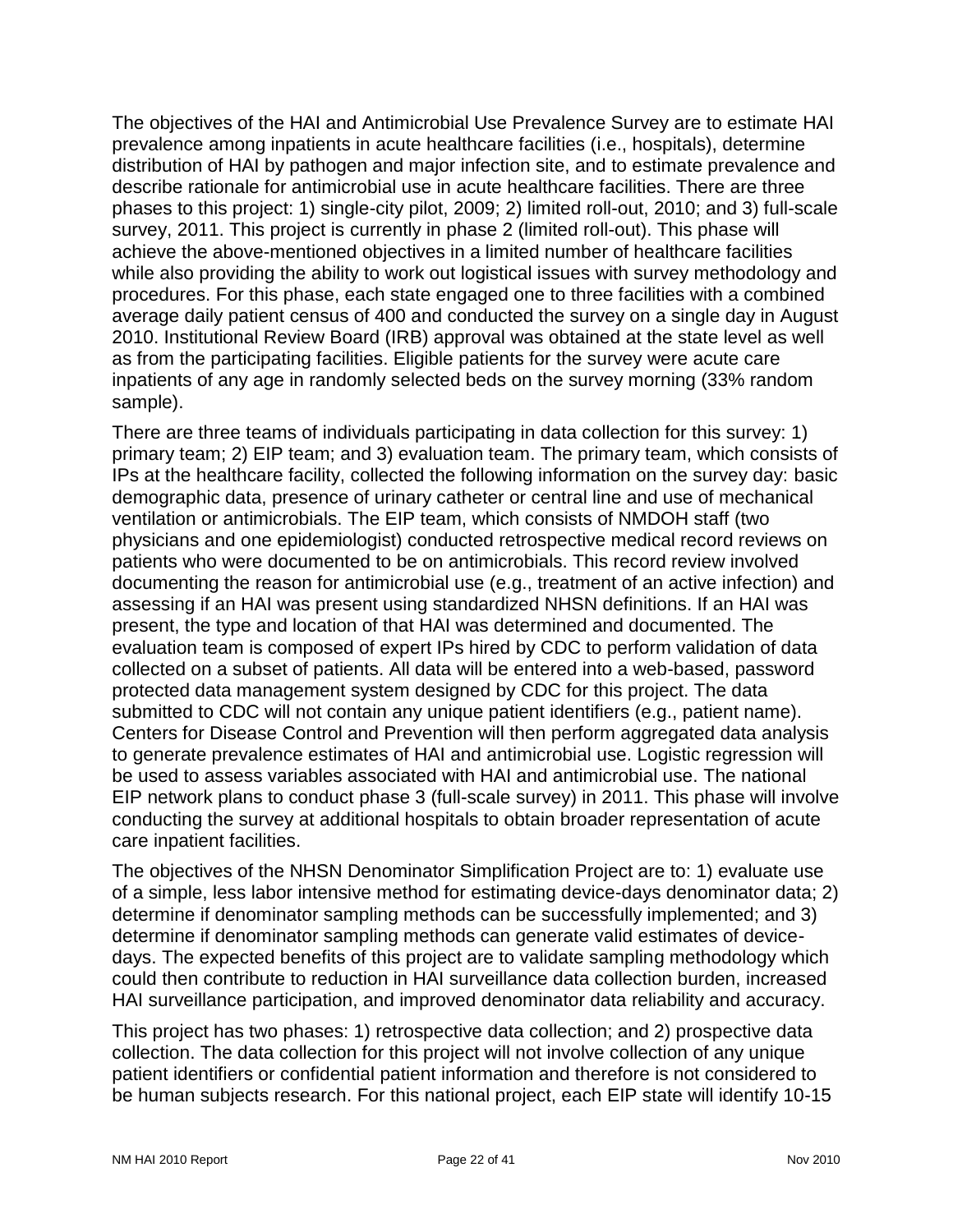acute care inpatient facilities to participate. Participating facilities must be enrolled in NHSN and conducting CLABSI surveillance. The retrospective phase will involve facility IPs providing 12 consecutive months of monthly device-days (i.e., central line) denominator worksheets. This data will be used to retrospectively assess the feasibility of using sampling methods to obtain estimates of central line-days in both ICU and non-ICU settings. The data analysis will be performed by CDC. This phase will be conducted in the fall of 2010.

The prospective phase will involve facilities continuing to collect denominator data using current methods for 12 consecutive months while also conducting independent sampling (one day per week) of denominator data from the same inpatient units. This phase will allow for prospective assessment of the feasibility of implementing the use of sampling methods to collect patient-days and central line-days denominator data. In addition, this phase will provide data to compare estimates of central line-days derived from denominator data collected using sampling methodology against data collected using current denominator data collection practices. This comparison will determine if estimates of central line-days and CLABSI rates generated are suitable for the purposes of conducting HAI surveillance and submitting data to NHSN. All data analysis will be performed by CDC. This phase will begin in January 2011.

### <span id="page-22-0"></span>**LESSONS LEARNED AND RECOMMENDATIONS**

In late summer of 2009, ARRA HAI funding became available through the CDC Epidemiology and Laboratory Capacity (ELC) for Infectious Diseases and Emerging Infections Program (EIP) Cooperative Agreements. New Mexico proposed, through ARRA HAI ELC funding, to continue to regularly convene the New Mexico HAI Advisory Committee and its work groups as it expanded the number of facilities participating in HAI surveillance. Up to that point, the work of the pilot and of the Advisory Committee had consisted of primarily in-kind activities from the participating individuals and organizations. Awarding of ARRA HAI ELC funds in the fall of 2009 allowed for planning of full, timely implementation of the intent of the New Mexico Hospital-Acquired Infection Act, N.M. Stat. Ann. § 24-29-1 (2009). These intentions, along with the objectives set out by CDC, were incorporated into the New Mexico Healthcare-associated Infections Prevention Plan, submitted to the HHS on January 1, 2010.<sup>36</sup> The Plan targets four general areas: 1) enhancing HAI program infrastructure; 2) surveillance, detection, reporting and response; 3) prevention; and 4) evaluation, oversight and communication.

The NM HAI Advisory Committee and the stakeholders with whom it has been working have learned a number of lessons since initiation of the year-long HAI surveillance pilot on July 1, 2008. Since that time, HAI surveillance has been expanded to include additional healthcare facilities and new indicators. Prevention activities are also evolving from which much is being learned. The following recommendations are based on those lessons learned.

**1. Continue to expand NM HAI surveillance and data submission based on: a) ability to conduct standardized and high quality surveillance using criteria developed by the NM HAI Advisory Committee; b) capacity of partners to expand; and c) goals and objectives of the NM HAI Prevention Plan.**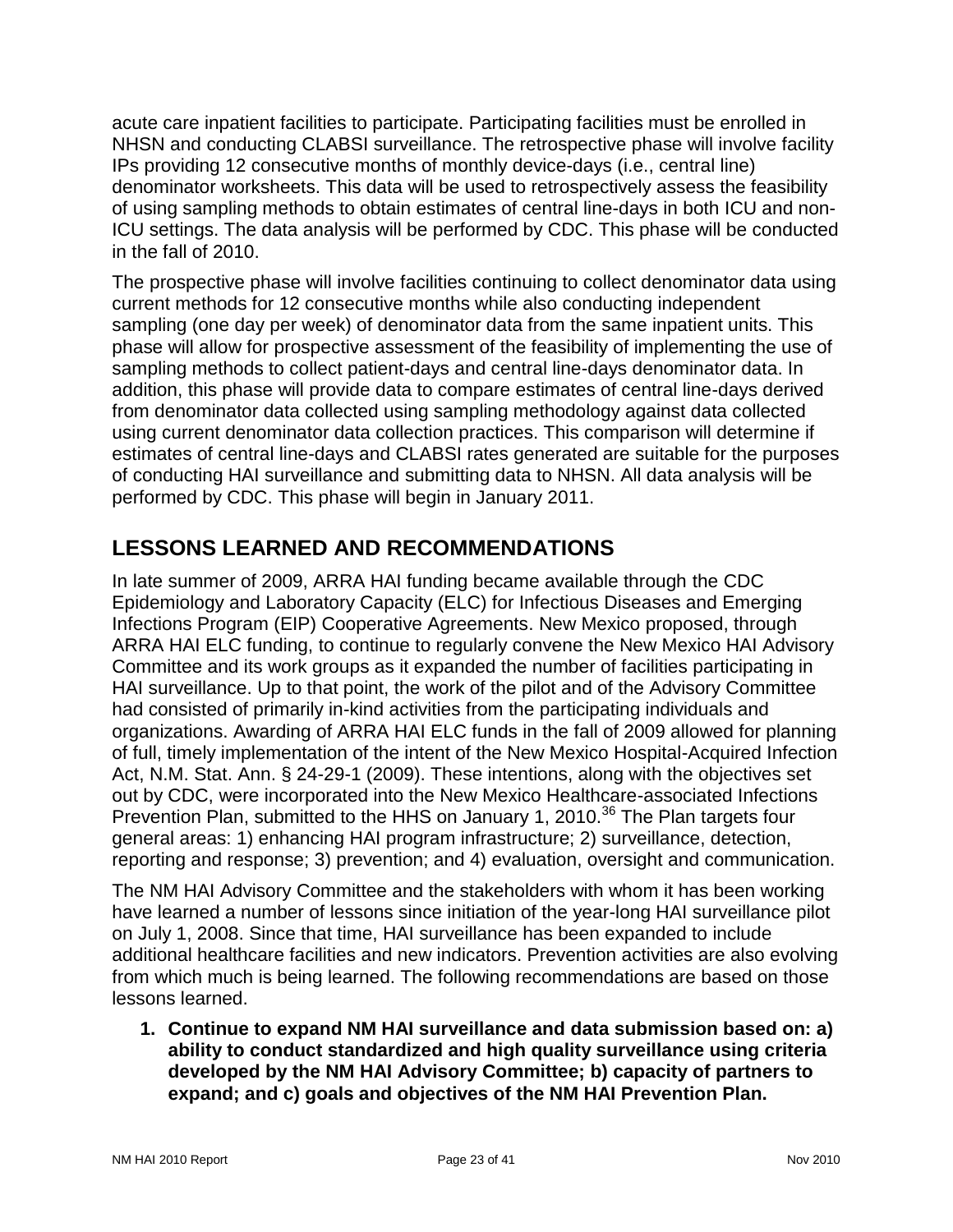Lessons learned include the fact that processes at healthcare facilities and partner agencies, such as NMDOH, are resource intensive. Infection prevention resources in healthcare facilities will be a limiting factor in expanded HAI surveillance. Healthcare facility IPs, especially in small, rural facilities, frequently have multiple roles and expectations of these personnel are continually increasing.

Multiple HAI expectations are being placed on healthcare facilities simultaneously, thus stressing their resources and enthusiasm. Mandatory data submission would place additional burdens on already taxed systems. Timely, complete data submissions have been impacted by competing urgent issues (e.g., 2009 H1N1 pandemic influenza) and occasionally by staff turnover and absences. Education on use of HAI definitions for monitoring and prevention purposes must be ongoing as new indicators are added or old ones change and as staff turnover occurs at facilities

In order to conduct high quality HAI surveillance and prevention, there is a need to engage multi-disciplinary teams. Infection Preventionists working in isolation cannot change the culture of an institution/unit: their role should be to support data collection and dissemination of the information for prevention purposes. This is a difficult message to convey to healthcare facilities that tend to rely on the IP for implementation of HAI prevention interventions.

Another important lesson learned is that HAI prevention at the healthcare facility level takes time. In many cases, facilities that are looking hard for infections (i.e., double checking and validating their data entry) will find more infections, and their initial infection rate will reflect that work. Monitoring HAI can identify problems in order to fix those problems and can also provide a measure of whether prevention strategies put in place are actually working.

#### **2. Maintain and strengthen the NM HAI Advisory Committee as the body to make recommendations for ongoing HAI surveillance and prevention in New Mexico.**

Lessons learned include the fact that building and maintaining relationships and networks is crucial to HAI surveillance and prevention. Collaboration through monthly face-to-face meetings (NM HAI Advisory Committee), ad hoc workgroup meetings, and conferences (both national and state-based) are important to bolster supportive learning environments and sharing of expertise to obtain the best outcomes possible.

The NM HAI Advisory Committee composition and active involvement of members has encouraged and enabled cooperation among state government representatives, healthcare facilities, professional organizations and the public. Partnerships in HAI-related federal projects also provide early insight on trends, solutions and priorities that might not otherwise be learned at the state level.

#### **3. Remain aware of expectations of the public and their elected officials about HAI prevention: set realistic goals with those expectations in mind and communicate clearly.**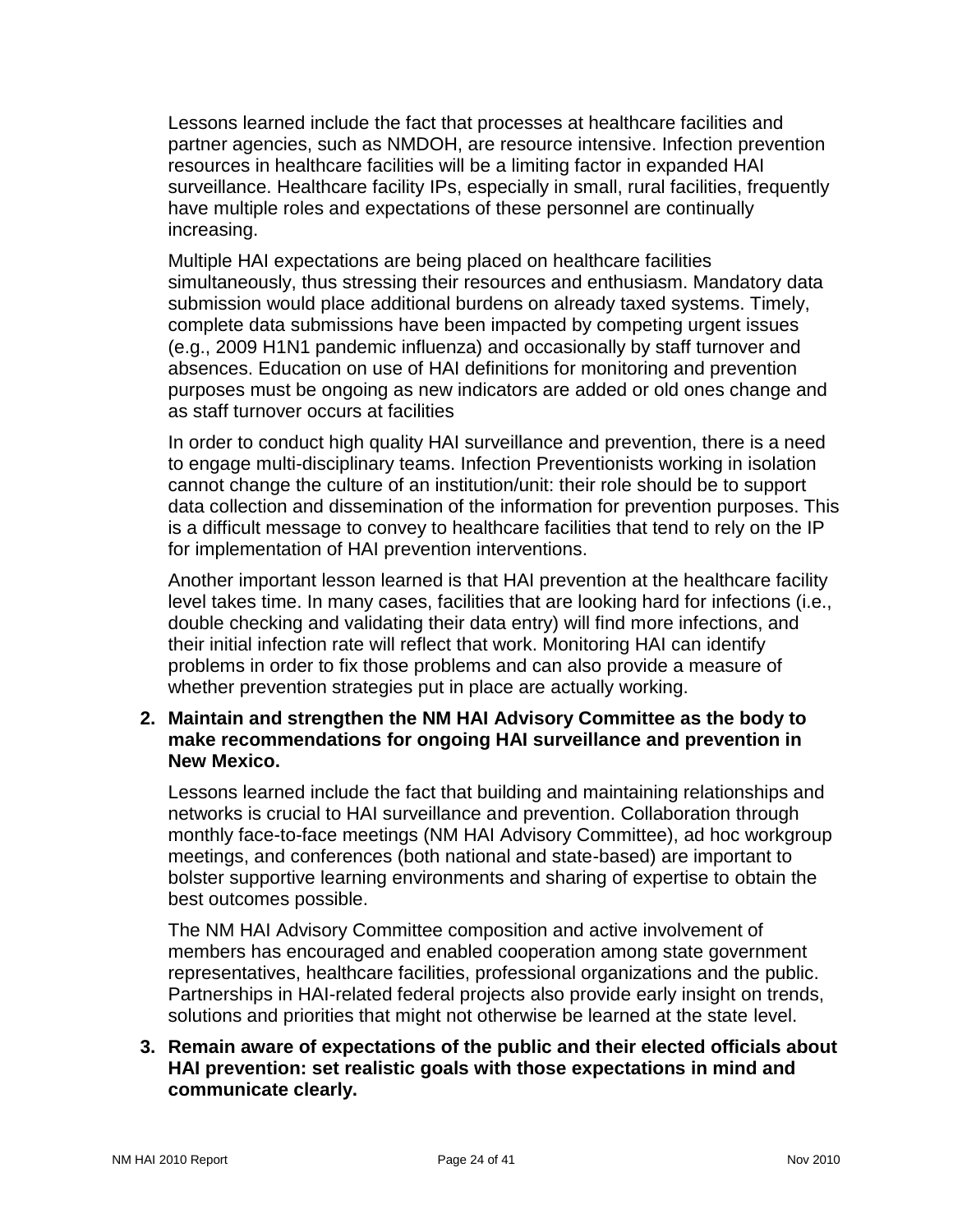Lessons learned include awareness that expectations from the public and their elected officials are high as they relate to HAI prevention. For that reason, it is important to communicate clearly while setting goals in order to achieve realistic outcomes. The NM HAI Advisory Committee is committed to striving for a *"*culture where targeting zero healthcare-associated infections is fully embraced" **(**Association for Professionals in Infection Control and Epidemiology Position Statement, July 18, 2008 can be accessed at:

[http://www.apic.org/AM/CM/ContentDisplay.cfm?ContentFileID=11707.](http://www.apic.org/AM/CM/ContentDisplay.cfm?ContentFileID=11707))

At the same time, the Advisory Committee is aware that even fully embracing this philosophy will not eliminate 100% of HAI. Public reporting and prevention of HAI are high priority patient safety issues at both the national and state levels that require broad collaboration to maximize resources and to impact outcomes.

#### **4. Focus on the following four of the top ten messages for outreach from the U.S. Department of Health and Human Services Action Plan regarding HAI<sup>37</sup>**

- o "Many healthcare-associated infections are preventable."
- "Preventive steps to control and prevent HAI are cost-effective, and will save many lives, and reduce disability for Americans."
- $\circ$  "Educating patients on HAI and how to prevent them will be a critical part of the national effort."
- $\circ$  "An informed media can help promote the education of the American public about the need to prevent HAI and what HHS and its partners are doing."

Lessons learned include the understanding that messages are effective only when they are accompanied by actions showing good faith progress toward the intentions and outcomes that have been communicated. The NM HAI Advisory Committee has learned the value of communication with all stakeholders. For that reason, feedback to individual facilities, annual public reporting, interim press releases and web-based resource provision are all part of the NM HAI Prevention Plan.

Sharing New Mexico HAI information with the public has been a goal since the beginning of voluntary NM HAI surveillance. Public reporting of HAI in New Mexico began with the Healthcare-associated Infections Advisory Committee Pilot Report of July 31, 2009 which included aggregate data on ICU CLABSIs and HCP influenza vaccination. In the summer of 2011, the NM HAI Advisory Committee plans to release the first report including facility-specific data on ICU CLABSIs and on HCP influenza vaccination. The 2011 summer report will also include aggregate data on non-ICU CLABSI and CDI rates. All reports will be posted on the 'Healthcare-associated Infections in New Mexico' website which can be accessed at: [http://nmhealth.org/hai/.](http://nmhealth.org/hai/)

Reporting efforts will only be effective if the public has access to the information, understands it, and finds it useful. As with influenza and other infectious diseases, the public has a role to play in minimizing these infections and in communicating their expectations of a high standard of care from their healthcare providers. The NM HAI initiative will need to work closely with the public to understand their priorities and expectations. Plans are to work with focus groups,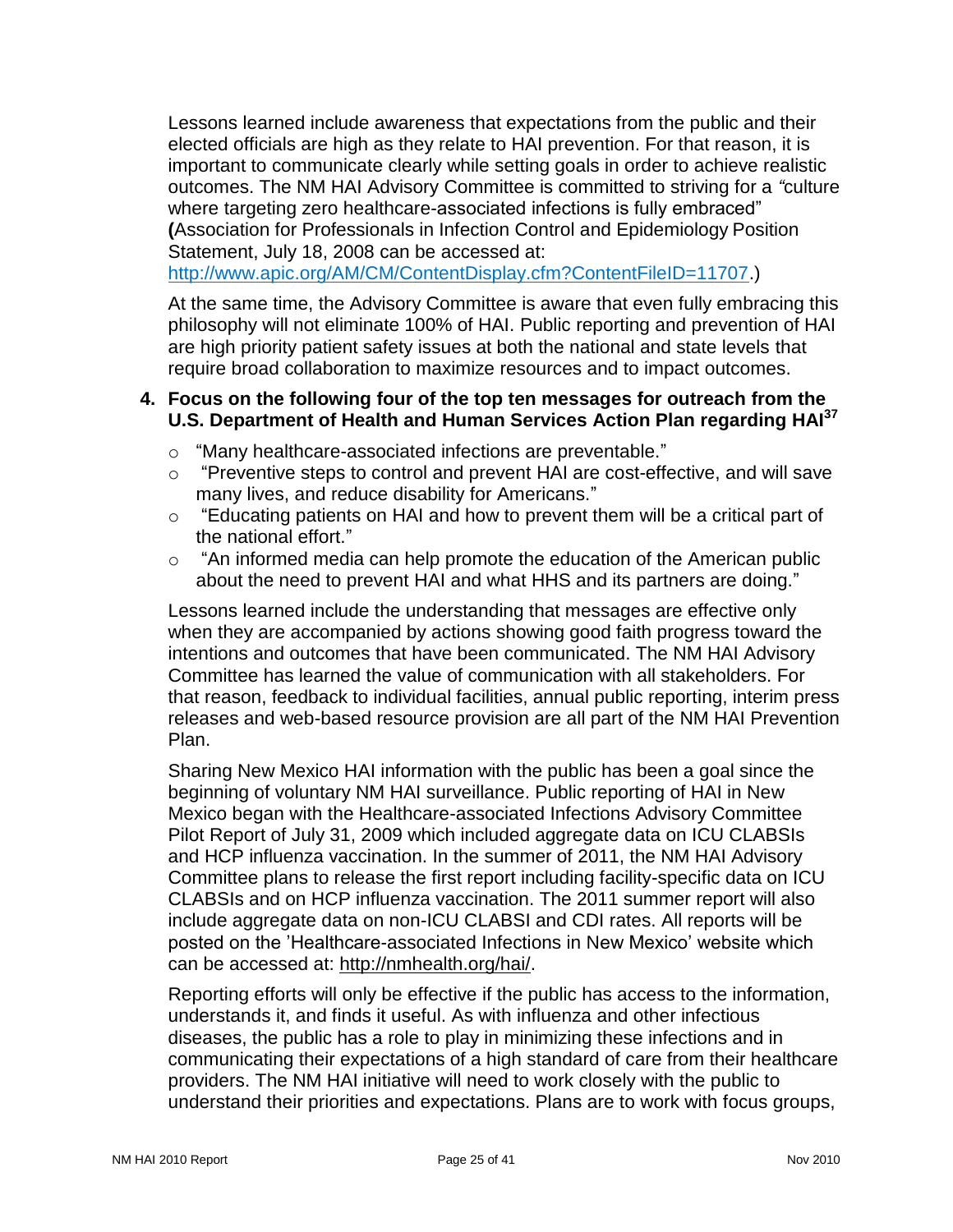consumer groups, and public health education experts to determine what presentation, messaging, and outlets are most effective and accessible to a cross section of New Mexico's population in order to implement best public reporting mechanisms.

As an extension of the messages to patients, and recognizing that media personnel can also be a subset of the patient population, it is critical to provide adequate background and context to media so that it can accurately portray HAIrelated information. The NM HAI Advisory Committee plans to distribute an HAI media background packet and provide a minimum of bi-annual updates which will improve the ability of the media to act as informed partners when presenting HAI prevention information. The HAI Advisory Committee will also continue providing press releases and special interest stories to media across the state.

#### **5. Mandate NM HAI data submission and public reporting**

The NM HAI Advisory Committee has studied other states' legislation, spoken with individuals working on HAI surveillance and prevention at local, state and national levels, and currently has one of its members participating on the Association of State and Territorial Health Officials/CDC Healthcare-Associated Infections Workgroup which is working on an HAI policy toolkit for states. Whether NM moves forward as a voluntary or a mandatory reporting state, the NMHAI Advisory Committee identified the following issues that would benefit from specific regulation*:* a) how and which HAI indicators are chosen and the specifics of what is required for data submission purposes; b) appropriate confidentiality and privilege protections for patients and healthcare facilities; and c) feasibility of healthcare facilities' compliance to assure high quality information for the public and for HAI prevention purposes. Confidentiality and privilege protections are particularly important. These protections are recognized by the NM HAI Advisory Committee as important tools for promoting accurate data submission. A 2008 study published in *Health Affairs* found that the lack of confidentiality protection was a barrier to accurate medical error reporting.<sup>38</sup> To promote HAI prevention, the NM HAI Advisory Committee recommends incorporating these important protections into future HAI legislation to counter the possibility of inaccurate or incomplete submission of HAI data.

The NM HAI Advisory Committee is currently guided by The Hospital-Acquired Infection Act, NMSA §§ 24-29-1 to 24-29-6 (2009), voluntary legislation which has worked well to date. A key lesson learned by other states, including NM, is that experts working on HAI surveillance and prevention are well placed to provide consultation in order to achieve the best legislation for state constituencies. Some states learned the hard way by not taking advantage of such expertise. New Mexico has, fortunately, not been one of those states.

The NM HAI Advisory Committee has diligently studied relevant legislative HAI issues. The HAI policy environment is evolving and changing on a daily basis. The Advisory Committee believes that it is important to have legislation with both broad authority and flexible provisions in order to obtain the best HAI information for prevention purposes.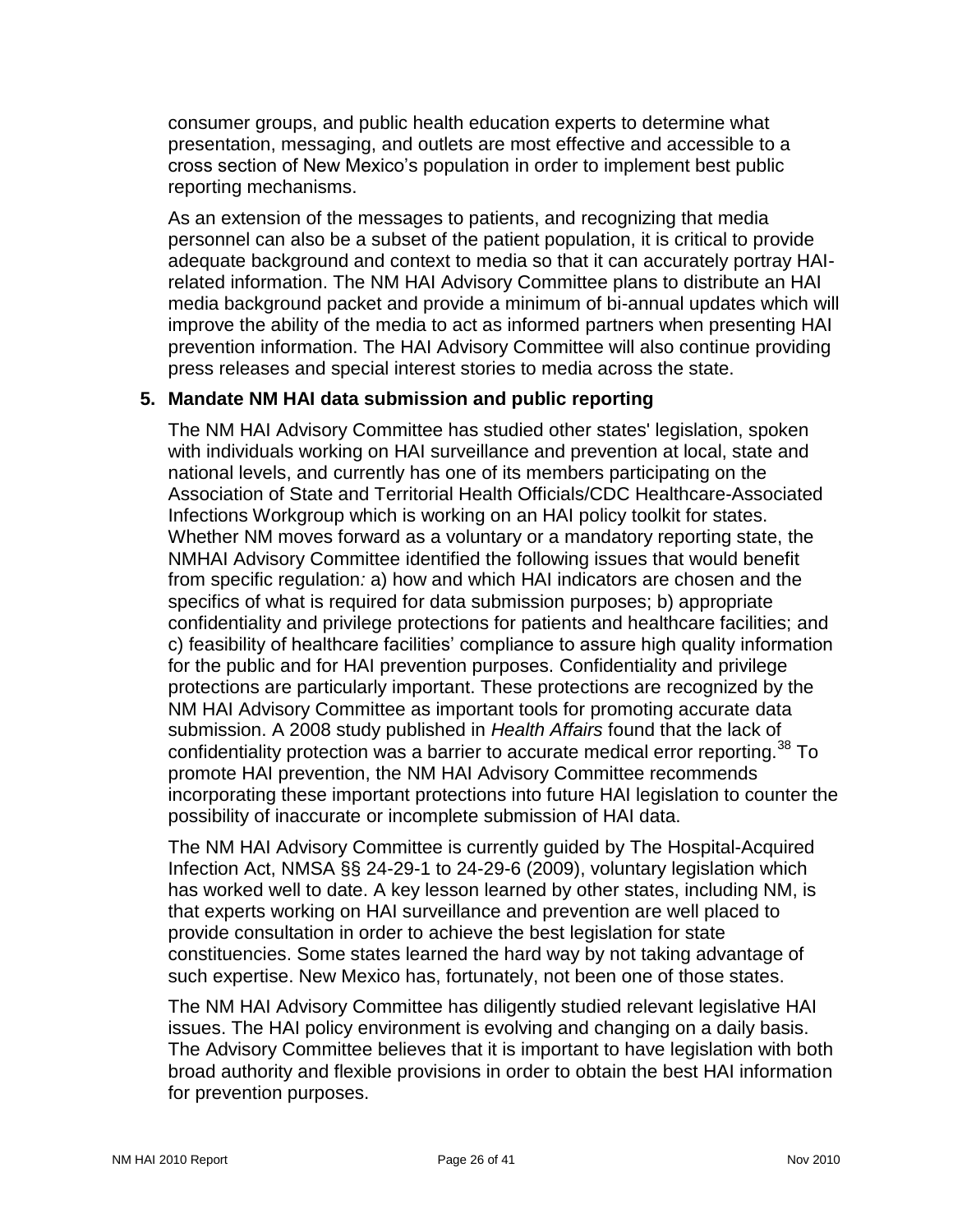### <span id="page-26-0"></span>**CONCLUSION**

The NM HAI Advisory Committee will continue to encourage healthcare facilities to submit HAI data in New Mexico and will provide ongoing training and support to new and currently participating facilities. This focus on HAI surveillance and data submission is to provide information to the healthcare facilities and to the public so that all stakeholders can work together on effective prevention of HAI for the ultimate purpose of improved health status for New Mexicans.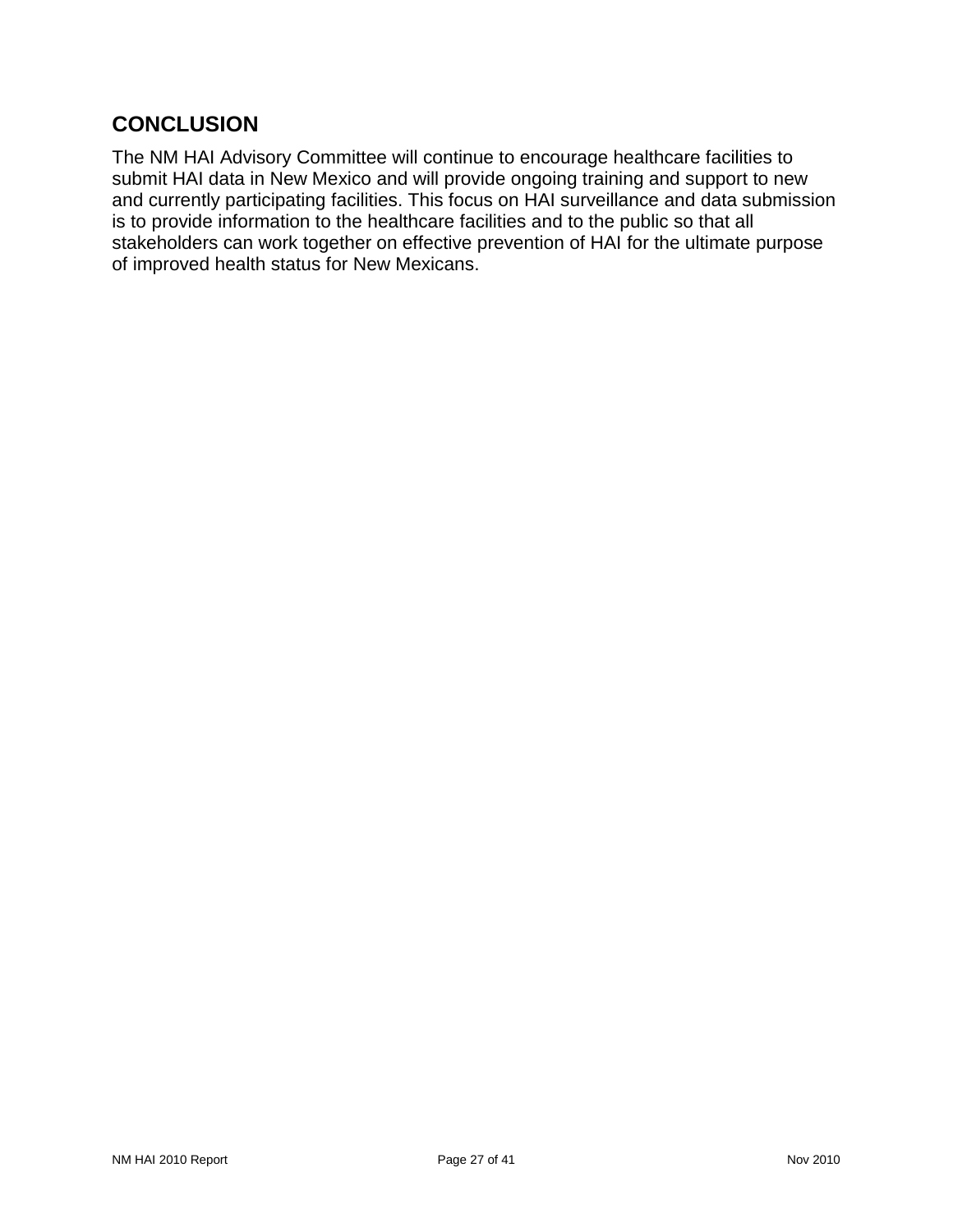### <span id="page-27-0"></span>**REFERENCES**

 $\overline{a}$ 

<sup>1</sup> HHS Action Plan to Prevent Healthcare-Associated Infections. Tier 1 Action Plan (revised). Accessed on September 29, 2010 at [http://www.hhs.gov/ash/initiatives/hai/actionplan/hhs\\_hai\\_action\\_plan\\_final\\_06222009.p](http://www.hhs.gov/ash/initiatives/hai/actionplan/hhs_hai_action_plan_final_06222009.pdf) [df](http://www.hhs.gov/ash/initiatives/hai/actionplan/hhs_hai_action_plan_final_06222009.pdf)

<sup>2</sup> Kallen, AJ. Patel, PR. O'Grady, NO. Preventing Catheter-Related Bloodstream Infections outside the Intensive Care Unit: Expanding Prevention to New Settings. Clinical Infectious Diseases 2010; 51(3):335–341

<sup>3</sup> HHS Action Plan to Prevent Healthcare-Associated Infections. Tier 1 Action Plan (revised). Accessed on September 29, 2010 at [http://www.hhs.gov/ash/initiatives/hai/actionplan/hhs\\_hai\\_action\\_plan\\_final\\_06222009.p](http://www.hhs.gov/ash/initiatives/hai/actionplan/hhs_hai_action_plan_final_06222009.pdf) [df](http://www.hhs.gov/ash/initiatives/hai/actionplan/hhs_hai_action_plan_final_06222009.pdf)

<sup>4</sup> HHS Action Plan to Prevent Healthcare-Associated Infections. Tier 1 Action Plan (revised). Accessed on September 29, 2010 at [http://www.hhs.gov/ash/initiatives/hai/actionplan/hhs\\_hai\\_action\\_plan\\_final\\_06222009.p](http://www.hhs.gov/ash/initiatives/hai/actionplan/hhs_hai_action_plan_final_06222009.pdf) [df](http://www.hhs.gov/ash/initiatives/hai/actionplan/hhs_hai_action_plan_final_06222009.pdf)

<sup>5</sup> The Direct Medical Costs of Healthcare-Associated Infections in U.S. Hospitals and the Benefits of Prevention, R. Douglas Scott II, CDC, March 2009. Accessed on October 29 at [http://www.cdc.gov/ncidod/dhqp/pdf/Scott\\_CostPaper.pdf](http://www.cdc.gov/ncidod/dhqp/pdf/Scott_CostPaper.pdf)

 $6$  Gastmeier P, Geffers C, Brandt C, Zuschneid I, Sohr D, Schwab F. Effectiveness of a nationwide nosocomial infection surveillance system for reducing nosocomial infections. J Hosp Infect. Sep 2006; 64(1):16-22. [\[Medline\]](http://www.medscape.com/medline/abstract/16820247)

<sup>7</sup> HHS Action Plan to Prevent Healthcare-Associated Infections. Tier 1 Action Plan (revised). Accessed on September 29, 2010 at [http://www.hhs.gov/ash/initiatives/hai/actionplan/hhs\\_hai\\_action\\_plan\\_final\\_06222009.p](http://www.hhs.gov/ash/initiatives/hai/actionplan/hhs_hai_action_plan_final_06222009.pdf) [df](http://www.hhs.gov/ash/initiatives/hai/actionplan/hhs_hai_action_plan_final_06222009.pdf)

<sup>8</sup> Society for Healthcare Epidemiology of America. Statement to members on the CMS IPPS Final Rule. Accessed on October 2, 2010, at [http://www.shea](http://www.shea-online.org/Assets/files/policy/081910_IPPS_Member_Communication.pdf)[online.org/Assets/files/policy/081910\\_IPPS\\_Member\\_Communication.pdf](http://www.shea-online.org/Assets/files/policy/081910_IPPS_Member_Communication.pdf)

<sup>9</sup> Kallen AJ, Mu Y, Bulens S, Reingold A, Petit S, Gershman K et al. Health care-Associated Invasive MRSA infections, 2005-2008. JAMA 2010; 304 (6): 641-8

 $10$  Health Care Utilization Project. Statistical Brief #94. Adult hospital stavs with infections due to medical care, 2007. Agency for Healthcare Quality and Research. Accessed on September 27, 2010, at [http://www.hcup](http://www.hcup-us.ahrq.gov/reports/statbriefs/sb94.pdf)[us.ahrq.gov/reports/statbriefs/sb94.pdf](http://www.hcup-us.ahrq.gov/reports/statbriefs/sb94.pdf)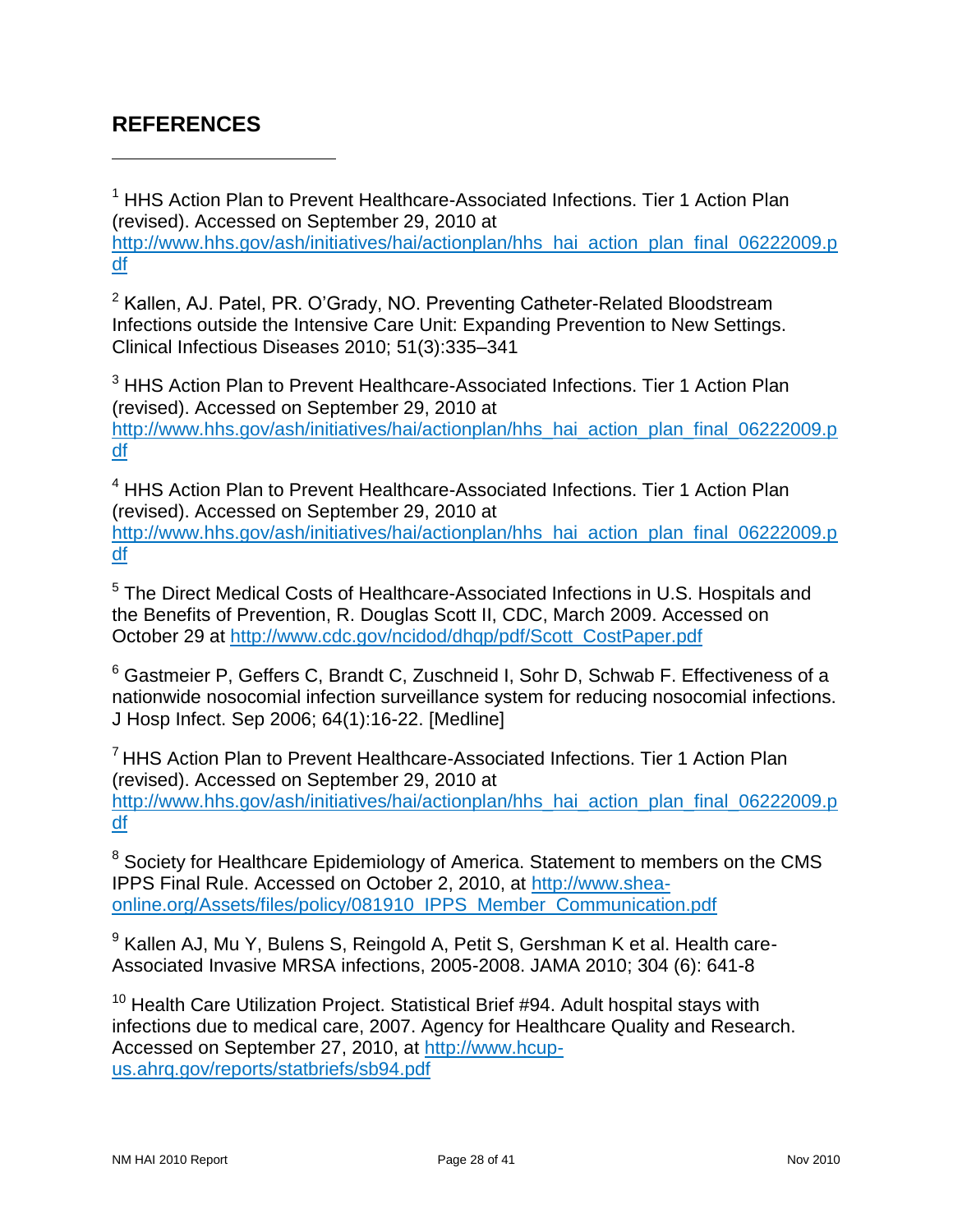$\overline{a}$ <sup>11</sup> Centers for Disease Control and Prevention. First State-Specific Healthcare-Associated Infections Summary Data Report. Accessed on September 27, 2010 at [http://www.cdc.gov/hai/pdfs/stateplans/SIR\\_05\\_25\\_2010.pdf](http://www.cdc.gov/hai/pdfs/stateplans/SIR_05_25_2010.pdf)

<sup>12</sup> HHS Action Plan to Prevent Healthcare-Associated Infections. Tier 1 Action Plan (revised). Accessed on September 29, 2010 at [http://www.hhs.gov/ash/initiatives/hai/actionplan/hhs\\_hai\\_action\\_plan\\_final\\_06222009.p](http://www.hhs.gov/ash/initiatives/hai/actionplan/hhs_hai_action_plan_final_06222009.pdf) [df](http://www.hhs.gov/ash/initiatives/hai/actionplan/hhs_hai_action_plan_final_06222009.pdf)

<sup>13</sup> Pronovost P, Needham D, Berenholtz S et al. An intervention to decrease catheterrelated bloodstream infections in the ICU. N Engl J Med. 2006 Dec 28; 355(26): 2725- 2732

<sup>14</sup> Evidence for the impact of quality improvement collaboratives: systematic review Schouten, Hulscher, Everdingen. BMJ. 2008 June 28; 336(7659): 1491-1494. <http://www.ncbi.nlm.nih.gov/pmc/articles/PMC2440907/>

<sup>15</sup> Pronovost P, Needham D, Berenholtz S et al. An intervention to decrease catheterrelated bloodstream infections in the ICU. N Engl J Med. 2006 Dec 28; 355(26): 2725- 2732

<sup>16</sup> Centers for Disease Control and Prevention. CDC's Winnable Battles. Accessed on October 2, 2010 at<http://www.cdc.gov/about/winnablebattles.htm#related>

<sup>17</sup> Carman WF, Elder AG, Wallace LA, et al. Effects of influenza vaccination of healthcare workers on mortality of elderly people in long-term care: a randomized controlled trial. *Lancet* 2000; 355:93–97

<sup>18</sup> Potter J, Stott DJ, Roberts MA, et al. Influenza vaccination of healthcare workers in long-term-care hospitals reduces the mortality of elderly patients. *J Infect Dis* 1997; 175:1-6

 $19$  Saxen H, Virtanen M. Randomized, placebo-controlled double blind study on the efficacy of influenza immunization on absenteeism of health care workers. *Pediatr Infect Dis J* 1999; 18:779-783

<sup>20</sup> Wilde JA, McMillan JA, Serwint J, et al. Effectiveness of influenza vaccine in health care professionals. *JAMA* 1999; 281:908-913

<sup>21</sup> Stott DJ, Kerr G, Carman WF. Nosocomial transmission of influenza. *Occup Med (Lond)* 2002; 52:249–253

<sup>22</sup> Salgado CD, Giannetta ET, Hayden FG, et al. Preventing nosocomial influenza by improving the vaccine acceptance rate of clinicians. *Infect Control Hosp Epidemiol*  2004; 25:923-928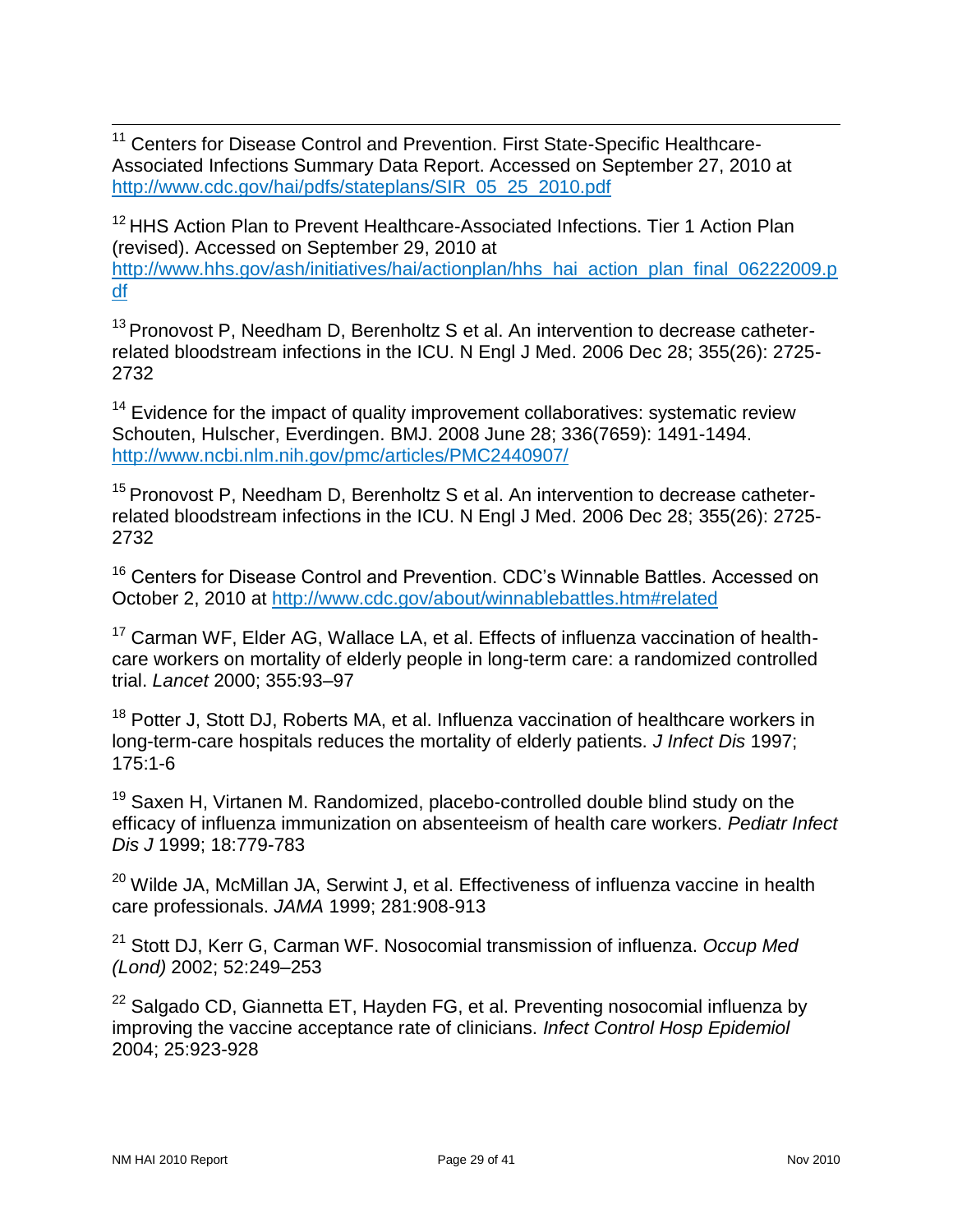$\overline{a}$ <sup>23</sup> Healthcare Associated Infections Working Group of the Joint Public Policy Committee. Essentials of Public Reporting of Healthcare-Associated Infections: A Tool Kit. Accessed on August 6, 2010 at [http://www.shea](http://www.shea-online.org/Assets/files/Essentials_of_Public_Reporting_Tool_Kit.pdf)[online.org/Assets/files/Essentials\\_of\\_Public\\_Reporting\\_Tool\\_Kit.pdf](http://www.shea-online.org/Assets/files/Essentials_of_Public_Reporting_Tool_Kit.pdf)

 $24$  Talbot TR, Dellit TH, Hebden J, Sama D, Cuny J. Factors associated with increased healthcare worker influenza vaccination rates: Results from a national survey of university hospitals and medical centers*. Infect Control Hosp Epidemiol* 2010 May; 31(5):456-62

<sup>25</sup> Centers for Disease Control and Prevention (CDC). Interim results: Influenza A (H1N1) 2009 monovalent and seasonal influenza vaccination coverage among healthcare personnel - United States, August 2009-January 2010. *MMWR Morb Mortal Wkly Rep* 2010 Apr 2; 59(12):357-62

 $26$  Centers for Disease Control and Prevention (CDC). Interim results: Influenza A (H1N1) 2009 monovalent and seasonal influenzavaccination coverage among healthcare personnel - United States, august 2009-january 2010. *MMWR Morb Mortal Wkly Rep* 2010 Apr 2; 59(12):357-62.

 $27$  Talbot TR, Dellit TH, Hebden J, Sama D, Cuny J. Factors associated with increased healthcare worker influenza vaccination rates: Results from a national survey of university hospitals and medical centers*. Infect Control Hosp Epidemiol* 2010 May; 31(5):456-62

<sup>28</sup> National Quality Forum. Safe Practices for Better Healthcare. Accessed on October 7, 2010 at

[http://www.qualityforum.org/Publications/2010/04/Safe\\_Practices\\_10\\_Abridged.aspx](http://www.qualityforum.org/Publications/2010/04/Safe_Practices_10_Abridged.aspx)

<sup>29</sup> National Quality Forum. NQF-Endorsed ™ Standards. Accessed on October 7, 2010 at [http://www.qualityforum.org/Measures\\_List.aspx](http://www.qualityforum.org/Measures_List.aspx)

<sup>30</sup> Kallen, AJ. Patel, PR. O'Grady, NO. Preventing Catheter-Related Bloodstream Infections outside the Intensive Care Unit: Expanding Prevention to New Settings. Clinical Infectious Diseases 2010; 51(3):335–341

<sup>31</sup> Kallen, AJ. Patel, PR. O'Grady, NO. Preventing Catheter-Related Bloodstream Infections outside the Intensive Care Unit: Expanding Prevention to New Settings. Clinical Infectious Diseases 2010; 51(3):335–341

<sup>32</sup> Joint Commission Resources. The Flu Vaccination Challenge. Accessed on October 9, 2010 at<http://www.jcrinc.com/FVC-Snapshot/>

<sup>33</sup> Centers for Disease Control and Prevention. *Clostridium difficile* infections-Data and Statistics. Accessed on October 8, 2010 at [http://www.cdc.gov/ncidod/dhqp/id\\_Cdiff\\_data.html](http://www.cdc.gov/ncidod/dhqp/id_Cdiff_data.html)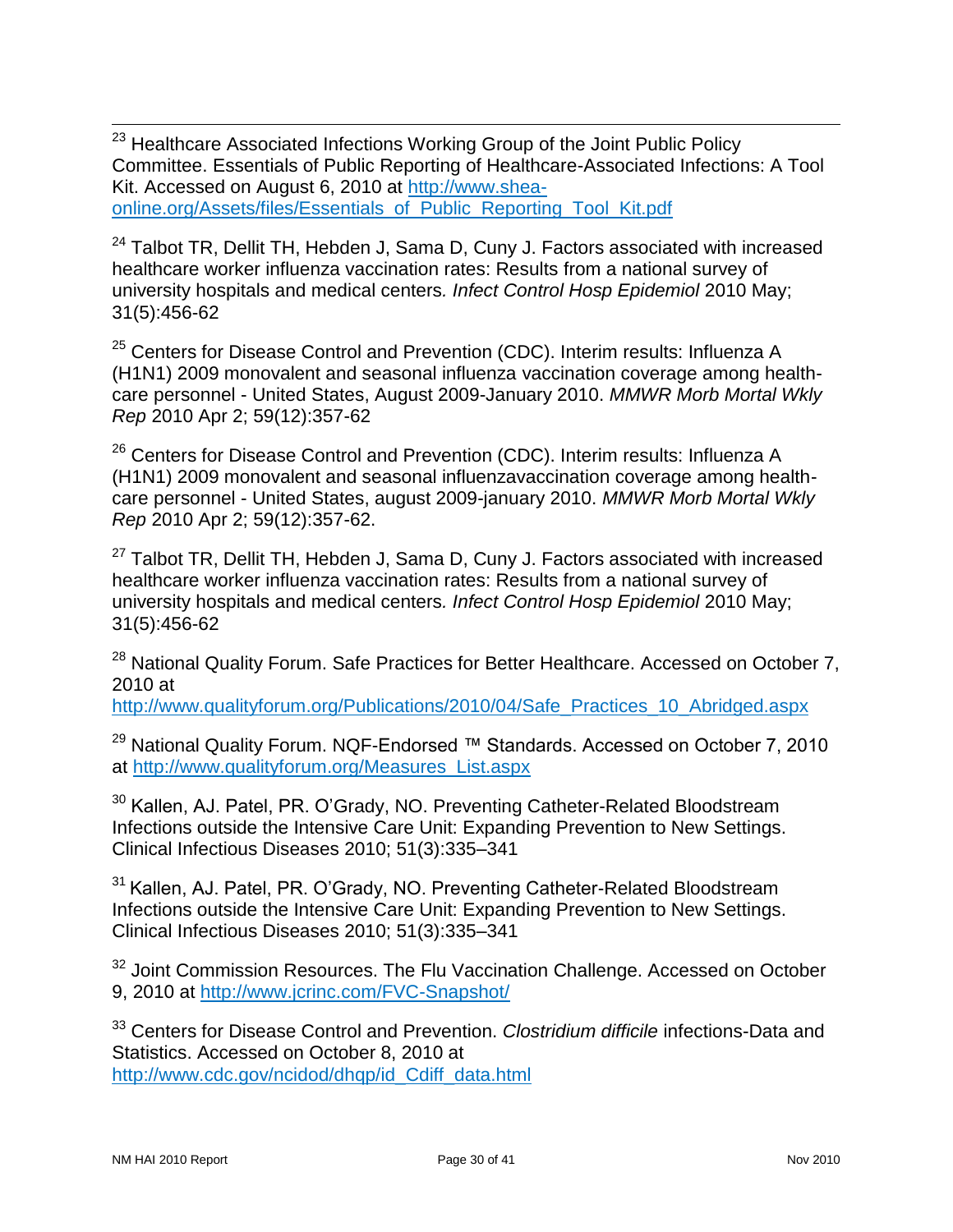$\overline{a}$  $34$  Health Protection Agency. Clostridium difficile guidelines. Accessed on October 8, 2010 at

[http://www.hpa.org.uk/Topics/InfectiousDiseases/InfectionsAZ/ClostridiumDifficile/Guide](http://www.hpa.org.uk/Topics/InfectiousDiseases/InfectionsAZ/ClostridiumDifficile/Guidelines/.make) [lines/.make](http://www.hpa.org.uk/Topics/InfectiousDiseases/InfectionsAZ/ClostridiumDifficile/Guidelines/.make)

<sup>35</sup> U.S. Department of Health and Human Services. Hospital Compare. Accessed on October 8, 2010 at<http://www.hospitalcompare.hhs.gov/>

<sup>36</sup> <http://nmhealth.org/HAI/documents/NMHAIPreventionPlan.pdf>

<sup>37</sup> HHS Action Plan to Prevent Healthcare-Associated Infections. Tier 1 Action Plan (revised). Accessed on September 29, 2010 at [http://www.hhs.gov/ash/initiatives/hai/actionplan/hhs\\_hai\\_action\\_plan\\_final\\_06222009.p](http://www.hhs.gov/ash/initiatives/hai/actionplan/hhs_hai_action_plan_final_06222009.pdf) [df](http://www.hhs.gov/ash/initiatives/hai/actionplan/hhs_hai_action_plan_final_06222009.pdf)

38 Garbutt, J., Waterman A.D., Kapp, J.M., Dunagan, W.C., Levinson, W., Fraser, V., et. al. Lost Opportunities: How Physicians Communicate About Medical Errors. *Health Affairs,* 27(1): 246-255 (2008)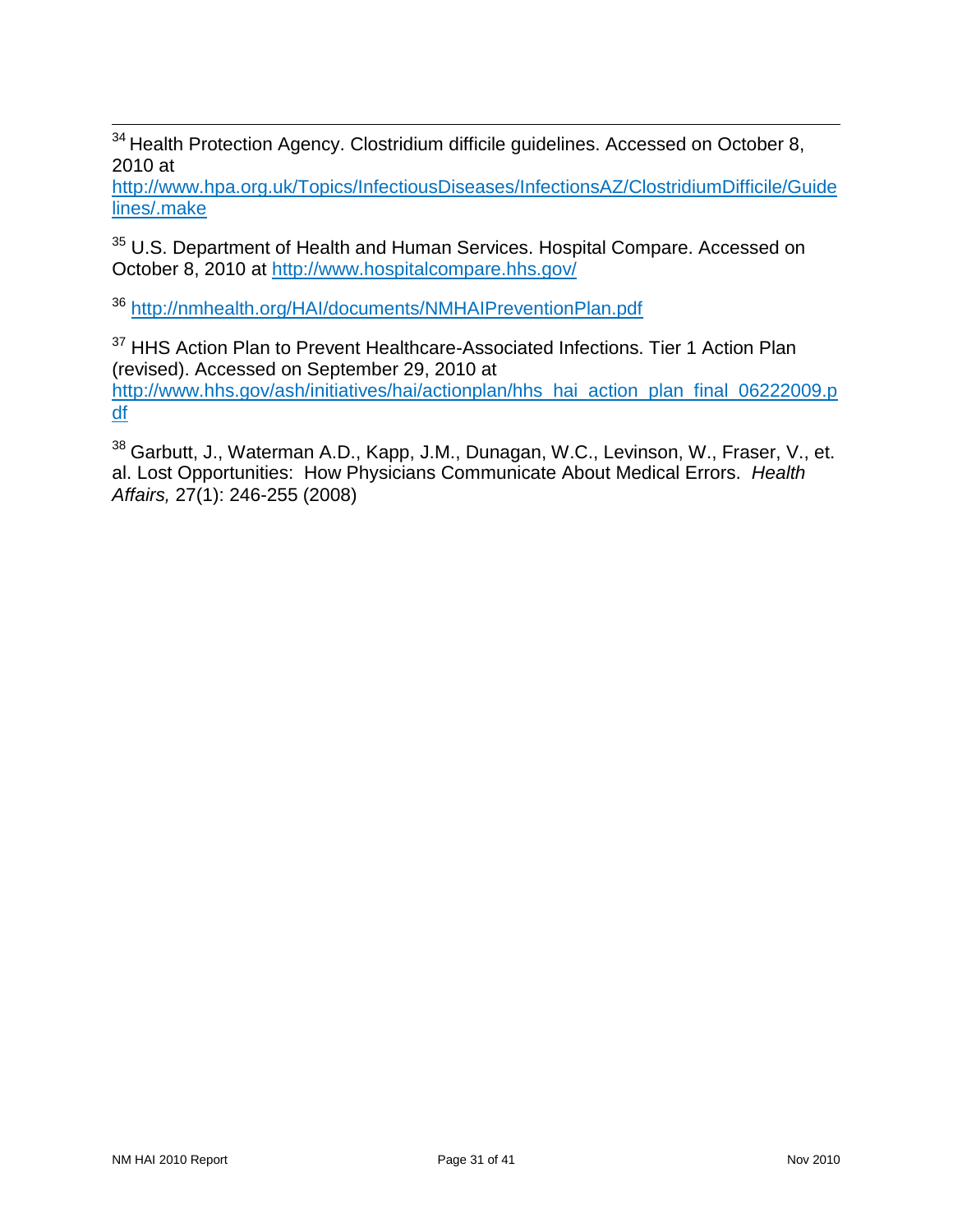### <span id="page-31-0"></span>**APPENDICES**

# <span id="page-31-1"></span>**Appendix A: Acronyms**

| <b>AHA</b>    | <b>American Hospital Association</b>                                |
|---------------|---------------------------------------------------------------------|
| <b>AHRQ</b>   | Agency for Healthcare Research and Quality                          |
| <b>APIC</b>   | Association for Professionals in Infection Control and Epidemiology |
| <b>ARRA</b>   | American Recovery and Reinvestment Act                              |
| <b>BSI</b>    | <b>Bloodstream</b> infection                                        |
| CI            | confidence interval                                                 |
| <b>CDI</b>    | Clostridium difficile infection                                     |
| <b>CDC</b>    | <b>Centers for Disease Control and Prevention</b>                   |
| <b>CLABSI</b> | Central line associated bloodstream infection                       |
| <b>CMS</b>    | <b>Centers for Medicare and Medicaid Services</b>                   |
| <b>CUSP</b>   | <b>Comprehensive Unit-based Safety Program</b>                      |
| <b>DHQP</b>   | Division of Healthcare Quality Promotion                            |
| <b>EIP</b>    | <b>Emerging Infections Program</b>                                  |
| HAI           | Healthcare-associated infection                                     |
| <b>HCP</b>    | Healthcare personnel                                                |
| <b>HHS</b>    | Department for Health and Human Services                            |
| <b>HICPAC</b> | Healthcare Infection Control Practices Advisory Committee           |
| IP            | <b>Infection Preventionist</b>                                      |
| ICU           | Intensive care unit                                                 |
| <b>MRSA</b>   | Methicillin-resistant Staphylococcus aureus                         |
| <b>NHSN</b>   | <b>National Healthcare Safety Network</b>                           |
| <b>NM</b>     | <b>New Mexico</b>                                                   |
| <b>NMDOH</b>  | New Mexico Department of Health                                     |
| <b>NMHA</b>   | <b>New Mexico Hospital Association</b>                              |
| <b>NMMRA</b>  | <b>New Mexico Medical Review Association</b>                        |
| <b>NQF</b>    | <b>National Quality Forum</b>                                       |
| <b>SHEA</b>   | Society for Hospital Epidemiology of America                        |
| <b>SIR</b>    | Standardized infection ratio                                        |
| <b>SSI</b>    | Surgical site infection                                             |
| <b>TJC</b>    | The Joint Commission                                                |
| U.S.          | <b>United States</b>                                                |
| <b>WHO</b>    | World Health Organization                                           |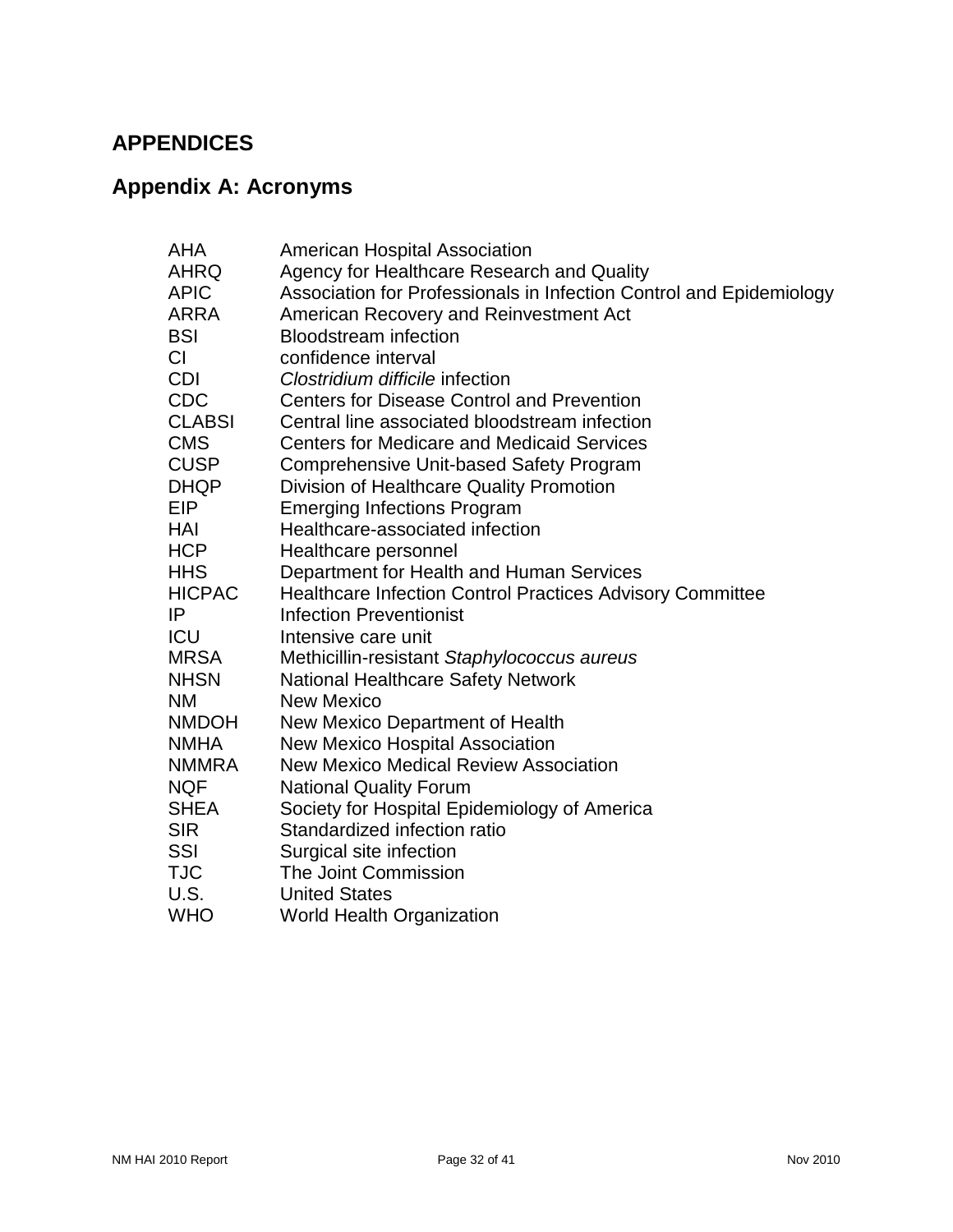### <span id="page-32-0"></span>**Appendix B: Glossary**

**Antimicrobial stewardship:** A program which seeks to optimize antimicrobial (e.g., antibiotic, antiviral) prescribing through selecting an appropriate drug and optimizing its dose and duration in order to cure an infection and improve individual patient care as well as reduce healthcare facility costs and slow the spread of antimicrobial resistance.

**Central line-associated bloodstream infection (CLABSI):** A primary bloodstream infection (BSI) in a patient that had a central line within the 48-hour period before the development of the BSI. If the BSI develops within the 48-hours of discharge from a location, it is associated with the discharging location. (CDC, The National Healthcare Safety Network Manual: Patient Safety Component Protocol, January, 2008.)

*Clostridium difficile* **(also commonly called 'C. diff' or** *C. difficile***):** A bacterium that results in a gastrointestinal illness. Symptoms can range from diarrhea to lifethreatening inflammation of the colon. *C. difficile* infection (CDI) most commonly affects older adults in hospitals or long-term care facilities. Patients taking antibiotics are at risk of becoming infected with *C. difficile*. *C. difficile* is recognized as one of the most common causes of healthcare-associated diarrhea.

**Confidence interval (CI):** A CI describes the range of values consistent with the actual data. Confidence intervals provide a measure of the level of precision (a wide CI reflects a large amount of variability or imprecision and a narrow CI reflects little variability and high precision) and significance of a result by providing lower (minimum) and upper (maximum) limits for the calculated result. The null hypothesis is a statistical hypothesis that states that there are no differences between observed and expected data: a CI that includes 1.0 is consistent with the null hypothesis. Conversely, a CI that does not include 1.0 indicates that the result is significant. For example, a CLABSI rate of 1.5 with a 95% CI of 0.8 – 2.0 indicates that 95% of the time the minimum CLABSI rate is 0.8 and the maximum CLABSI rate is 2.0; this result is not significant because the CI includes 1.0. On the other hand, a CLABSI rate of 1.5 with a 95% CI of  $1.2 - 3.0$ indicates that 95% of the time the minimum CLABSI rate is 1.2 and the maximum CLABSI rate is 3.0; this result is significant because the CI does not include 1.0.

**Healthcare-associated infection (HAI):** A localized or systemic condition that: a) results from an adverse reaction to the presence of an infectious agent or its toxin; and b) was not present or incubating at the time of admission to the healthcare facility. (CDC, The National Healthcare Safety Network Manual: Patient Safety Component Protocol, January, 2008.)

**Healthcare personnel:** Worker with direct patient contact and working in essential services needed to maintain healthcare services (e.g., dietary, housekeeping, admissions, blood collection staff, respiratory therapy staff, imaging services).

**Insertion bundle:** A group of procedures related to insertion of a central line that include hand washing, insertion site sterilization, full body drape, use of hat, mask & sterile gown by HCP, and selection of optimal insertion site.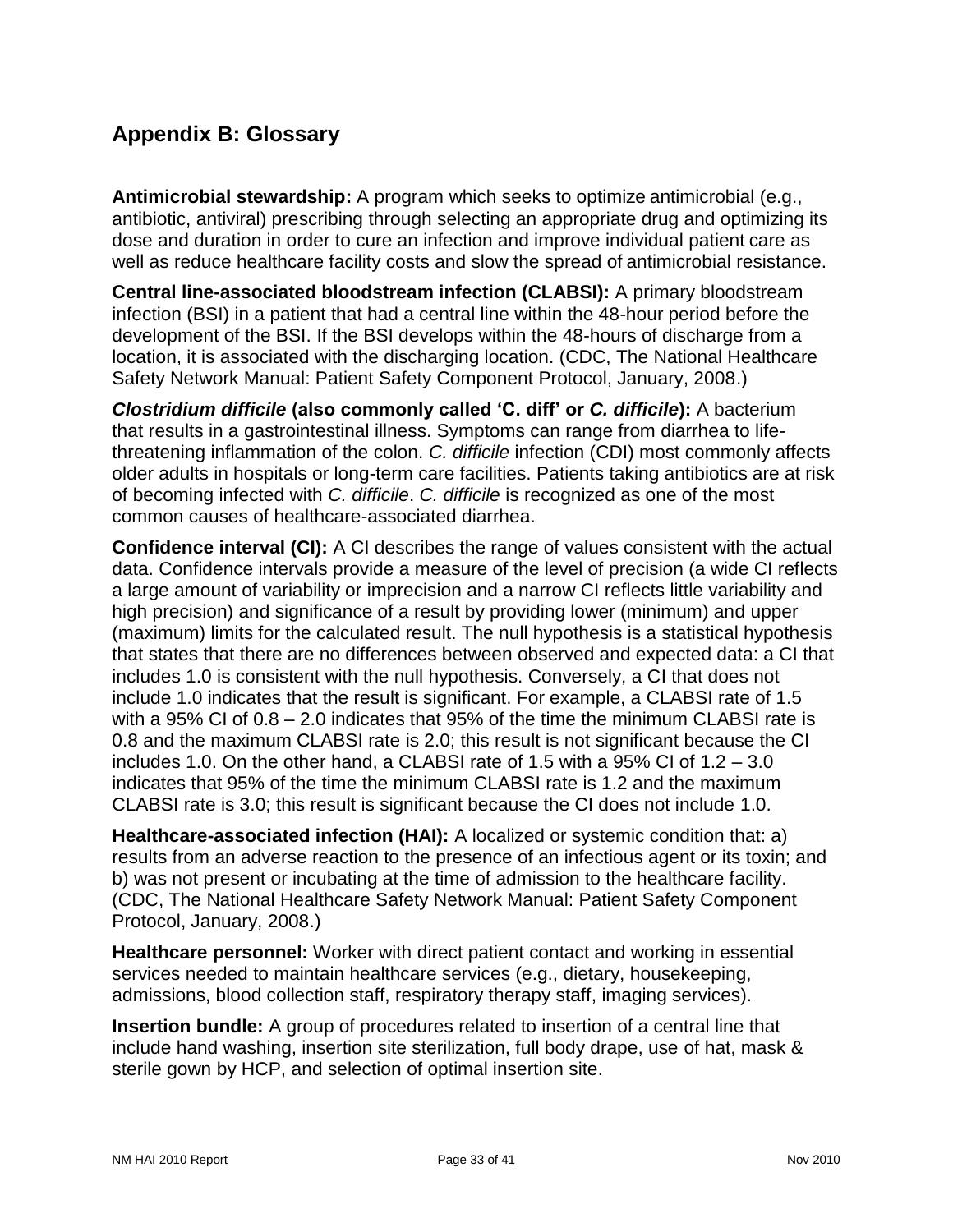**Intensive care unit (ICU):** A care area that provides intensive observation, diagnosis, and therapeutic procedures for adults and/or children who are critically ill. Care areas that provide step-down, intermediate care or telemetry only are not ICUs. Specialty care areas are also excluded. The type of ICU in NHSN is determined by the kind of patients cared for in that unit. That is, if 80% of patients are of a certain type (e.g., patients with trauma), then that ICU is designated as that type of unit (in this case, trauma ICU). When a unit houses roughly equal populations of medical and surgical patients, it is called a medical/surgical unit. (CDC, The National Healthcare Safety Network Manual: Patient Safety Component Protocol, January, 2008.)

**Learning collaborative:** A learning collaborative is based on the model that knowledge can be created within a population where members actively interact by sharing experiences and engage in a common task where each individual depends on and is accountable to each other.

**Odds ratio:** The measure of the odds of a particular event occurring in one group as compared to another.

**p-value:** A p-value provides an assessment of whether a difference between two results is statistically significant. For example, a p value of less than or equal to 0.05 indicates that the difference found between two results is significant and has a 5% or less chance of being due to chance alone. Conversely, a p-value of greater than 0.05 indicates that there is no significant difference between the results.

**Risk adjusted:** A standardized method used to ensure that intrinsic and extrinsic risk factors for a healthcare-associated infection are considered in the calculation of healthcare-associated infection rates.

**Surveillance:** Ongoing, systematic collection, analysis, and interpretation of healthrelated data essential to the planning, implementation and evaluation of public health practice, closely integrated with the timely dissemination of these data to those responsible for prevention and control.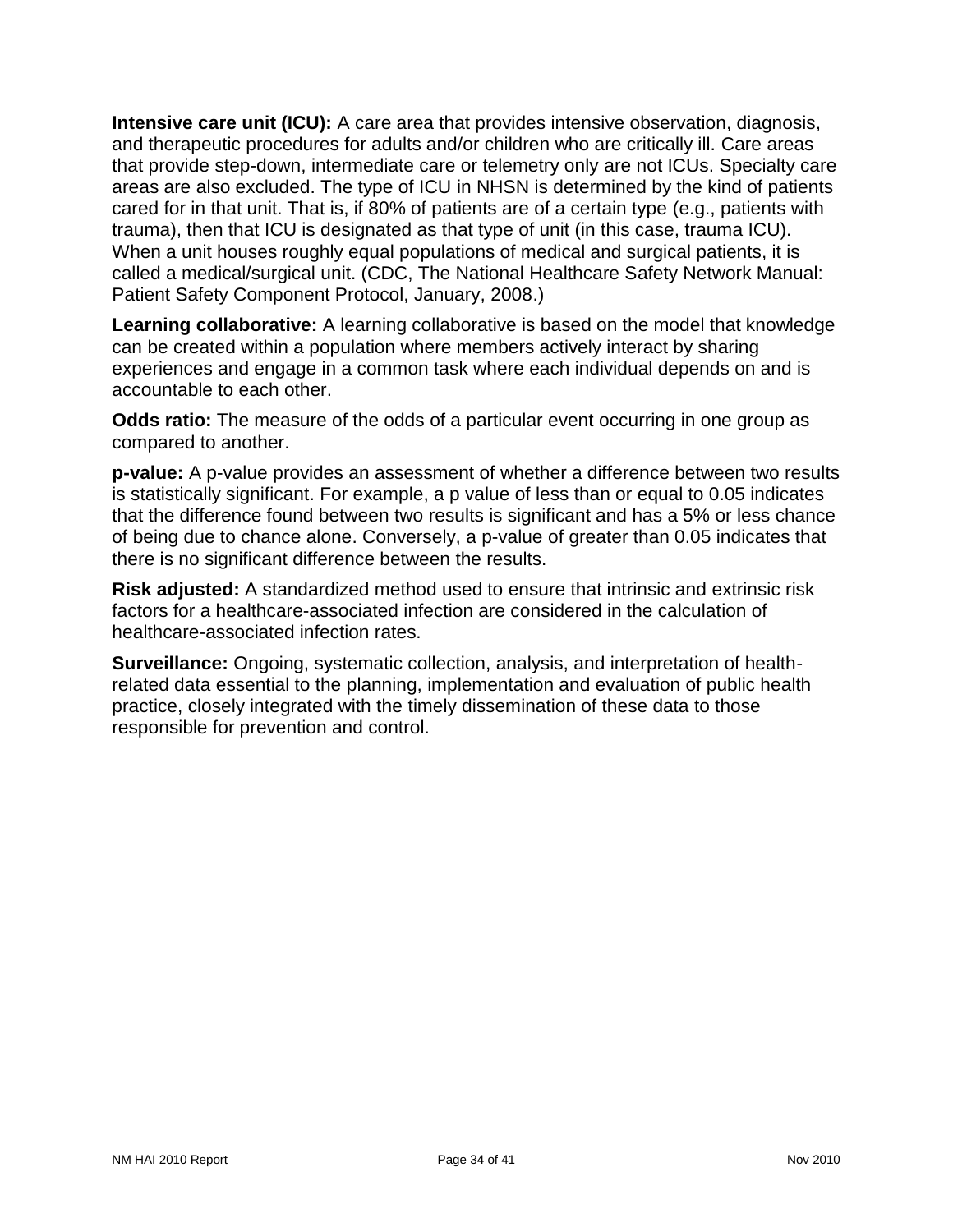### <span id="page-34-0"></span>**Appendix C: Standardized Infection Ratio**

The standardized infection ratio (SIR) is a summary statistic used to compare the healthcare associated infection (HAI) experience of a particular group to a reference population. Standardized infection ratio is similar to standardized mortality ratio which compares the number of observed deaths to the number of expected deaths. Standardized infection ratio is an estimate based on calculations from reported data, and confidence intervals are included to assist with interpretation of data.

Standardized infection ratio allows facilities and/or units to compare the number of observed HAI events to the number of expected HAI events. The number of expected events is calculated based on the reference population. When using SIR to report CLABSI data, the reference population is the NHSN pooled mean for the ICU type for each location. This statistic is based on a risk adjusted population and the results for individual units may be combined without further risk adjustment. The SIR can also be used at a state level to calculate a statewide SIR based on NHSN units and their varying risk categories.

### **Using the SIR to compare data**

Standardized infection ratios can be calculated at a facility or unit level and are specific to the group being evaluated. Statistical analysis can be performed to provide comparison between facilities and/or units. Standardized infection ratios can track trends over time in single units and or large groups and will also reflect changes in risk over time.

### **Interpreting the SIR**

The SIR is a ratio and is comparable to one. Standardized infection ratios less than one indicate the number of observed HAI events is fewer than the number expected. SIRs equal to one indicates the number of observed events is the same as the number expected, and SIRs greater than one indicates the number of observed events is greater than expected.

### **Reporting CLABSI data by SIR**

A CLABSI SIR adjusts for patient mix by accounting for patient-care location, hospital affiliated with a medical school, and bed size of patient location. The Center for Disease Control and Prevention (CDC) recently released state-specific SIR calculations for states with legislative mandates for public reporting. New Mexico data was not included in the public release; there are plans to include all states' data in future releases. Several states are currently reporting facility specific SIR data in accordance with state mandates. During the period (January- June-2009) examined by CDC, 18% fewer CLABSIs than expected were reported nationally.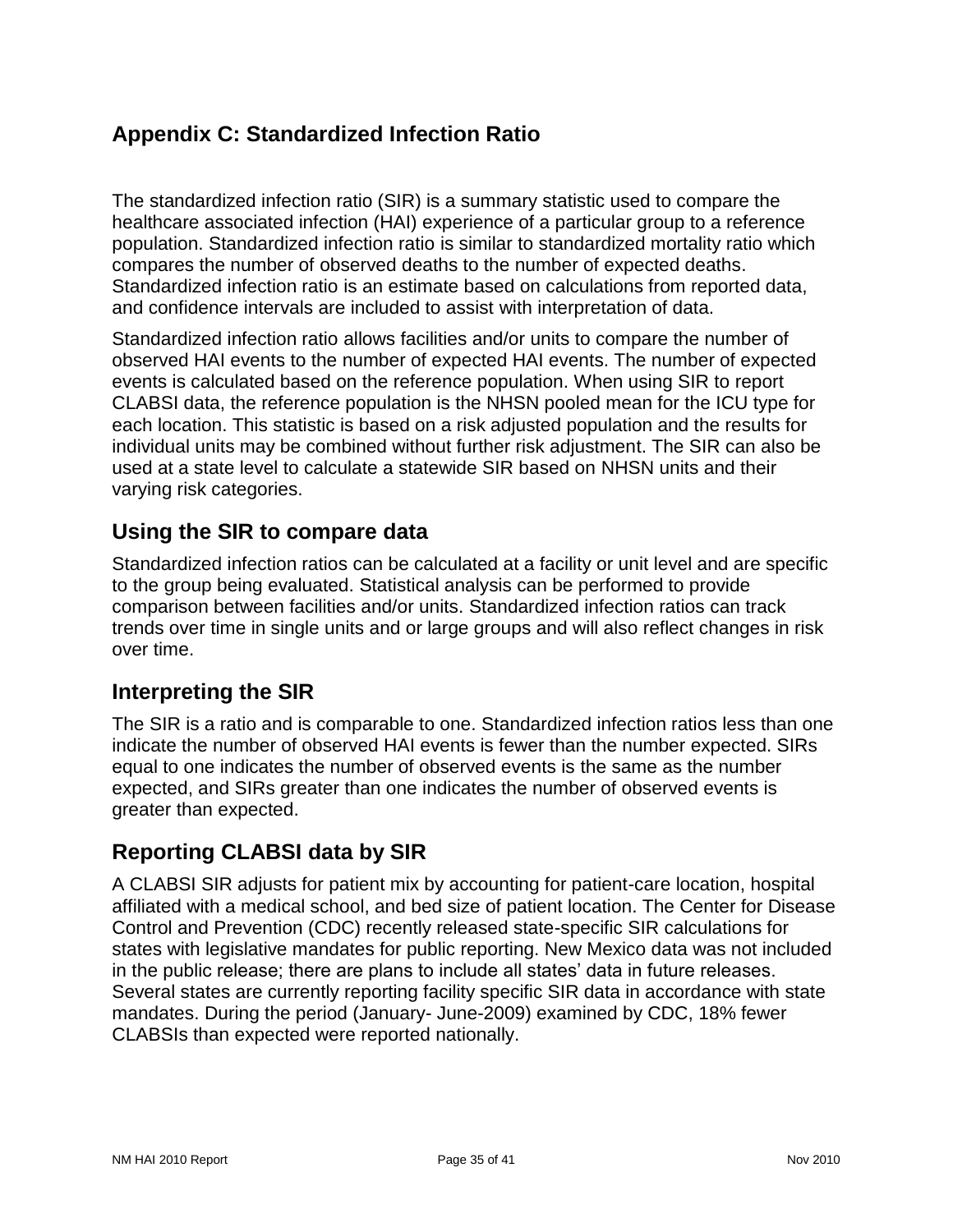### **Benefits of the SIR**

A benefit of using SIR is that the time frame for data collection is not important as it is with rate calculations. This is because the number of observed events is compared to the expected number of events. The number of expected events is derived from the NSHN pooled mean for the unit type and the number of line days by the unit.

### **Limitations to the SIR**

The reference population is based on data from the December 2009 NHSN summary data release, which included data from 2006-2008 and not the same time period as observed events; NHSN data is not available real-time.

### **New Mexico CLABSI SIR**

New Mexico is reporting a statewide SIR as facility specific reports are not scheduled for release until July 1, 2011. During the data collection period of May 1, 2009 through April 30, 2010 the New Mexico intensive care unit SIR is reported as 0.41 (95% CI 0.23- 0.57*)* . SIR is significantly different from 1.0 (*p<0.001).* Based on the SIR calculated for the aggregate reported data, participating ICUs observed 60% fewer CLABSI than expected. Fewer CLABSI events were observed in New Mexico during the data collection period compared to the national reference data.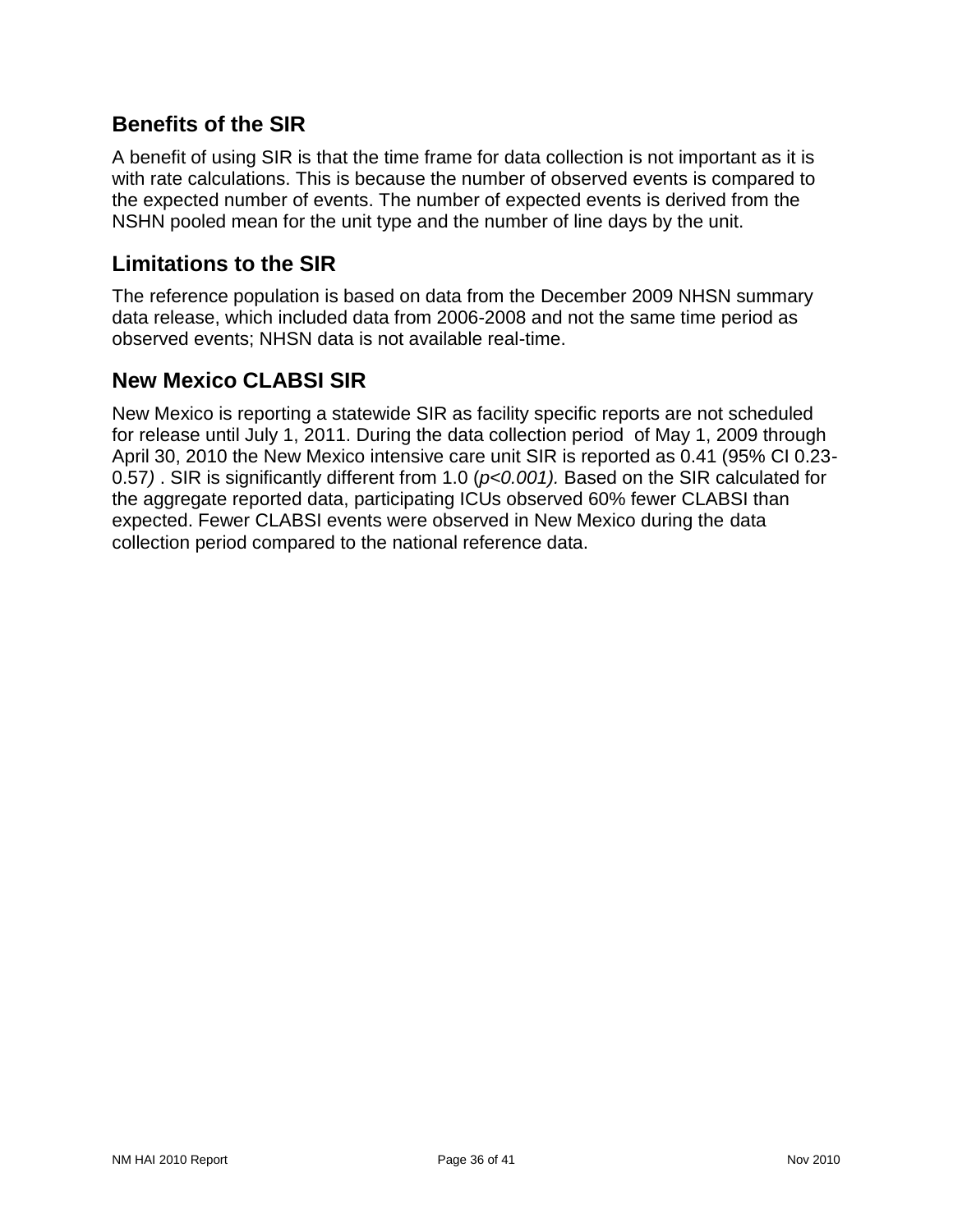#### <span id="page-36-0"></span>**LETTER FROM THE SECRETARY OF HEALTH: APPOINTMENT OF THE HAI ADVISORY COMMITTEE**

| <b>NEW MEXICO</b>    |                                                  |                                                   |                                                 | Altreao Vigil, MD<br>Secretary                     |
|----------------------|--------------------------------------------------|---------------------------------------------------|-------------------------------------------------|----------------------------------------------------|
| <b>DEPARTMENT OF</b> |                                                  | <b>Building a Healthy New Mexico!</b>             |                                                 | <b>Bill Richardson, Governor</b>                   |
| <b>HEALTH</b>        | <b>Katrina Hotrum</b><br><b>Deputy Secretary</b> | <b>Duffy Rodriguez</b><br><b>Deputy Secretary</b> | <b>Jessica Sutin</b><br><b>Deputy Secretary</b> | Karen Armitage, MD<br><b>Chief Medical Officer</b> |

February 7, 2008

Dear Members of the HJM 67 Task Force,

I would first like to offer my sincere gratitude for your report entitled "Feasibility of Conducting Surveillance for Healthcare-Associated Infections (HAI) in New Mexico" in response to House Joint Memorial 67. I have carefully read your report studying this important issue and have the following points to make:

- I direct the Epidemiology and Response Division (ERD) of the New Mexico Department of Health to appoint a multi-disciplinary advisory committee to guide the development of HAI surveillance methods, reporting methods to the public, and inform any future legislation on HAI surveillance in New Mexico. It is my hope that you will all be able to continue working on this issue in some fashion.
- The first year of HAI surveillance will be a pilot year that is voluntary for healthcare facilities and provides a confidential report of findings. The New Mexico Hospital Association shall be a key partner in identifying a minimum of three hospitals to participate in this pilot year. These facilities should be identified prior to April 30, 2008.
- Your research and work has identified two logical, evidence-based measures to monitor in this first pilot year: a) central-line-associated bloodstream infections and b) influenza vaccination rates of healthcare workers. These measures should be systematically monitored by the pilot facilities beginning no later than June 30, 2008.
- An analysis of the first month of data collection should occur no later than July 30, 2008. Following the first six months of data collection, a thorough evaluation of the process and quality of data will occur. After the pilot, the measures will be expanded to all acute care hospitals as directed by the Advisory Committee. Other evidence-based measures, as determined by the Advisory Committee may be added in the future depending on resource availability.
- Implementing a system such as the National Healthcare Safety Network (NHSN) will align New Mexico's efforts with national movements and is a logical step forward. Training in this system or a similar system for the pilot facilities should be initiated as

 $A$ Boods  $M$  of  $B$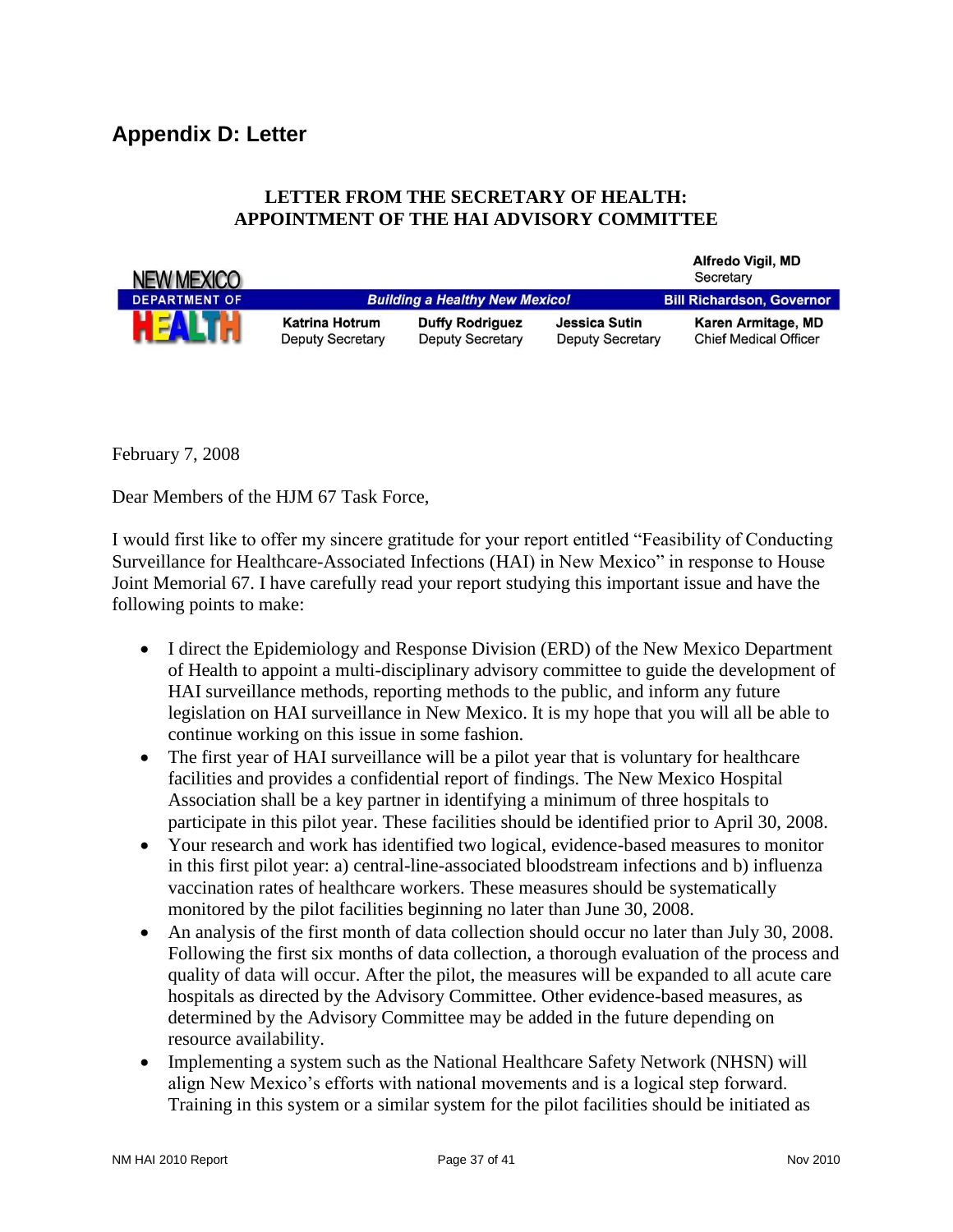soon as these facilities are identified and should be completed no later than May 15, 2008.

 Your other recommendations regarding reporter liability, patient confidentiality, public reporting method, and identification of healthcare facilities are important elements for the Advisory Committee to consider as this work proceeds.

I recommend that your task force resume meeting as quickly as possible. NMDOH will appoint the Advisory Committee from appropriate stakeholders and ask that as it manages the implementation of HAI surveillance consistent with your recommendations. At this point, no new funds have been identified or procured to perform this work although this may change at some point in the future as this effort develops. I compliment and thank you for your contributions thus far and believe that your expertise will continue to benefit all New Mexicans as we work toward decreasing the burden of healthcare-associated infections.

Sincerely,

Alfredo Vigil, MD Secretary, New Mexico Department of Health

Cc: Karen Armitage, MD MPH, Chief Medical Officer, New Mexico Department of Health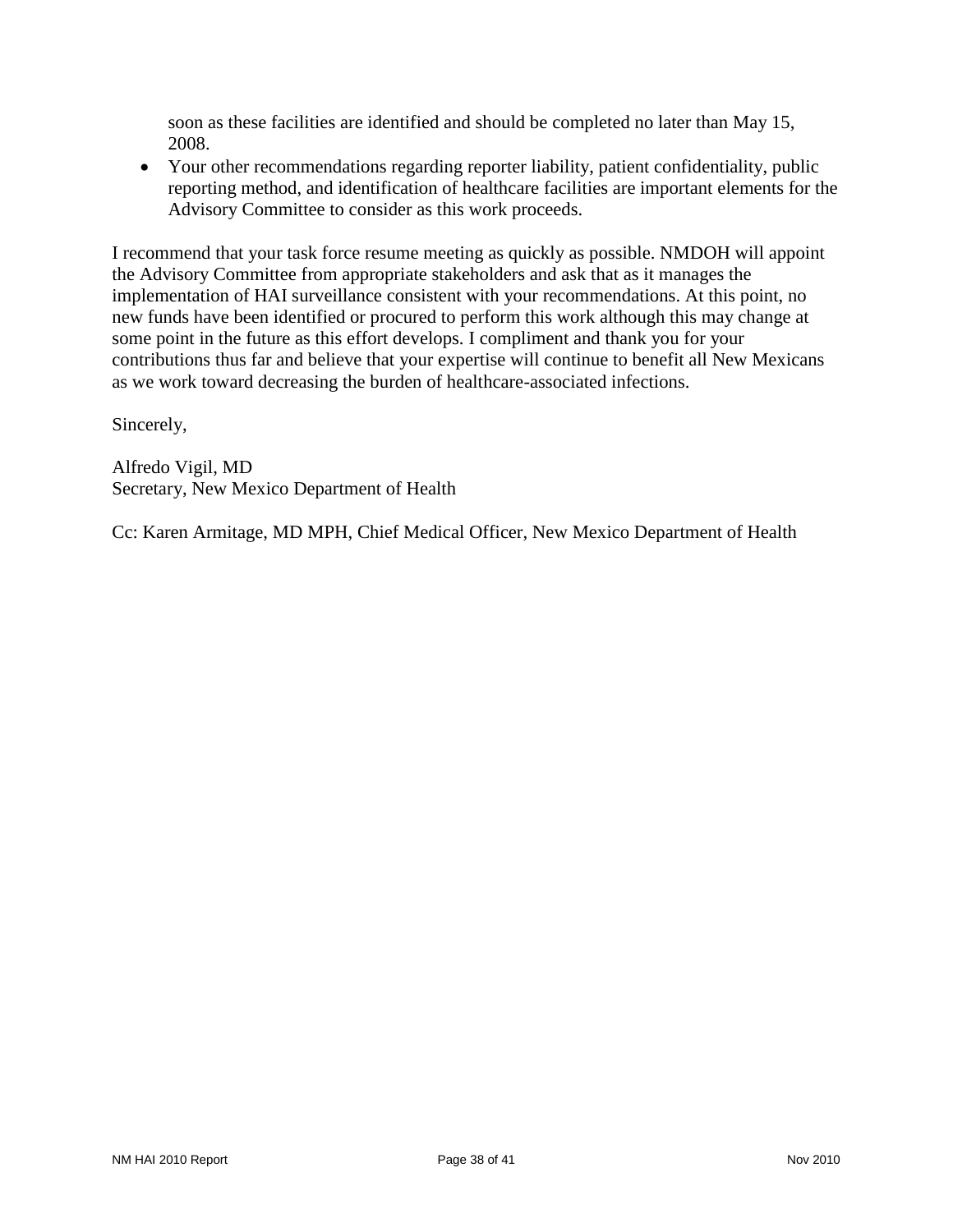# <span id="page-38-0"></span>**Appendix E: New Mexico HAI Advisory Committee Membership**

**2010**

|                   |                                                                                | Voting     |
|-------------------|--------------------------------------------------------------------------------|------------|
| Member            | Role                                                                           | Member     |
| Armitage, Karen   | Chief Medical Officer, NMDOH                                                   |            |
| Baumbach, Joan    | NM HAI Prevention Coordinator, NMDOH,<br><b>Advisory Committee Facilitator</b> |            |
| Bowdey, Lisa      | NM HAI Prevention Program Manager, NMDOH                                       |            |
| Brown, Carlene    | <b>NM Medical Review Association</b>                                           | $\sqrt{ }$ |
| Connell, Cynthia  | <b>Infection Prevention Consultant</b>                                         |            |
| Dye, Jeff         | <b>NM Hospital Association</b>                                                 | $\sqrt{ }$ |
| Garduño, Trish    | <b>NM Hospital Association</b>                                                 |            |
| Gillespie, Roger  | Division of Health Improvement, NMDOH                                          | $\sqrt{ }$ |
| Interlandi, Ellen | <b>NM Hospital Association</b>                                                 |            |
| Jaco, Mary        | Large/Urban Facility Infection Preventionist                                   | $\sqrt{ }$ |
| Kellie, Susan     | Hospital Epidemiologist/Academic                                               | $\sqrt{ }$ |
| Makvandi, Monear  | Infection Prevention/Epidemiologist, NMDOH                                     | $\sqrt{ }$ |
| Minnick, Chris    | Public Information Officer, NMDOH                                              |            |
| O'Kelly, Sandra   | <b>Small/Rural Facility Infection Preventionist</b>                            | $\sqrt{ }$ |
| Popejoy, Suzanne  | <b>NM APIC Representative</b>                                                  | $\sqrt{ }$ |
| Reagan, Julie     | Attorney & Healthcare Consultant, Community Member                             |            |
| Rinaldi, Ophelia  | Consumer                                                                       | $\sqrt{ }$ |
| Sewell, C. Mack   | State Epidemiologist, NMDOH                                                    |            |
| Stryker, David    | <b>SHEA</b> representative                                                     | $\sqrt{ }$ |
| Timmins, Anne     | <b>NM Medical Review Association</b>                                           |            |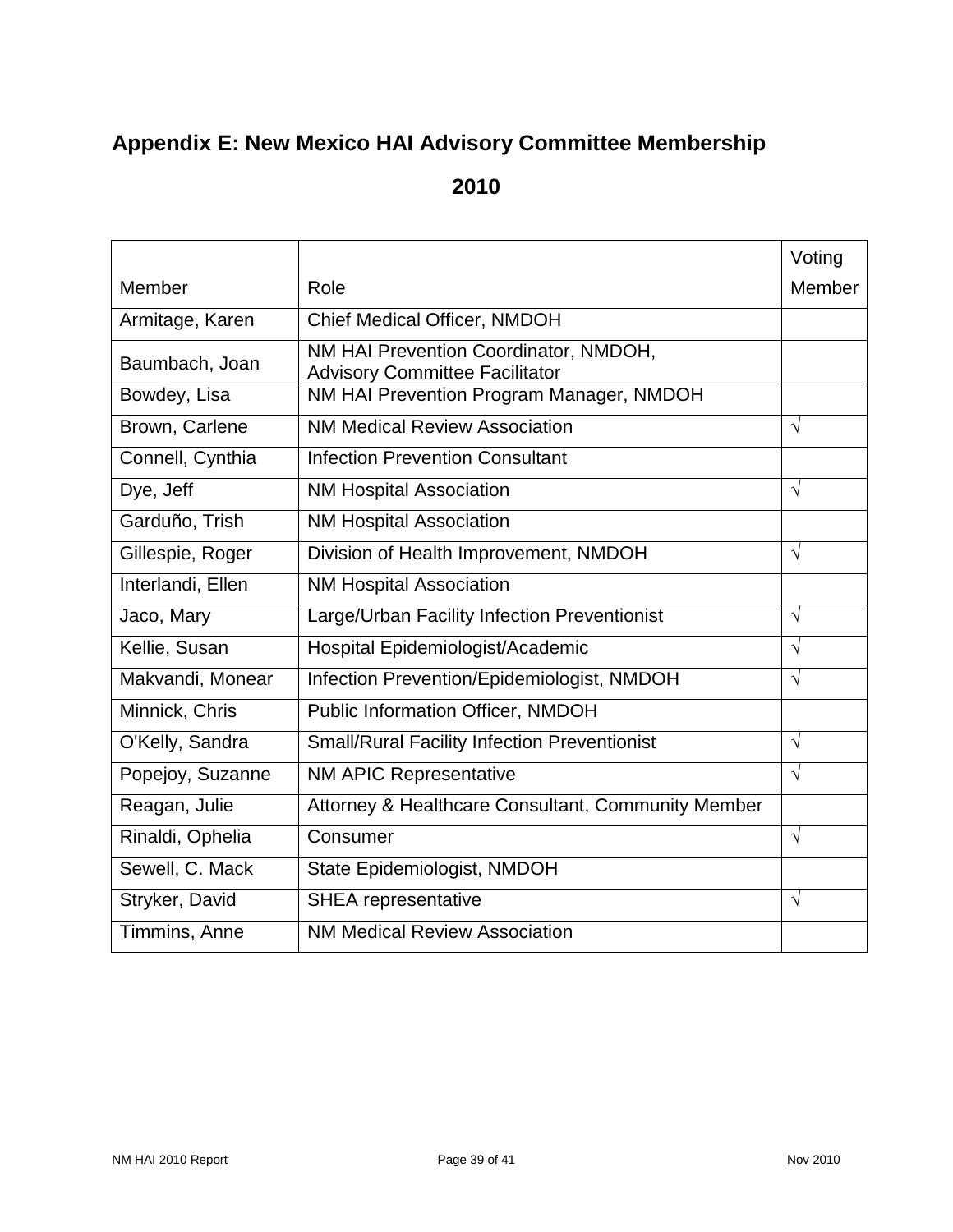### <span id="page-39-0"></span>**Appendix F: Healthcare Worker Influenza Immunization Guidelines**

### **Healthcare Workers (HCW) Influenza Immunization Guidelines for the New Mexico Pilot Year: 2008-2009 Influenza Season**

### **Background**

The following requirements for reporting rates of employee influenza immunization are based on a pilot survey of 7 hospitals in New Mexico. All facilities surveyed had the capability of assessing total employee numbers, total medical staff numbers, recording influenza vaccines given, and providing an overall rate of immunization of hospital employees plus medical staff. Almost all facilities could provide a rate deemed accurate, despite using, in most cases, paper records which were simply counted or transferred to electronic databases for analysis.

Measurement of unit-specific influenza vaccination rates may be performed for internal quality assurance purposes and to guide vaccination efforts, but unit-specific rates are not required for the pilot project. The pilot project acknowledges the fluidity of staffing in hospitals and staff turnover. All staff have potential contact with patients and their families and visitors, even those not classified as performing "direct patient care", hence all paid staff and all medical staff with privileges, plus residents, will be included in this surveillance. Many medical staff maintains privileges at multiple facilities, and many healthcare workers work at more than one facility, so these individuals may be counted more than once. "Medical staff" includes all licensed independent providers with hospital privileges, including physicians and midlevels. In this setting, an employee's or physician/midlevel's report that they were immunized elsewhere is sufficient to document vaccination for that healthcare worker.

Hospitals should not include volunteers and students in their data submission. Many hospitals include volunteers in their vaccination programs, but volunteers are not usually included in employee health records and may also be immunized elsewhere. Students may intern at multiple facilities. Hosting facilities have vaccination requirements for students, and are encouraged to add a requirement for influenza vaccination.

Other opportunities for facilities include participation in the New Mexico Influenza Vaccine Consortium to facilitate the supply of vaccine and materials to support employee immunization programs. University Hospital has enrolled in the University HealthSystem Consortium Influenza Vaccination Benchmarking Project to improve healthcare worker immunization rates. All facilities accredited by the Joint Commission are encouraged to participate in the Joint Commission's Influenza Vaccination Challenge for the 2008-9 influenza season. The Joint Commission will recognize all facilities achieving immunization rates of healthcare workers higher than the historical norm of 43%. From the results of our pilot survey, we would expect all participants to be able to achieve this recognition. This program is being run by Joint Commission Resources and participants may enroll at [www.fluvaccinationchallenge.com.](http://www.fluvaccinationchallenge.com/)